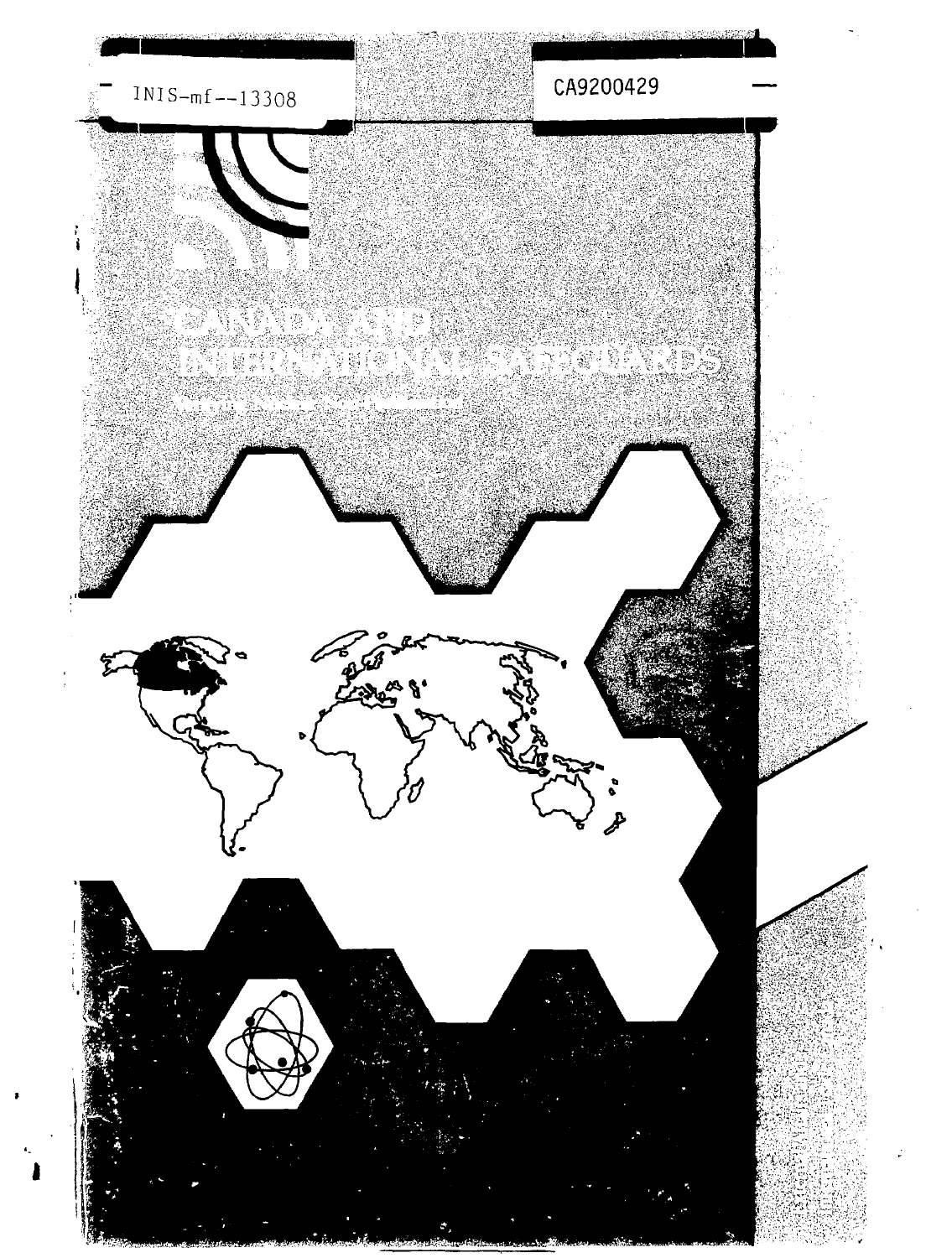*"Canada was the first country with substantial nuclear capability to renounce the nuclear weapons option. Successive Canadian governments have chosen to devote their efforts instead to the development of the nonexplosive uses of nuclear energy, to peaceful nuclear commerce and to strengthening the international non-proliferation regime.*

*As an original party, Canada strongly supports the full application of the NPT.... Canada has consistently and repeatedly called on those states not yet party to the NPT to accede as soon as possible. Canada has also taken a leading role in supporting other important elements of the international non-proliferation regime, such as the International Atomic Energy Agency (IAEA) safeguards system and multilateral nuclear export controls."*

**The Right Honourable Joe Clark, Secretary of State for External Affairs, Writing in** *Maclean's Magazine,* **12 June 1989.**

**External Affairs and International Trade Canada IBSN 0-662-17377-5 DSS Cat. No. E54-6/5-1990 E**

**January 1990**

1999年1月28日に1999年1月1日に1999年1月1日に1999年1月2日に1999年1月2日に1999年1月2日に1999年1月2日に1999年1月2日に1999年1月2日に1999年1月2日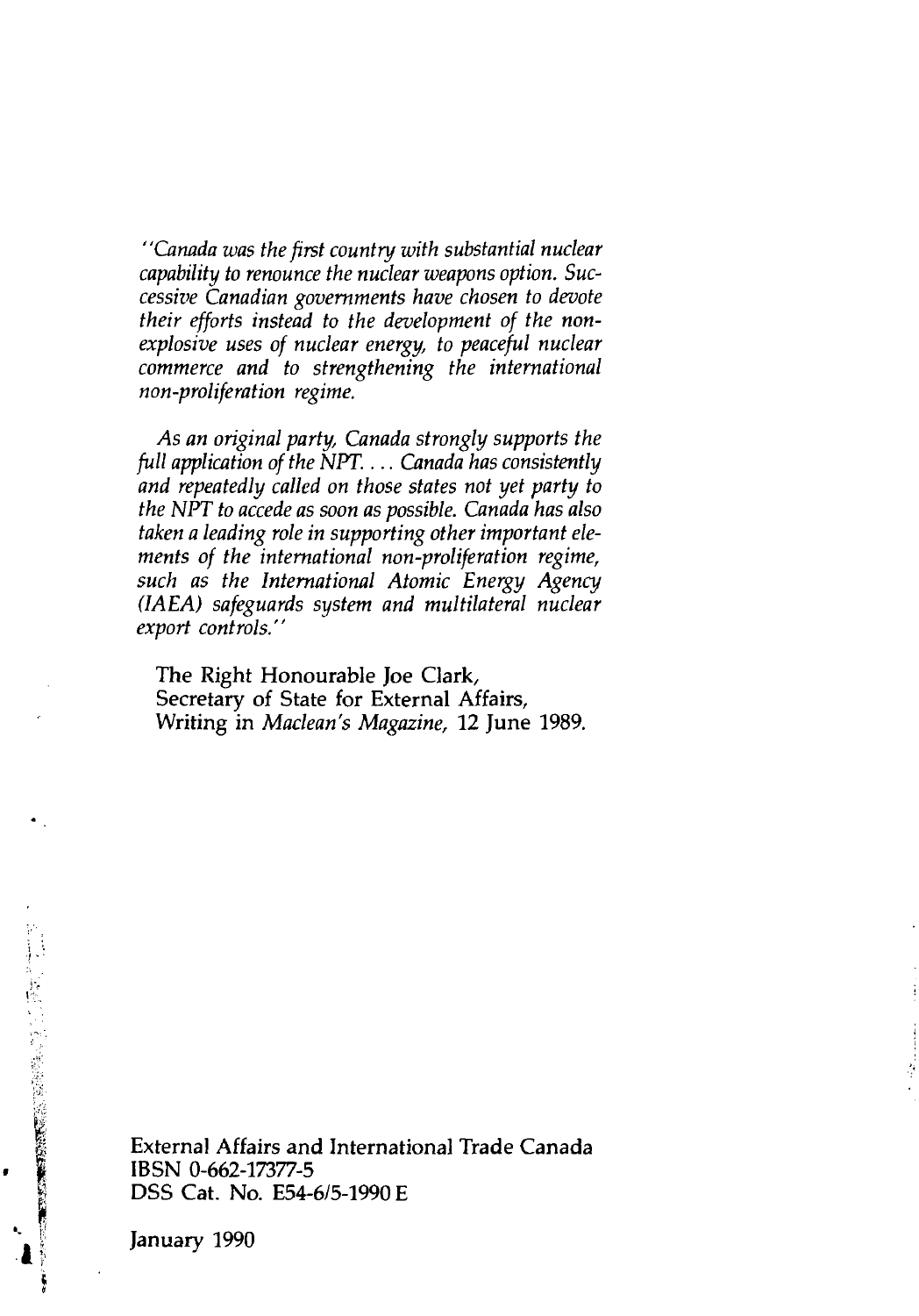The graphic on the upper part of the cover represents the ongoing dialogue on arms control and disarmament issues in Canada and between Canadians and the world community.

On peut se procurer une version française de cette étude en écrivant à l'adresse suivante :

Direction du contrôle des armements et du desarmement Affaires extérieures et Commerce extérieur Canada Tour A 125, promenade Sussex Ottawa, (Ontario) Canada K1A 0G2

### **Canadian Cataloguing in Publication Data**

Main entry under title:

Canada and international safeguards: verifying nuclear non-proliferation

(Verification brochure; ISSN 0830-923X, no. 5) Includes bibliographical references. ISBN 0-662-17377-5 DSS cat. no. E54-6/5-1990E

1. Nuclear nonproliferation. 2. Nuclear arms control — Canada. 3. Security, International. 4. International Atomic Energy Agency. 5. Arms control. 6. Canada. Atomic Energy Control Board. I. Canada. External Affairs and International Trade Canada. II. Series.

JX1974.73.C32 1990 327.174 C90-098500-3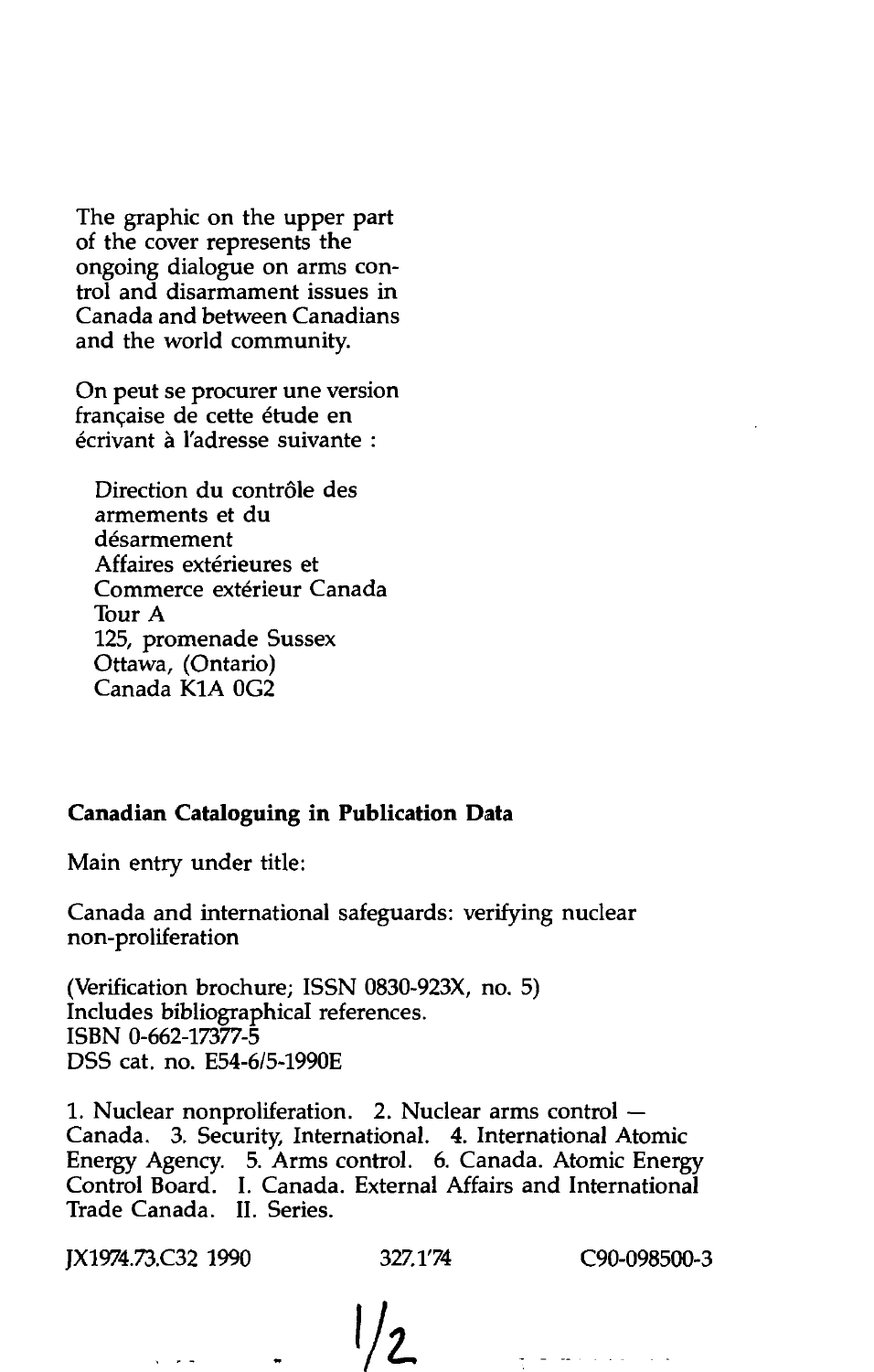| <b>Introduction</b> |                                                                                                                                                                                                                                                                                                          |
|---------------------|----------------------------------------------------------------------------------------------------------------------------------------------------------------------------------------------------------------------------------------------------------------------------------------------------------|
| Chapter 1           | The Evolution of Nuclear Non-Proliferation<br>Safeguards $\ldots \ldots \ldots \ldots \ldots \ldots \ldots \ldots \ldots \ldots \ldots \ldots 13$<br>Canada's Role in International Safeguards 14<br><b>International Atomic Energy Agency</b><br>Safeguards 21<br>Limitations Under Which the IAEA Must |
| Chapter 2           | Canada and IAEA Safeguards 37<br>Domestic Safeguards 38<br>International Safeguards 39<br>The Facility Operators' Role in Safeguards 40                                                                                                                                                                  |
| Chapter 3           | The Canadian Safeguards Support<br>History and Background 44<br>Objectives 44<br>Organization and Scope 44<br>Program Tasks 46<br>Achievements and Impact 48                                                                                                                                             |
| Conclusion          |                                                                                                                                                                                                                                                                                                          |
| Appendix            | Treaty on the Non-Proliferation of Nuclear                                                                                                                                                                                                                                                               |

j Á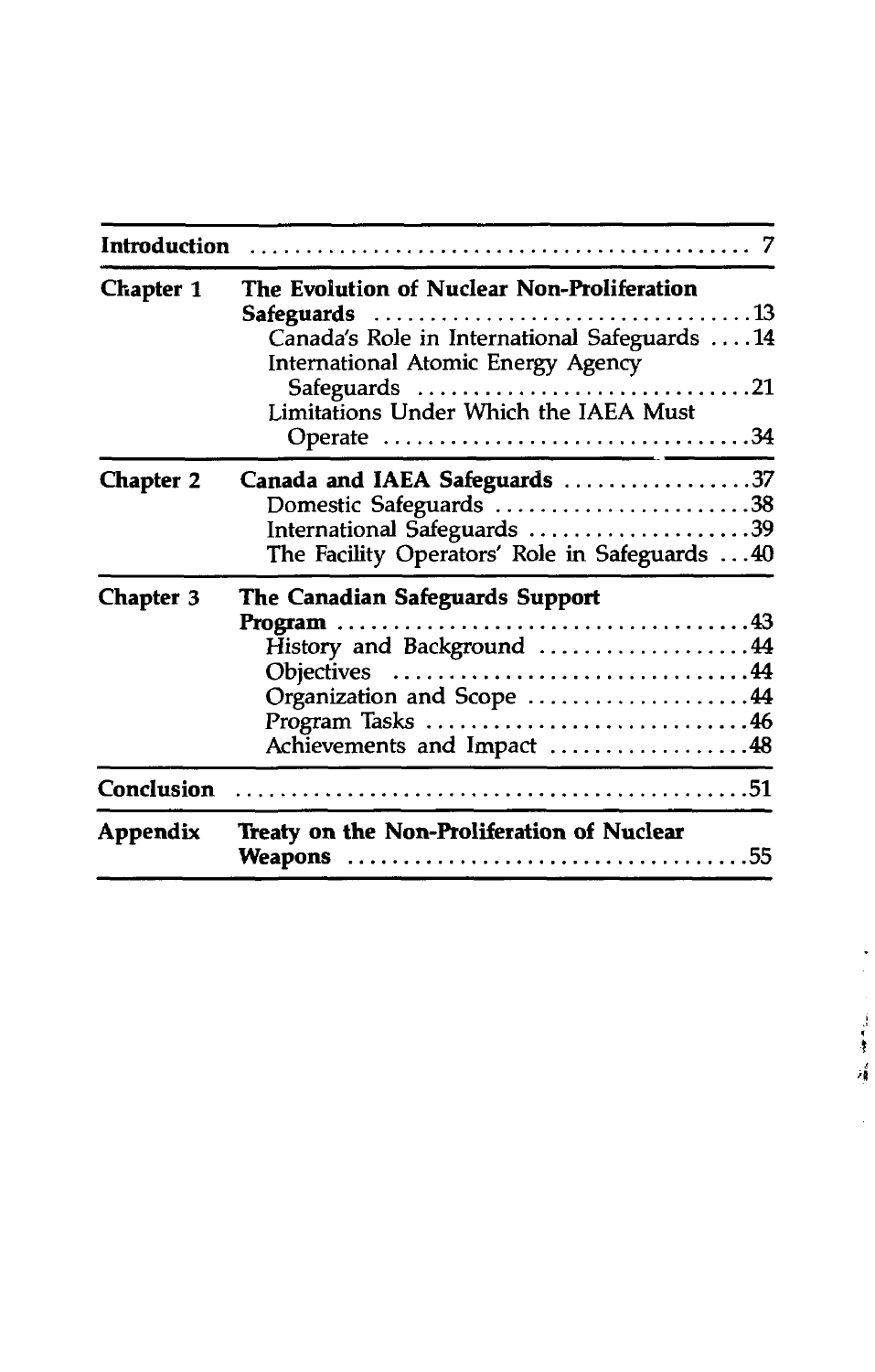|   | 1 Key Dates in Nuclear Non-Proliferation 15      |
|---|--------------------------------------------------|
|   |                                                  |
| 3 | Facility Personnel in Support of IAEA Safeguards |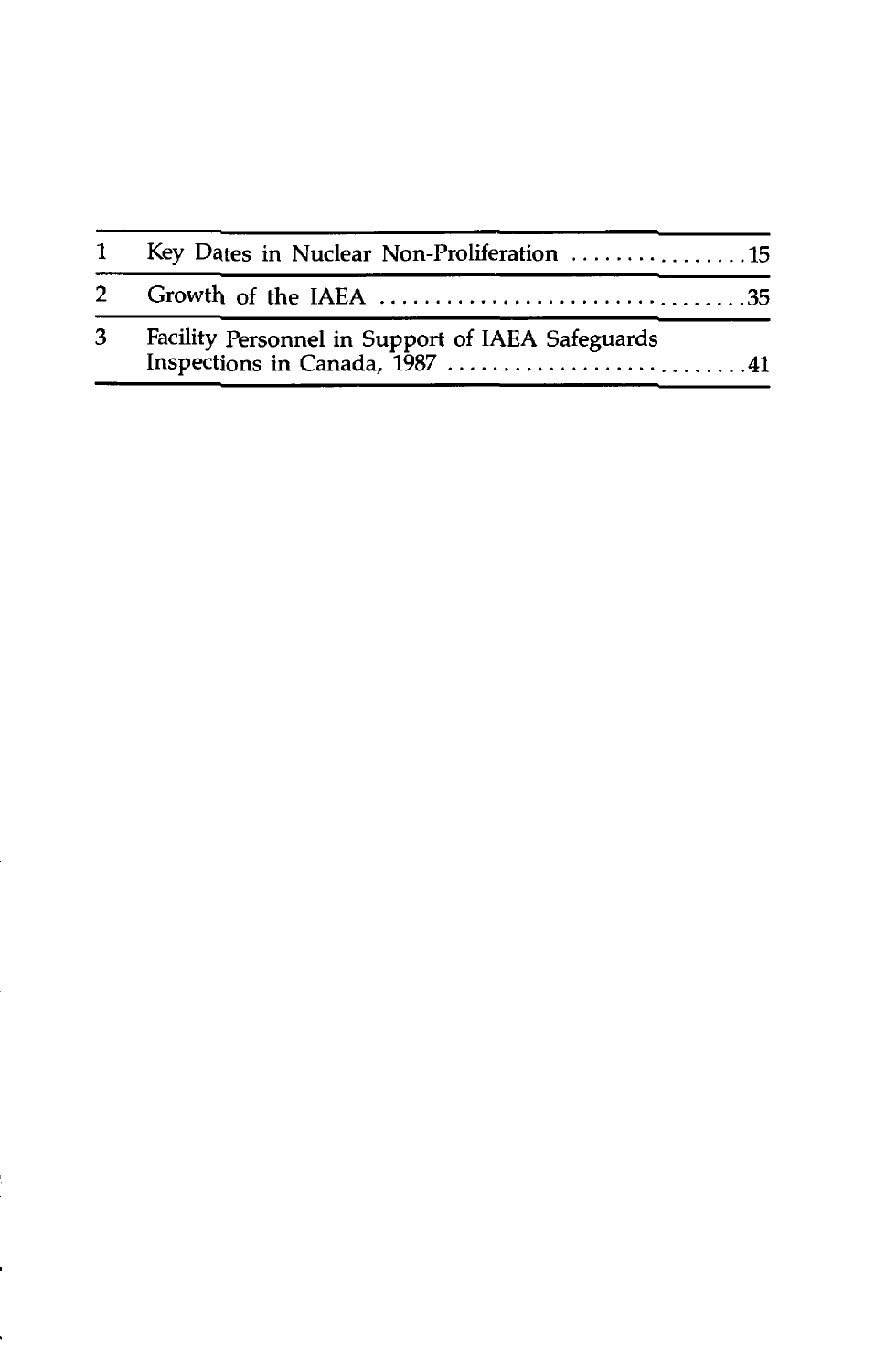| $\mathbf{1}$   |                                                      |
|----------------|------------------------------------------------------|
| $\overline{2}$ | Some Peaceful Uses of Nuclear Energy 11              |
| 3              | Canadian Uranium Exports for 1988 18                 |
| 4              | Bilateral Nuclear Co-operation Agreements 20         |
| 5              | Key Elements of Canada's Non-Proliferation Policy 22 |
| 6              | Safeguards As Seen Through the Eyes of a Canadian    |
| 7              | Equipment Developed Under the Canadian Safeguards    |
| 8              | Organization Chart of the IAEA 36                    |
| 9              |                                                      |
| 10             | Canadian Safeguards Support Program: Organization    |
| 11             | More Peaceful Uses of Nuclear Energy 50              |
| 12             |                                                      |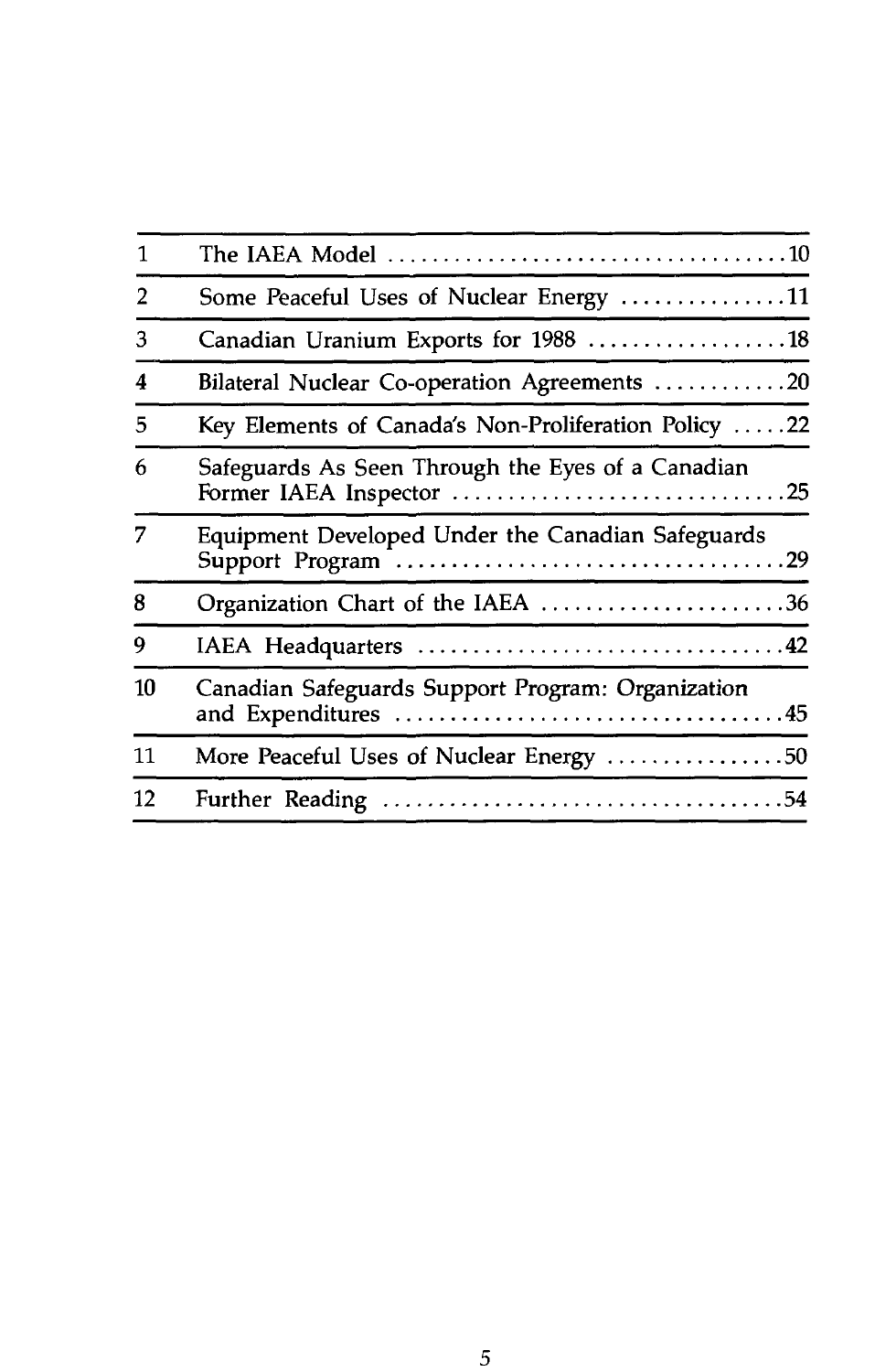# **Introduction**

The discovery of nuclear fission marked its 50th anniversary in 1989. It has been an eventful 50 years. The advent of nuclear energy has meant significant medical, agricultural and industrial benefits as well as a clean, safe and economic source of electrical power. At the same time, the tremendous destructive force that can result from nuclear fission has caused deep fears over the consequences of the spread of nuclear weapons.

A desire to promote the peaceful uses of nuclear energy combined with concern about nuclear weapons proliferation provided the impetus for the international community to conclude the Treaty on the Non-Proliferation of Nuclear Weapons in the late 1960s. The Non-Proliferation Treaty (NPT) is the most widely supported arms control agreement in existence. It represents a highpoint in the history of nuclear endeavours and has become the cornerstone of peaceful nuclear commerce, particularly for countries such as Canada.

Despite the NPT, however, concern about the spread of nuclear weapons still exists. A number of countries with nuclear programs have yet to sign the agreement. Furthermore, the possibility always exists that nuclear material

used in peaceful nuclear research and the electricitygenerating industry could be diverted by any country, even one that has signed the Treaty, to develop a nuclear explosive device. Guarding against this latter possibility requires effective verification.

It is only reasonable that countries that sign an arms control agreement will want some means of determining whether or not other countries are abiding by their commitments. In the case of nuclear non-proliferation — and in particular the NPT this critical job of providing independent assurance that nuclear material used for peaceful activities is not diverted to illicit purposes, is primarily undertaken by the International Atomic Energy Agency (IAEA) through its nuclear safeguards systems. The efforts of the IAEA in this area provide an outstanding example of effective multilateral cooperation, particularly in the field of verification.

Canada, which has long been a strong proponent of the international non-proliferation regime based on the NPT and verified by the IAEA, will continue its active involvement. As the Right Honourable Joe Clark, Secretary of State for External Affairs stated in a news release on July 28, 1988

 $6/7/8$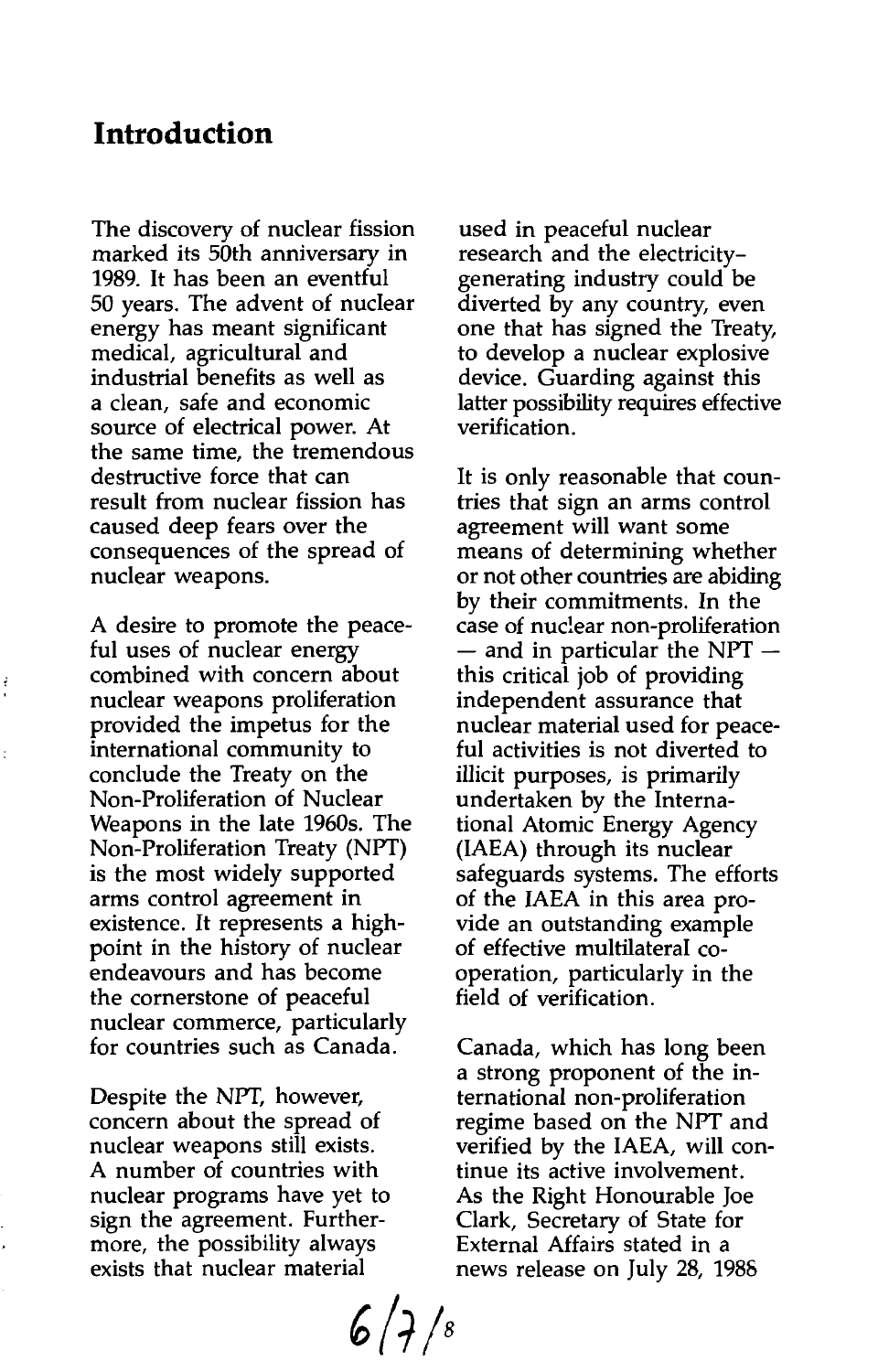to commemorate the 20th anniversary of the NPT:

*The [Treaty's] continuing major importance has been that it provides for legally binding commitments to prevent the proliferation of nuclear weapons and facilitates international cooperation in the peaceful uses of nuclear energy.... The [Treaty], which has already made major contributions to non-proliferation, will continue to be a vital factor in strengthening international security and co-operation.*

This brochure will explore some of the background to IAEA safeguards and outline how they work. It will also examine Canada's contributions in this area which have been and remain very significant.

 $\mathcal{L}$ 

y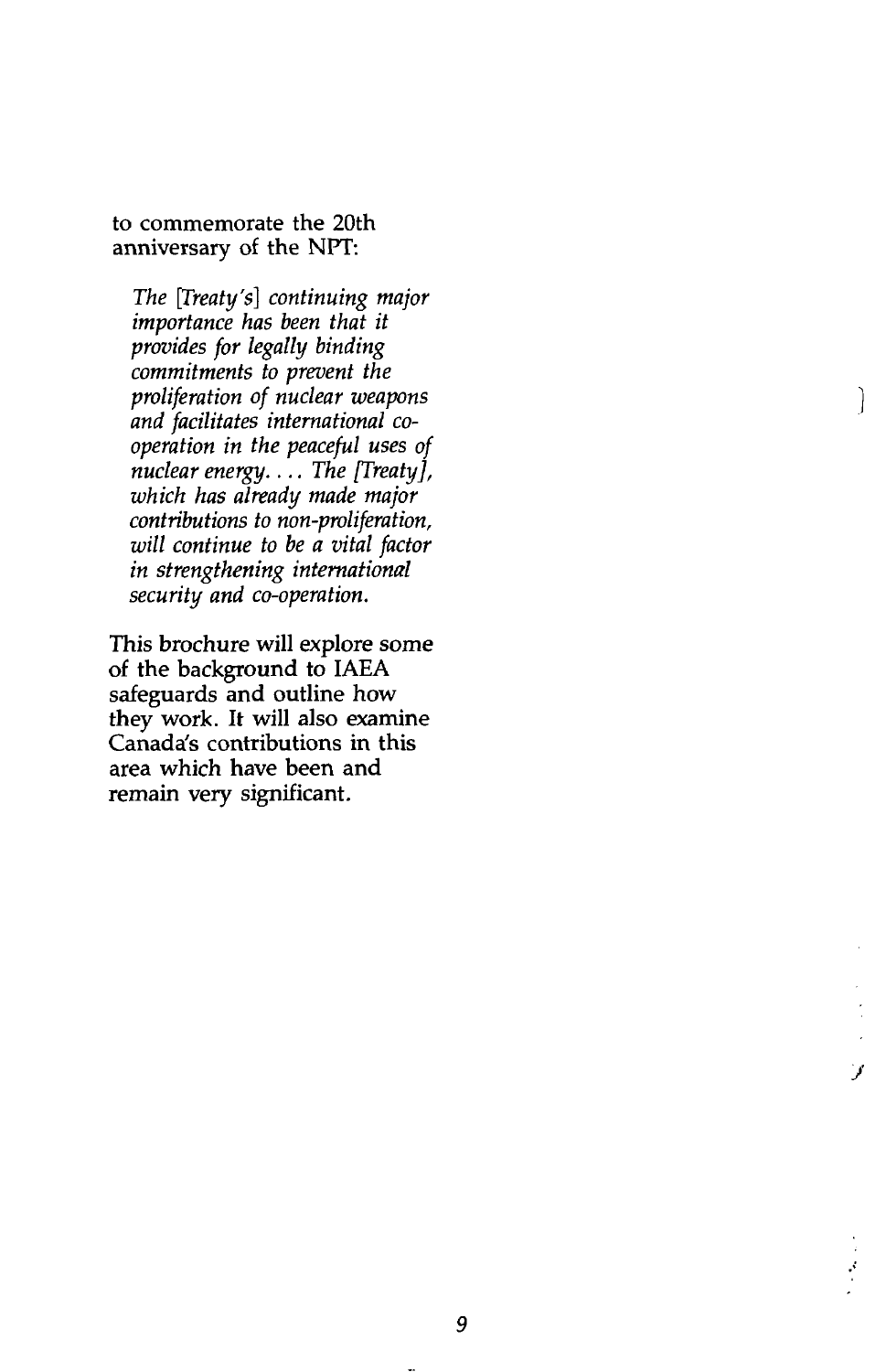## **Figure 1 The IAEA Model**

The IAEA safeguards system is often cited as a general example of a functioning verification system that could be emulated in other areas of arms control. Clearly, the IAEA system cannot be transferred without change to other areas, if only because of the special nature of the nuclear industry for which safeguards are designed, and the unique history of the IAEA. Nevertheless, it is also clear that the success of safeguards provide a number of lessons upon which the designers of verification schemes in other arms control fields can draw. For example, organizational, legal, financial and technical aspects of the Agency's experience can provide valuable insight for efforts to develop a regime for verifying a ban on chemical weapons.

Perhaps the most significant lesson that the experience of IAEA safeguards can teach is that verification by an independent international agency through on-site inspections and associated intrusive techniques, in sensitive areas of commercial activity, is not only feasible, but can be made to work both effectively and efficiently. The specifics of how a particular multilateral arms control agreement is verified is a matter for the parties of that agreement to decide. One viable option, however, which should not be overlooked when making such decisions, is the approach demonstrated by IAEA safeguards.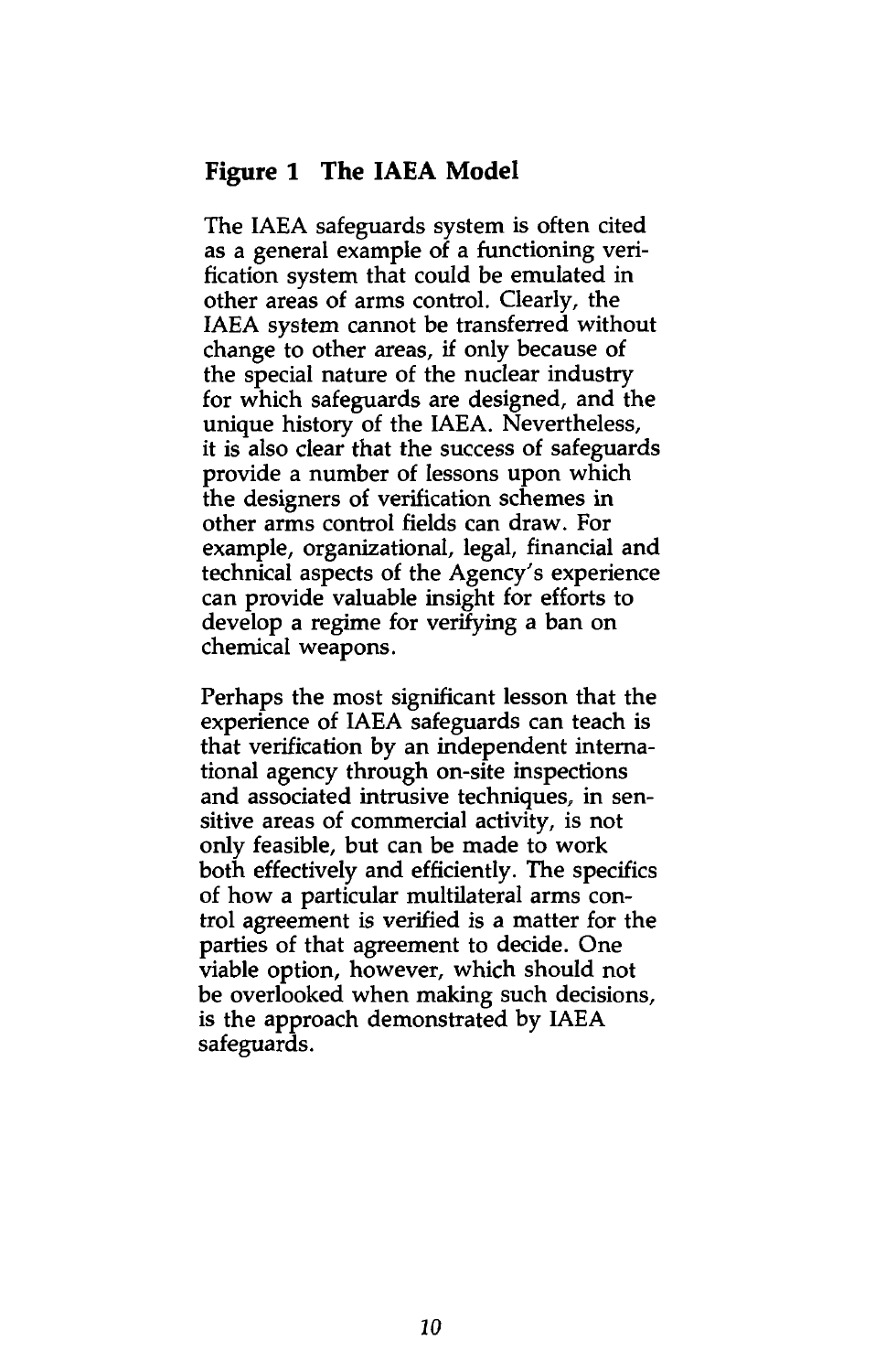# Figure 2 Some Peaceful Uses of Nuclear Energy

**Electric Power Generation**



#### **Medicine**





Cobalt 60 cancer treatment. Radioisotopes for diagnostics.

Photos. *AECL*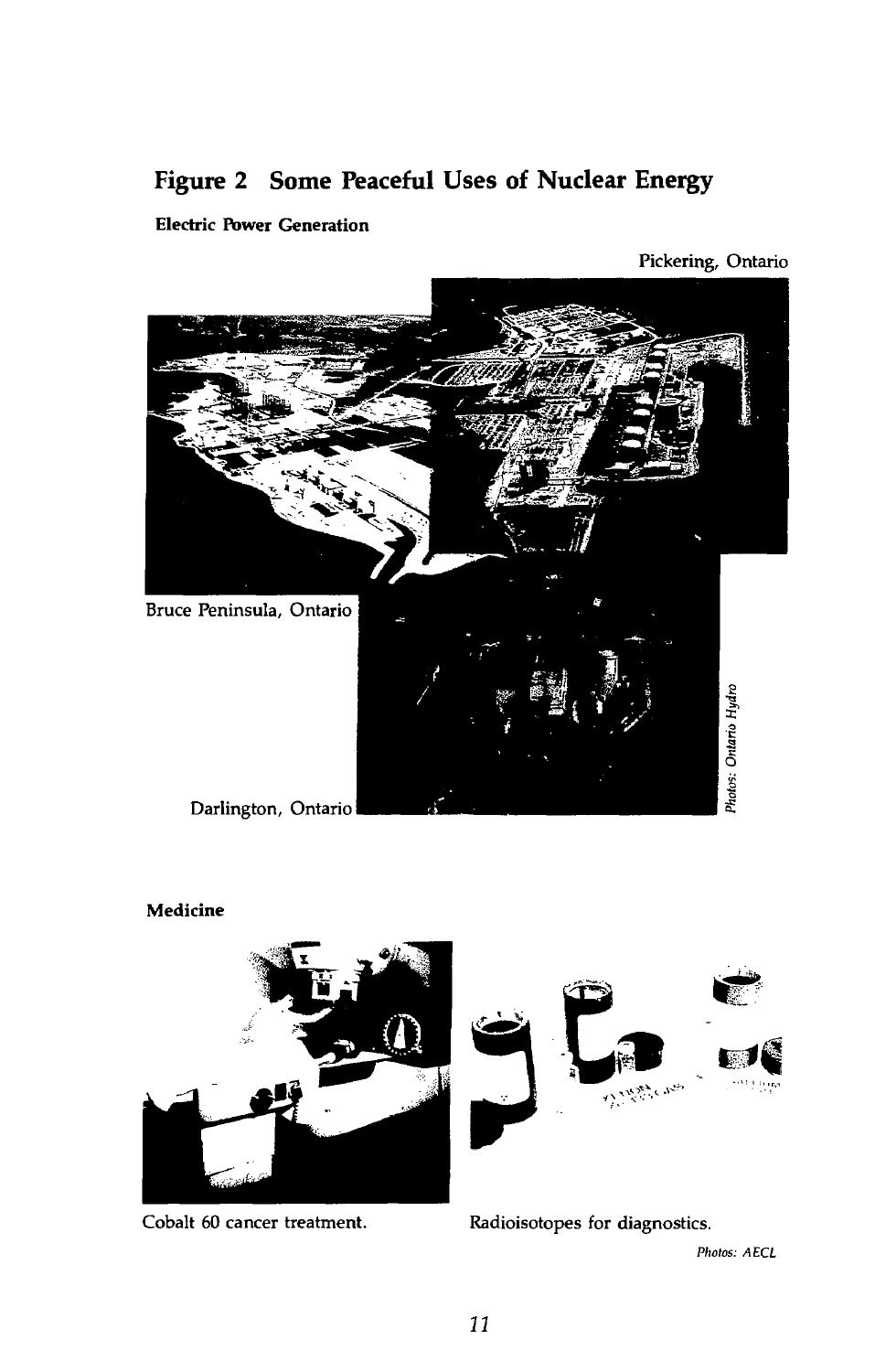# **Chapter 1**

# **The Evolution of Nuclear Non-Proliferation Safeguards**

#### **Canada's Role in International Safeguards**

Since the end of the Second World War, successive Canadian governments have been profoundly interested in the development and control of nuclear energy. In 1945 the *Declaration on Atomic Energy by the United States, United Kingdom and Canada* established two principles that have remained central to Canadian policy: the desire to prevent nuclear weapons proliferation and the need for international co-operation to promote the peaceful use of nuclear energy. This declaration was paralleled within Canada by the *Atomic Energy Control Act* of 1946, the preamble of which states: "it is essential in the national interest to make provision for the control and supervision of the development, application and use of atomic energy, and to enable Canada to participate effectively in measures of international control of atomic energy which may hereafter be agreed upon....<sup>"</sup> Although not entirely foreseen at the time, the *Atomic Energy Control Act* has enabled Canada to pursue nuclear policy objectives both nationally and internationally for over 40 years.

International nuclear commerce began in a meaningful way

after the convening in August 1955 of the First International Conference on Peaceful Uses of Atomic Energy held in Geneva under United Nations auspices. It was here that the nations possessing nuclear technology indicated a willingness to share all but the most sensitive technology with others, but only for peaceful uses. Because no internationally agreed verification measures were in place at the time, early agreements between supplier and recipient countries covering transfers of nuclear items included procedures designed to verify that the peaceful uses commitment was being honoured. This was the first occasion that international nuclear co-operation agreements contained provisions designed to verify compliance, including on-site inspections. The term "safeguards," first coined in 1945, came to be used to describe these verification measures.

These bilateral safeguards arrangements continued on their own until 1957 when the International Atomic Energy Agency (IAEA) was founded. The IAEA was given two roles: the promotion of the benefits of nuclear energy and the establishment of a system of international safeguards. The first IAEA safeguards system

*\lj IS fa*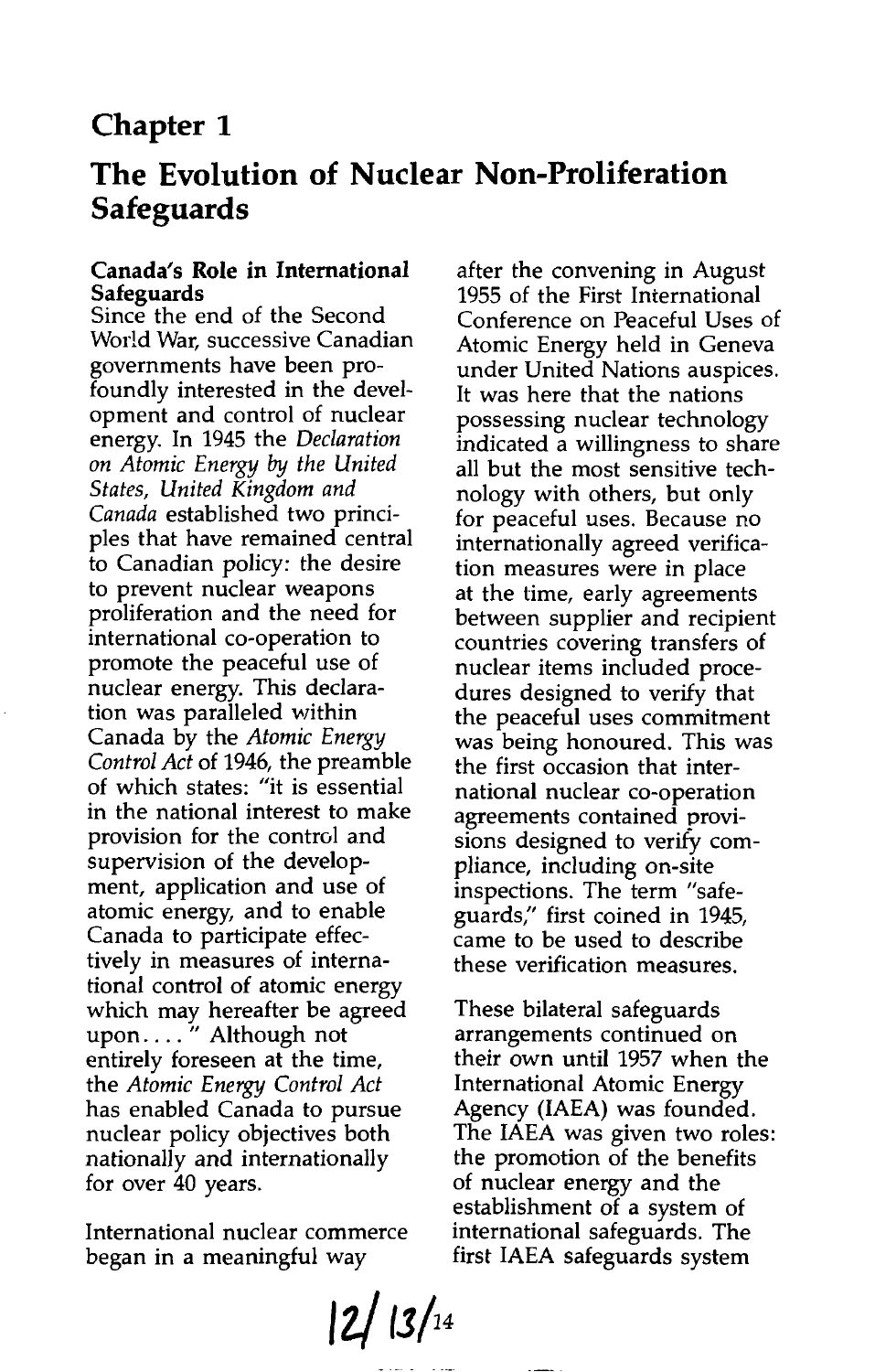### **Table 1 Key Dates in Nuclear Non-Proliferation**

**July 16, 1945** Detonation of first U.S. nuclear explosive device.

- **August 6,1945** Dropping of nuclear bomb on Hiroshima, Japan.
- **November 15.1945** Joint Declaration of the Heads of Government of the United States, the United Kingdom and Canada calling for international action: (a) to prevent the use of atomic energy for destructive purposes, and (b) to promote the use of recent and future advances in atomic energy for peaceful and humanitarian ends.
- **September 23.1949** Detonation of first Soviet nuclear device.

**October 20,1952** Detonation of first U.K. nuclear device.

- **December 8,1953** "Atoms for Peace Proposal" by President Eisenhower calls for establishment of an International Atomic Energy Agency under UN sponsorship and for worldwide sharing of peaceful uses of nuclear energy.
- **October 26,1956** Statute of the International Atomic Energy Agency opened for signature. The Statute came into force on July 29, 1957.

**October 16,1960** Detonation of first French nuclear device.

- **January 31,1961** First IAEA safeguards system approved covering small reactors **(INFCIRC/26).** First inspection under this system took place in 1962.
- **August 5,1963** Treaty Banning Nuclear Weapon Tests in the Atmosphere, in Outer Space and Under Water (Limited Test Ban Treaty) opened for signature. Entered into force on October 10, 1963.
- **October 16,1964** Detonation of first Chinese nuclear device.
- **September 28,1965** New safeguards system approved covering all sizes of reactors (INFCIRC/66).

7

 $\boldsymbol{\cdot}$ 

- **February 14,1967** Treaty for the Prohibition of Nuclear Weapons in Latin America (Treaty of Tlatelolco) opened for signature. Entered into force on April 22, 1968.
- **July 1,1968** Treaty on the Non-Proliferation of Nuclear Weapons opened for signature. Entered into force March 5, 1970.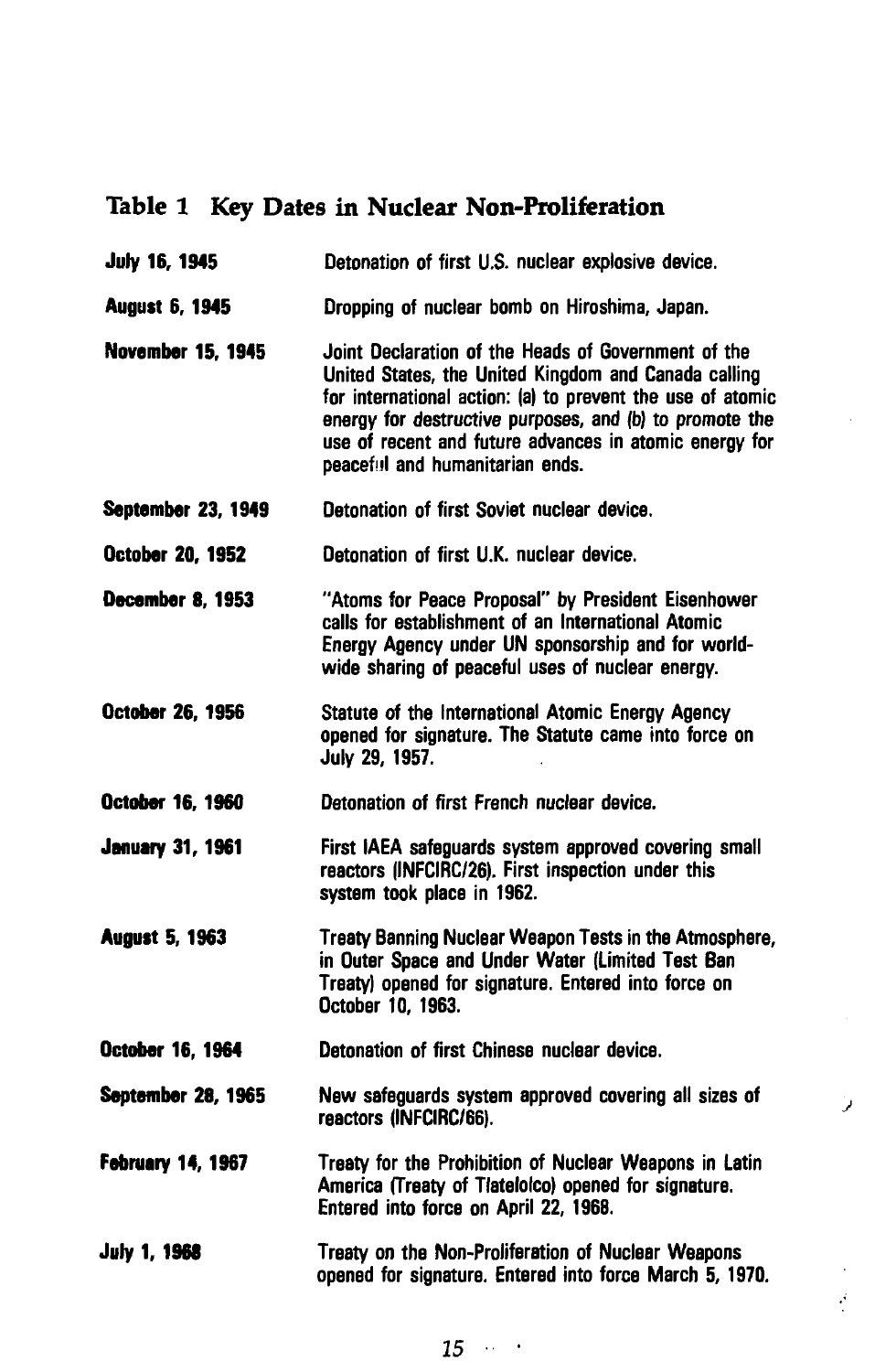| <b>March 10, 1971</b>     | NPT safeguards system approved (INFCIRC/153).                                                                                                                     |
|---------------------------|-------------------------------------------------------------------------------------------------------------------------------------------------------------------|
| May 26, 1972              | Interim Agreement on the Limitation of Strategic Offensive<br>Weapons (SALT I) signed by U.S. and U.S.S.R. Entered<br>into force October 3, 1972.                 |
| <b>June 2, 1972</b>       | Agreement between Canada and the IAEA on the appli-<br>cation of NPT safeguards in Canada approved by the<br>IAEA Board of Governors (INFCIRC/164).               |
| May 8, 1974               | Detonation by India of nuclear device.                                                                                                                            |
| September 3, 1974         | First publication of the results of Zangger Committee on<br>export controls (INFCIRC/209).                                                                        |
| <b>September 21, 1977</b> | Nuclear Suppliers' Group Guidelines agreed (published<br>as INFCIRC/254).                                                                                         |
| <b>June 18, 1979</b>      | Treaty between the U.S. and U.S.S.R. on the Limitation<br>of Strategic Offensive Arms (SALT II) signed. Never<br>ratified by U.S.                                 |
| <b>August 6, 1985</b>     | South Pacific Nuclear Free Zone Treaty signed. Entered<br>into force on December 11, 1986.                                                                        |
| <b>December 8, 1987</b>   | Treaty on the Elimination of Intermediate-Range and<br>Shorter-Range Missiles (the INF Treaty) signed by U.S.<br>and U.S.S.R. Entered into force on June 1, 1988. |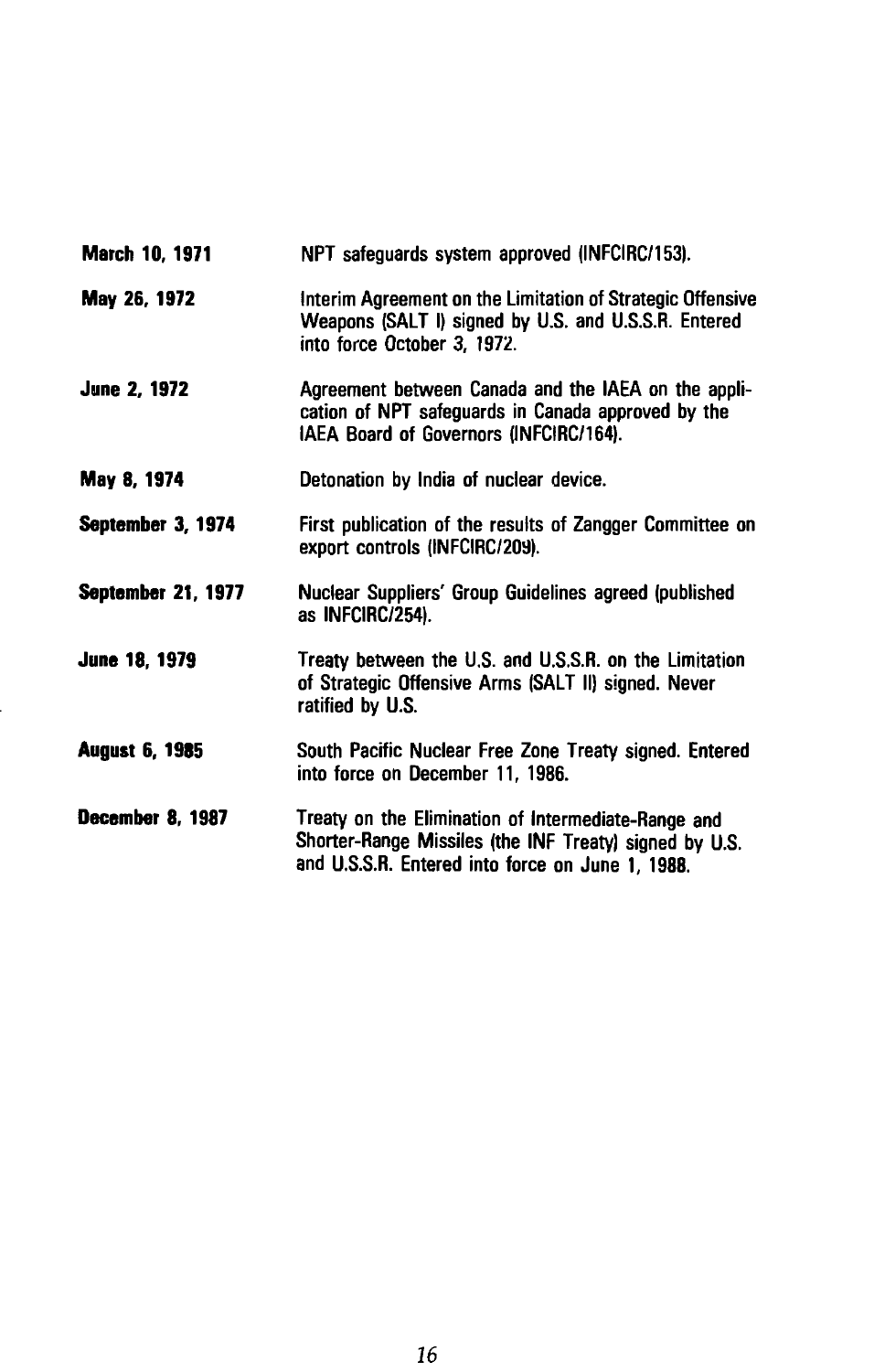was introduced in 1961 covering small electric power reactors up to 100 megawatts capacity. A revised system covering all reactors was introduced in 1965 and in 1966 it was extended to include nuclear fuel reprocessing plants. Provisions covering conversion and fabrication plants were added in 1968. Throughout this period, Canada was deeply involved in this process of developing the IAEA and its safeguards systems.

In February 1957, Canada announced its willingness to negotiate bilateral co-operation agreements with friendly countries. The agreements would cover, in particular, the supply of natural uranium for peaceful uses under safeguards provisions similar to those envisaged for the IAEA. Under such co-operation agreements, staff from Canada's Atomic Energy Control Board were able to carry out inspections of exported Canadian uranium and to verify fulfilment of undertakings with respect to peaceful uses. Although uranium exports were highlighted in these and earlier policy statements, the peaceful purposes requirements, with attendant safeguards measures, applied to reactor and other nuclear exports as well.

It was later in this period that the government made the

decision that Canada would no longer supply materials to the nuclear weapons programs of its allies. In 1965, Prime Minister Lester B. Pearson announced in the House of Commons that:

*As one part of its policy to promote the use of Canadian uranium for peaceful purposes the government has decided that export permits will be granted, or commitments to issue export permits will be given, with respect to sales of uranium covered by contracts entered into from now on, only if the uranium is to be used for peaceful purposes. Before such sales to any destination are authorized the government will require an agreement with the government of the importing country to ensure with appropriate verification and control that the uranium is to be used for peaceful purposes only.*

After this time, every activity in the Canadian nuclear community was conducted exclusively for peaceful purposes.

Exporters and importers alike recognized that nationally administered safeguards lacked the credibility of international ones. Thus, as the IAEA's safeguards system developed, arrangements were made to transfer Canadian bilateral safeguards responsibilities to the Agency.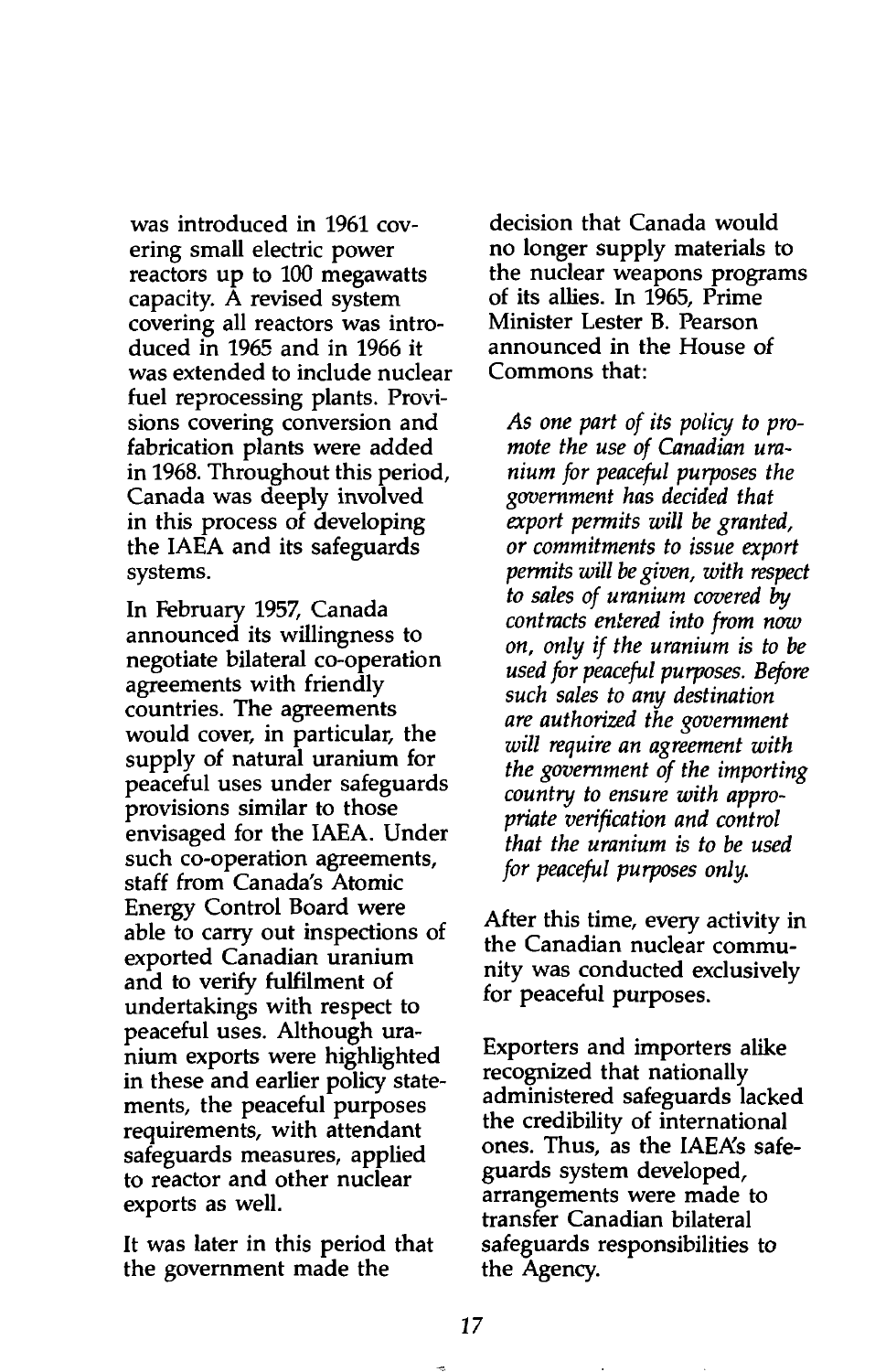**Figure 3 Canadian Uranium Exports for 1988**

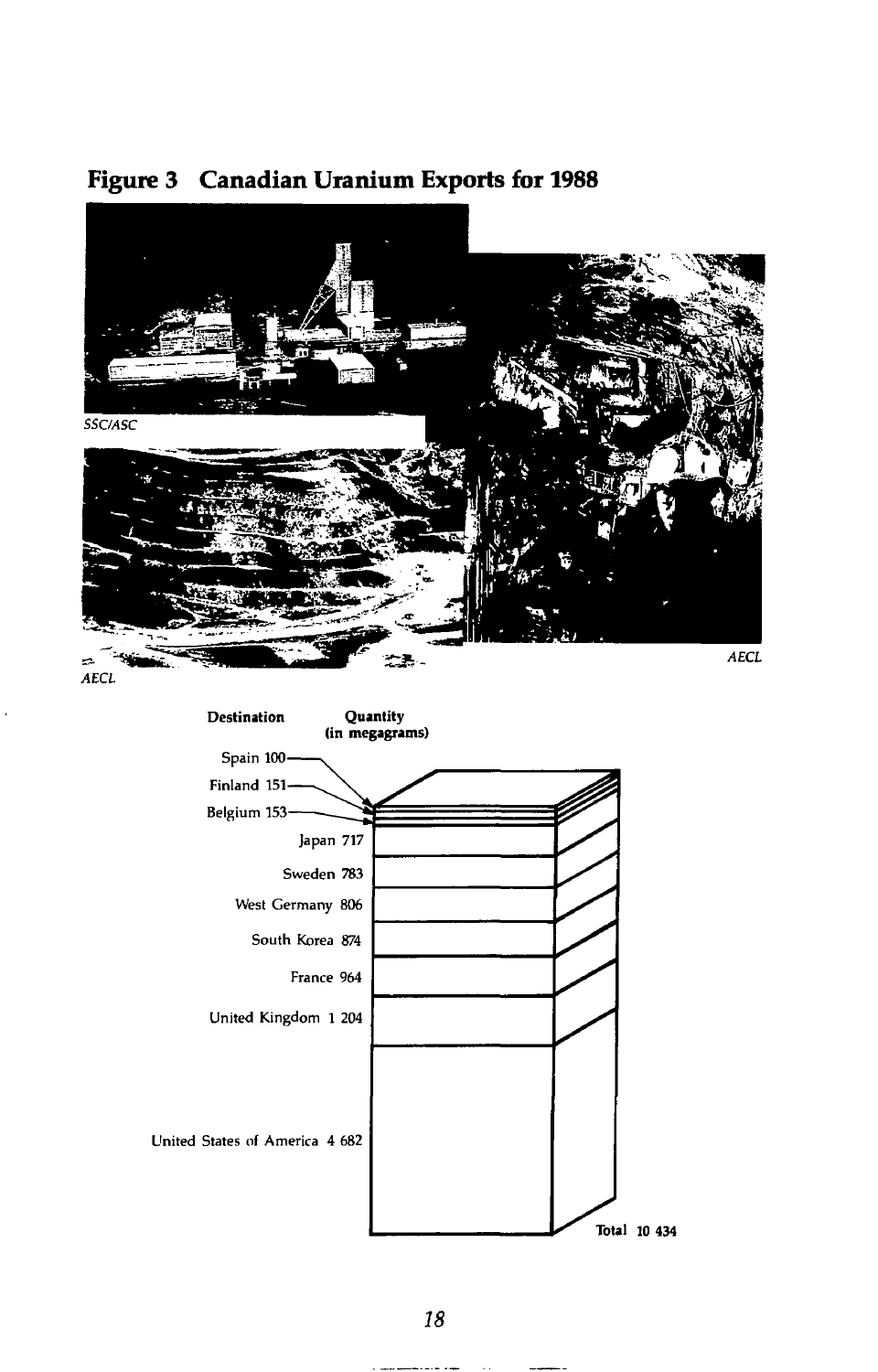During the late sixties, Canada and the United Kingdom worked in concert with the United States in the international drafting of the NPT and in the safeguards system that the IAEA now uses to verify compliance with that treaty. This partnership gave Canada a strong voice in the negotiations that led to the final treaty.

Under the NPT, which came into force on March 5, 1970, member countries, including Canada, that did not possess nuclear weapons, were required to conclude an agreement with the IAEA for the application of safeguards to all nuclear material in all peaceful nuclear activities. These countries are commonly referred to as "non-nuclear weapons states." A model NPT  ${\rm x}$  and  ${\rm x}$  and  ${\rm x}$  are  ${\rm x}$  and  ${\rm x}$  are  ${\rm x}$  and  ${\rm x}$  are  ${\rm x}$  and  ${\rm x}$  are  ${\rm x}$  and  ${\rm x}$  are  ${\rm x}$  and  ${\rm x}$  are  ${\rm x}$  and  ${\rm x}$  are  ${\rm x}$  and  ${\rm x}$  are  ${\rm x}$  and  ${\rm x}$  are  ${\rm x}$  and drawn up by the IAEA and approved by its Board of Governors before the end of 1970. Agreements based on this model are now applied in some 100 countries including most of those having significant nuclear activities. Canada and the IAEA concluded negotiations on a safeguards agreement in February 1972, at which time inspection of Canadian facilities commenced. The safeguards to be applied under these NPT agreements are for the exclusive purpose of verifying that all nuclear material in all peaceful nuclear

activities within the territory of the signatory state "are not diverted to nuclear weapons or other nuclear explosive devices."

Following the entry into force of the NPT, Canada continued to work with other nations to develop guidelines to be used by major nuclear suppliers when exporting nuclear material, equipment or technology to non-nuclear-weapons states. During 1971 and 1972, a group of states, including Canada, that were actual or potential suppliers of nuclear items, met to establish a consensus on items that would trigger safeguards under the terms of the NPT. This group was designated as the NPT Exporters' Committee but is commonly referred to as the Zangger Committee. A consensus, the so-called "Zangger List," was established with respect to material and equipment that would trigger NPT safeguards if exported to non-nuclear weapons states. In 1974, Canada indicated that it would act in accordance with that consensus.

Canada's non-proliferation policy was reviewed after India's 'peaceful nuclear explosion'' in

<sup>1. &</sup>quot;The Structure and Content *of* Agreements Between the Agency and States Required in Connection with the Treaty on the Non-Proliferation of Nuclear Weapons," Document *INFCIRC/153,* June 1972.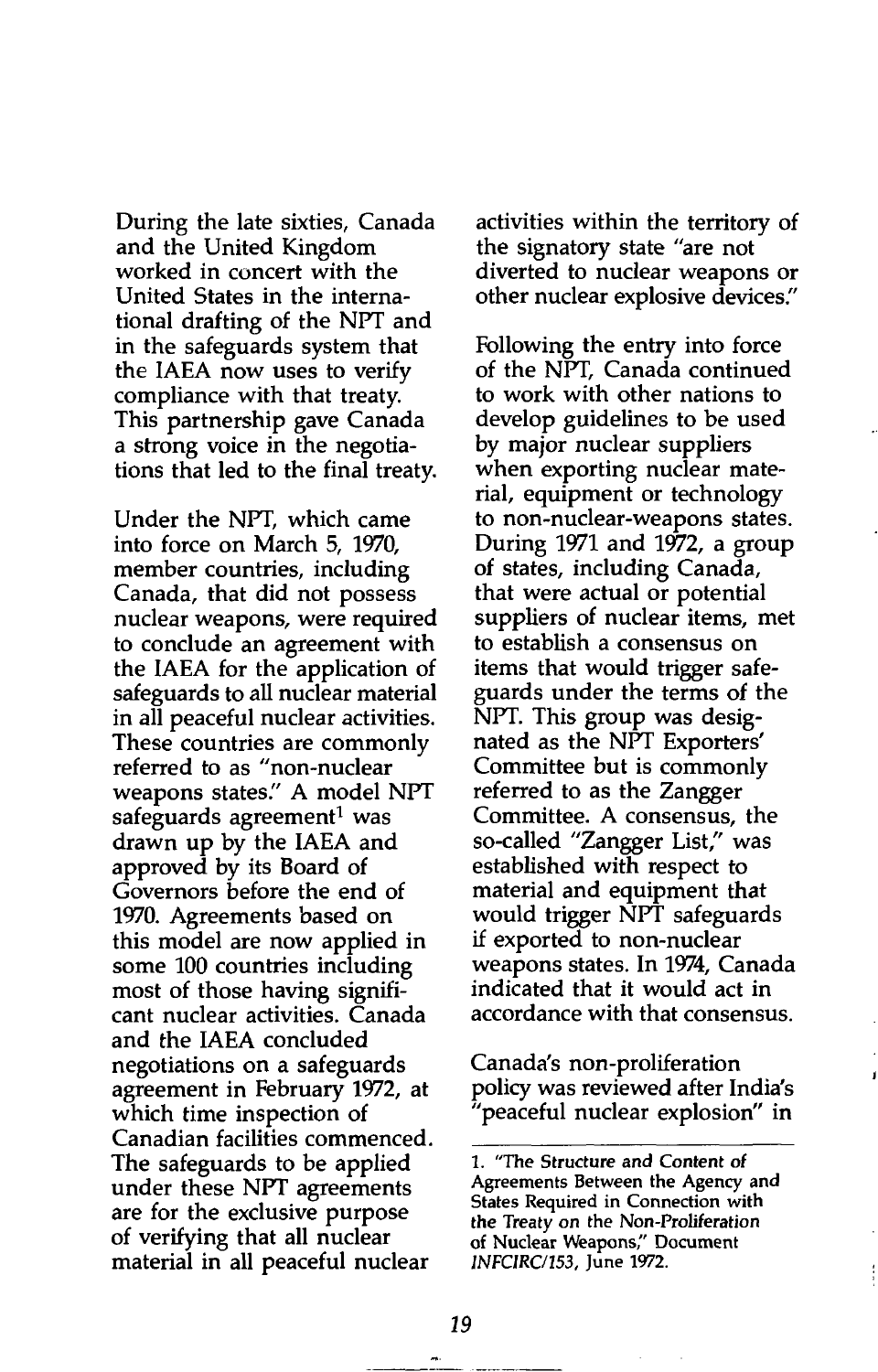# **Figure 4 Bilateral Nuclear Co-operation Agreements**

Canada has concluded bilateral agreements meeting the requirements of the December 1976 policy statement on the peaceful uses of nuclear energy with the following countries and organizations:

- Australia
- Colombia
- Egypt
- EURATOM (Belgium, Denmark, France, Germany, Greece, Ireland, Italy, Luxembourg, Netherlands, Portugal, Spain, United Kingdom)
- Finland
- Hungary
- Indonesia
- Japan
- Korea
- Philippines
- Romania
- Sweden
- Switzerland
- Turkey
- Union of Soviet Socialists Republics
- United States
- Uruguay

Except for nuclear weapons states, these agreements require that IAEA safeguards will apply to the whole nuclear program in each country (including Canada) thus eliminating the need for Canada to conduct inspections.

Also, limited bilateral agreements have been signed with a number of countries on certain specialized exports.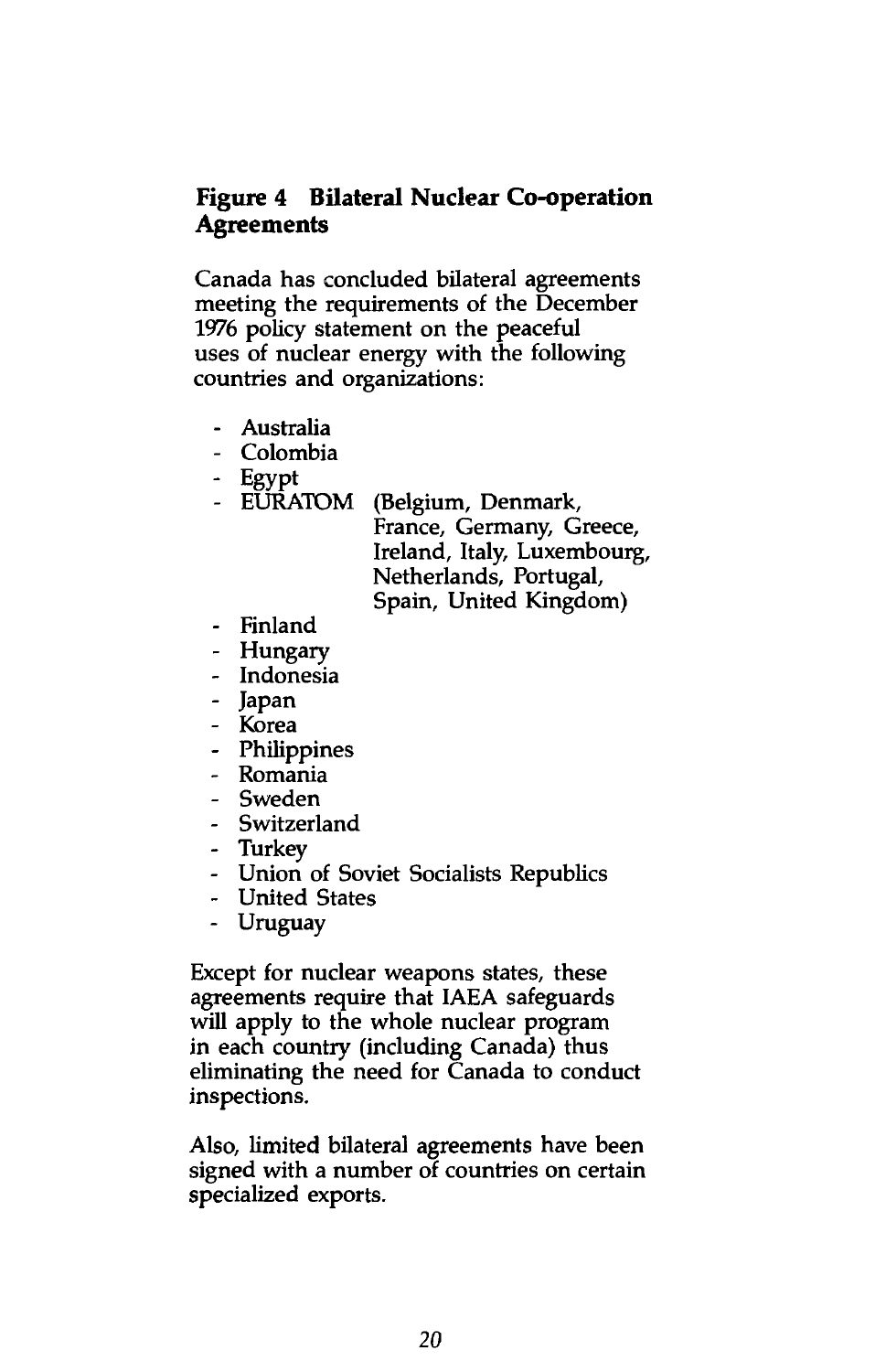May 1974. More stringent safeguards covering the export of Canadian nuclear material, equipment, facilities and technology to all countries, whether they possessed nuclear weapons or not, were announced on December 20, 1974. These additional non-proliferation assurances and controls must be accepted in a formal bilateral agreement with Canada before nuclear exports can go ahead. From 1974 to 1976, examination of the policy continued and in December 1976 the government announced that any new nuclear co-operation would be authorized only for nonnuclear weapons countries that had either ratified the NPT, and thereby accepted IAEA safeguards on all their present and future nuclear activities, or made an equally binding commitment to nonproliferation by accepting NPTtype full-scope safeguards.

One repercussion of the Indian nuclear explosion was the impetus given to consultations among the world's major nuclear technology exporters, who became known as the Nuclear Suppliers Group (NSG). While Canada failed to obtain the agreement of the Group to impose rigid controls like those applied to Canadian nuclear exports, a set of "Guidelines for Nuclear Transfers" did emerge in 1978 from these

consultations which effectively ended significant transfers of sensitive nuclear technology to countries not accepting safeguards on the imported items. The NSG Guidelines require that IAEA safeguards cover any transfer of nuclear material, equipment or technology. They do not require the recipient country to join the NPT or make any equivalent commitment to non-proliferation. In 1978, the trigger list associated with the Zangger Committee was clarified in order to bring it into conformity with the NSG Guidelines.

The NSG Guidelines were a significant non-proliferation advance but left Canada with a more stringent set of nonproliferation requirements than the other major nuclear reactor vendors, who now pursue markets in a number of non-NPT countries that remain under a Canadian nuclear embargo.

### **International Atomic Energy Agency Safeguards**

The IAEA defines safeguards practices as follows:

*Safeguards practices can be summarized in one word: verification. To verify means 'to establish the truth of In safeguards, to verify is to establish the truth*

*continued on page 24*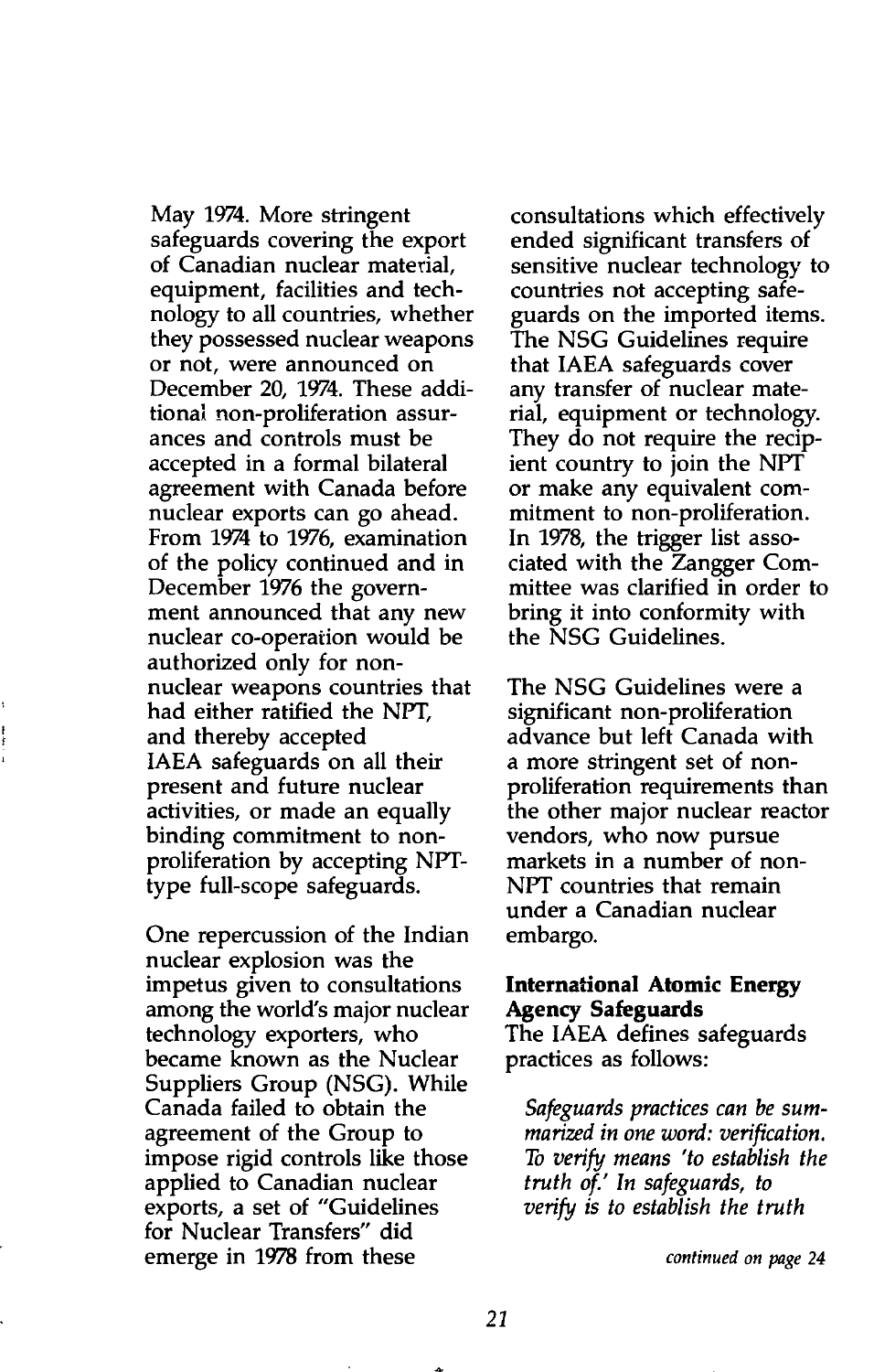### **Figure 5 Key Elements of Canada's Non-Proliferation Policy**

- Nuclear co-operation will be authorized *only* for those non-nuclear weapons states that have made a general commitment to non-proliferation by either having ratified the NPT or having taken an equivalent binding step and that have thereby accepted IAEA safeguards on the full scope of their nuclear activities.
- Nuclear exports can go forward only to those states (both non-nuclear and nuclear weapons states) which have undertaken to accept in a formal agreement a number of additional requirements. These include:
	- an assurance that Canadian-supplied nuclear items will not be used in connection with the production of nuclear explosive devices;
	- a provision for fallback safeguards in the event that a situation arises where the IAEA is unable to continue to perform its safeguards functions;
	- control over the retransfer of Canadian-supplied nuclear items;
	- control over the reprocessing of Canadian-origin spent fuel, subsequent storage of the separated plutonium, and enrichment beyond 20 per cent U-235 of Canadian-origin uranium; and
	- an assurance that adequate physical protection measures will be applied.
- Support for measures aimed at the maintenance and strengthening of the existing nuclear non-proliferation regime based on the NPT. These include: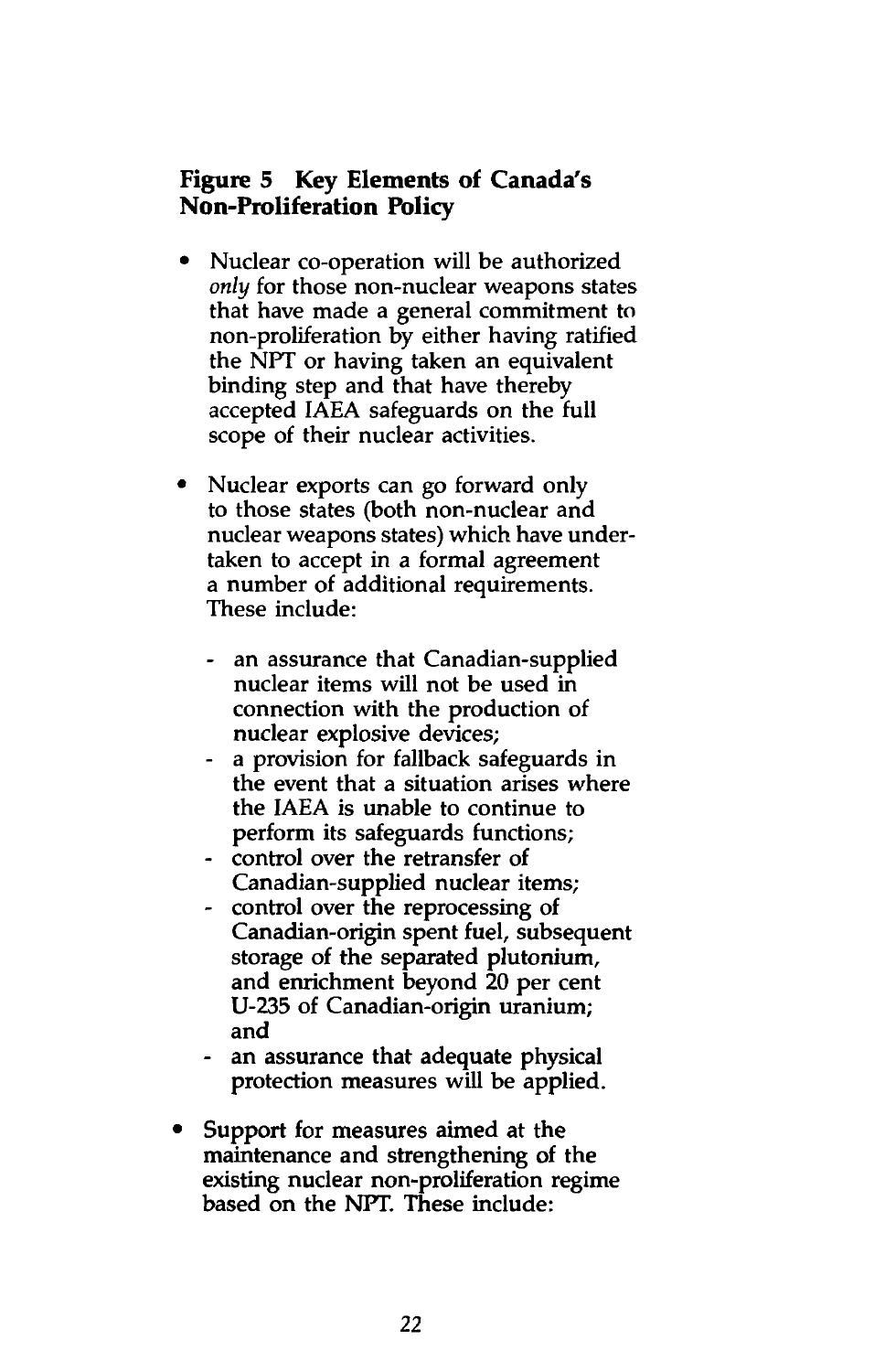- the pursuit of the arms control and  $\frac{1}{2}$ disarmament measures as provided for in the Preamble to and Article VI of the NPT;
- support for the IAEA safeguards  $\blacksquare$ program;
- exchanges with other NPT parties of information and materials relating to the peaceful uses of nuclear energy, subject to the above-mentioned limitations;
- active encouragement of non-NPT parties to accede to the treaty;
- active participation in the five-year NPT review conferences;
- in the absence of universal adherence to the NPT, encouragement of the establishment of nuclear-weapons-free zones where they command the support of the major powers in the area and contribute to regional and global security; and
- participation in the Missile Technology Control Regime as an important adjunct to the NPT.

λ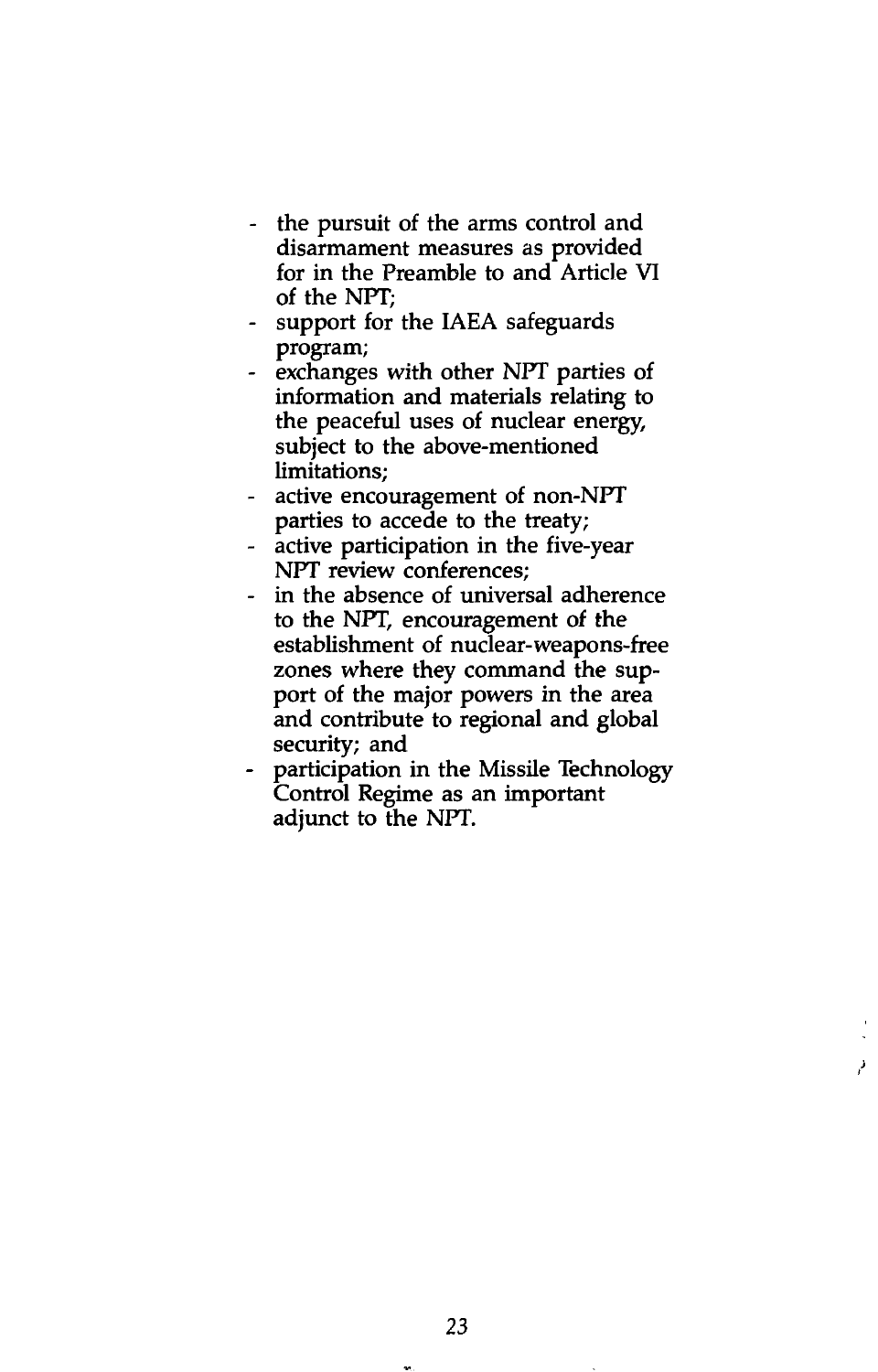*of statements regarding the amounts, presence and use of nuclear material or other items subject to safeguards as recorded by facility operators and as reported by the state to the IAEA. Accountancy, taken together with containment and surveillance, is the fundamental basis on which verification rests."<sup>2</sup>*

The main political objectives of safeguards are to:

- gain assurance that countries are complying with their non-proliferation and other peaceful use undertakings; and
- deter the diversion of safeguarded nuclear materials to the production of nuclear explosives and the misuse of safeguarded facilities to produce unsafeguarded nuclear material.

To achieve these political objectives, the IAEA has set itself the technical objective of the "timely detection of diversion of significant quantities of nuclear material from peaceful nuclear activities to the manufacture of nuclear weapons or other nuclear explosive devices or for purposes unknown and deterrence of such diversion by risk of early detection."<sup>3</sup> The "significant quantity" of nuclear material used by the IAEA as their detection target is 8 kg of plutonium or 25 kg

of highly enriched uranium. These are the amounts required to manufacture a nuclear explosive device. "Timely detection" derives from the time required to convert diverted material into components for an explosive device.

To meet this technical objective, the IAEA has established a process for verifying the continued presence of nuclear material placed under safeguards. This process consists of comparing the accuracy of reports and other information provided by a country against independent, objective information collected by IAEA inspectors and from containment and surveillance equipment such as cameras and seals installed by the IAEA at the country's nuclear facilities.

Safeguards agreements between a country and the IAEA concluded as a result of the NPT require the country to establish and maintain a State System of Accounting for and Control of Nuclear Material within its territory. IAEA verification is based on reports submitted by the country, as well as on records kept at facilities, such

#### *continued on page 33*

3. *INFCIRC/153,* June 1972, paragraph 28.

*<sup>2.</sup> IAEA Safeguards: An Introduction,* Vienna: International Atomic Energy *Agency, 1981, p. 19.*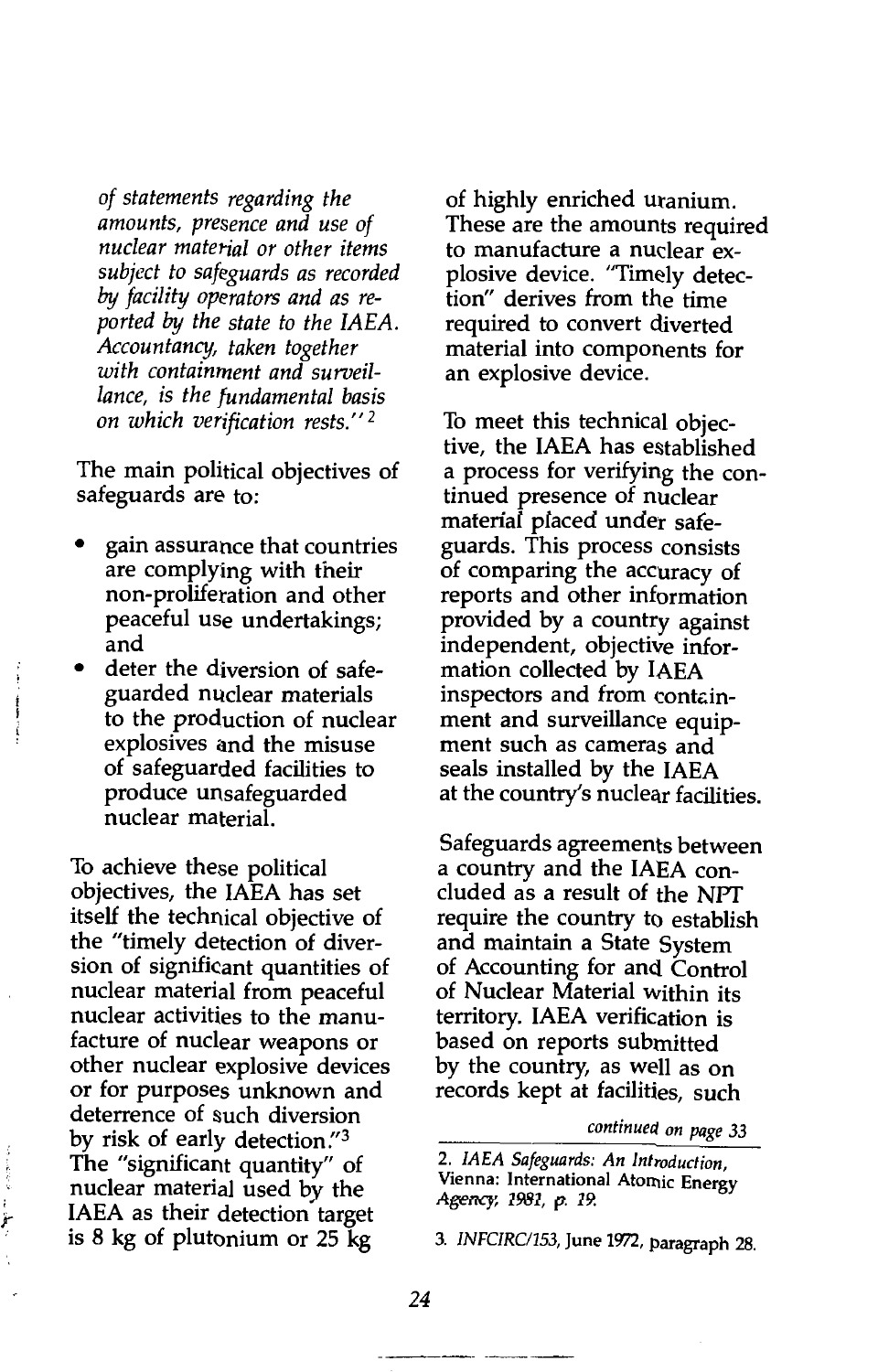### Figure 6 Safeguards As Seen Through the Eyes of a Canadian Former IAEA Inspector — Mr. Allen Rose

Although the next inspection trip is three weeks away, there is little enough time to prepare. A trip of three weeks will entail inspections at perhaps nine different facilities and cover perhaps three different countries. The *itinerary* is never the same two trips in a row. Travel and accommodation arrangements have to be made. Visas have to be obtained. Immunization has to be looked into. Fortunately, the IAEA has an excellent support staff for iookmg after the details but you have to tell them where and when.

With that taken care of, the actual inspection task can start. Some of the facilities involved will likely be new to you. Facility design information must be obtained from the Agency's registry and studied to the point of familiarity. You must appear to know what you are doing in front of the operator; otherwise his superiors will hear about it and so will yours. It is vital for cooperation not to waste the operator's time. After all, you're not a productive element in his day.

Once the facilities' designs are familiar, it's time to recall the reports from the last inspection. These tell you what procedures were followed by the last inspector. A cooperative operator will have the necessary documentation ready for you on the basis of what happened last time. The past reports tell you two things. First, the hard facts of inventories, material types and locations, and the instrumentation required to verify the numbers. Second, the unofficial notes of the previous inspector. Sometimes the

and the con-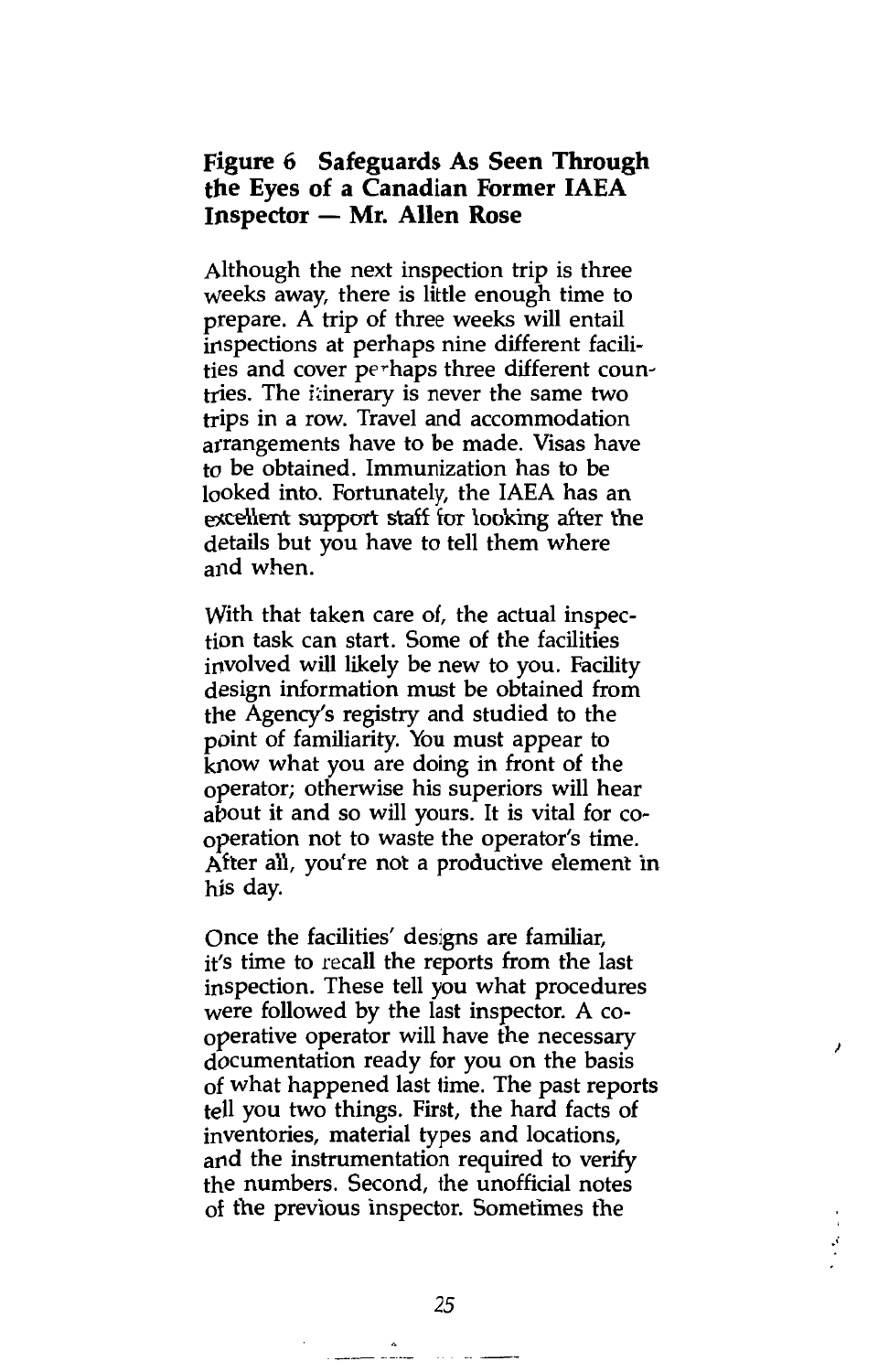numbers all add up but the inspector has a gut feeling that something is not right. Maybe it's just that the facility's accountant seemed unusually nervous. Not the kind of thing reportable as fact but enough to suggest that the next inspector (you) should allow time for a more thorough review of the books than usual.

Finally, instruments must be requisitioned from stores for whatever type of inspection is called for. Some inspections are routine checks; for instance, an operating reactor where nothing has changed will require only verification of some seals. Others require physical inventory of complex chemical compounds of nuclear material. Special procedures for each facility have been designed by the IAEA to examine all the possible diversion paths. The instruments have to be checked out and calibrated, equipment for taking samples has to be obtained, procedures for reviewing surveillance devices have to be reviewed. And then there are the maintenance requirements for installed IAEA instrumentation.

On the road finally. First stop is usually the capital of the country being inspected. Perhaps a 24-hour layover in Bangkok or Hong Kong is required if the trip is long. Fascinating the first time, but the 21st time...? After a short night at a hotel, a meeting with the country's regulatory authority is first on the itinerary to review plans for the various inspections. Then it's on board a train for the ride to the first inspection site. This night is spent in a charming traditional country inn overlooking the sea. Very beautiful except that it is January with no heating.

The next morning is spent at a power reactor that has operated without pause since the last inspection. A routine check of seals and surveillance films takes two hours

للمسترد والمستند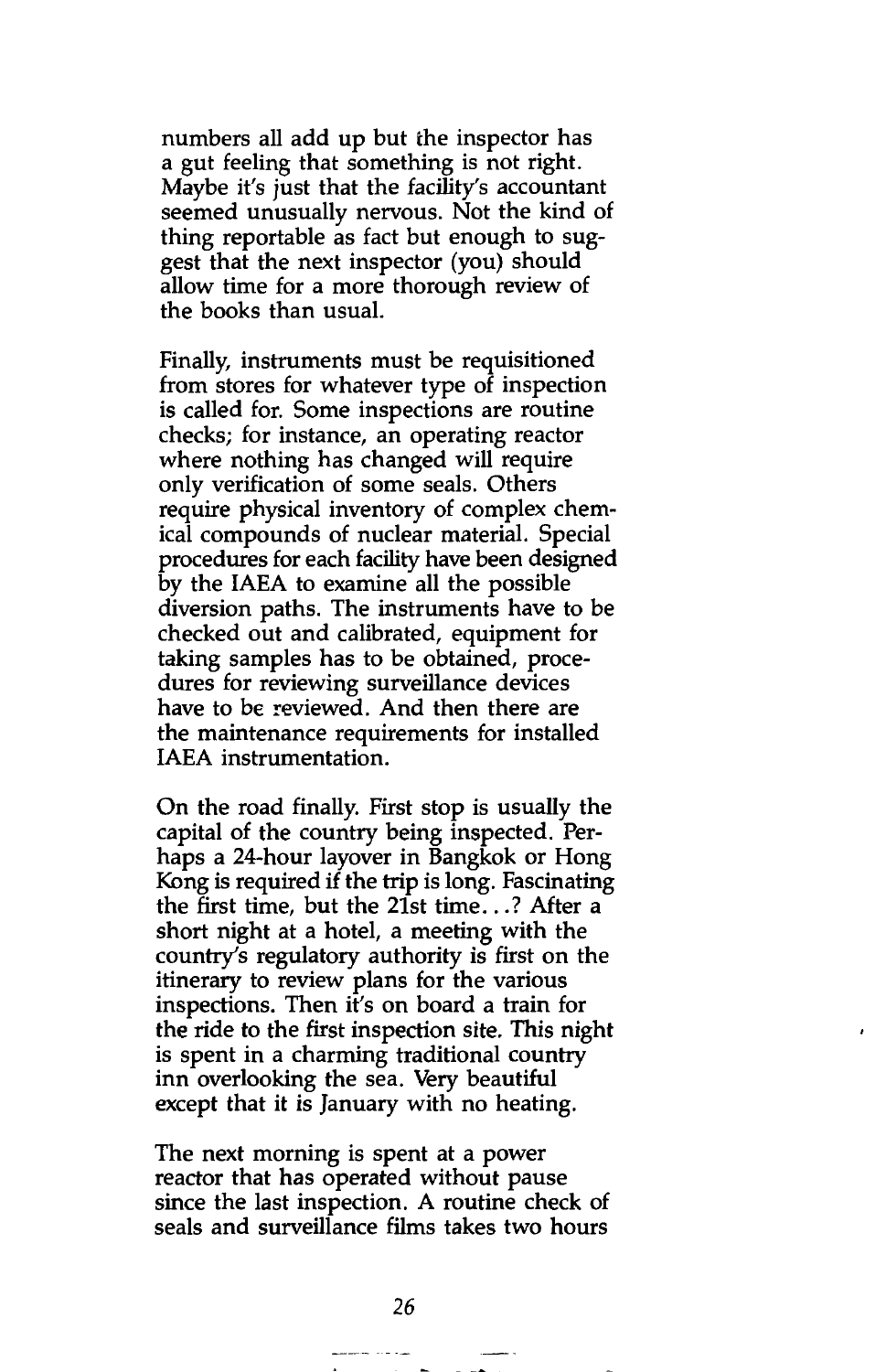and then on board a local train (no glass in the windows, families complete with livestock) for a trip up the coast to another similar inspection. Four days travel; four hours of work. But then, this is not a job paid by the hour.

Next a different facility, a different kind of management, a complicated physical inventory in which six inspectors are involved. The manager is very polite. He invites you into his plant and says please do what you wish and then leave. Nothing is prepared. No staff is available to help. What is going on? Is the plant in violation of its commitments or did the last inspection team annoy the manager without even realizing it (there was no mention in the report)? What to do? For the inspector there is no easy answer. If you cancel the inspection, you waste valuable time and money. Perhaps this will give the plant time to cover up a real violation. If you continue, the results are probably going to be unsatisfactory. The Agency will not be pleased; the regulatory authority will not be pleased. A possible violator may obtain the time needed to cover up.

Fortunately, most of these situations yield to diplomacy: the manager finally agrees to co-operate and in fact everything is in order. And what if everything is not? Well, that is a situation with which inspectors hope they will never have to deal. So far that has been the case. Of course, errors are found, as happens in any audit, but these are generally resolved and most often do not involve significant quantities of material. It is like the staff of a bank working overtime to balance a one dollar discrepancy; the amount is not important but the error is.

After a week in one place for such a major inventory it is back on an aircraft for a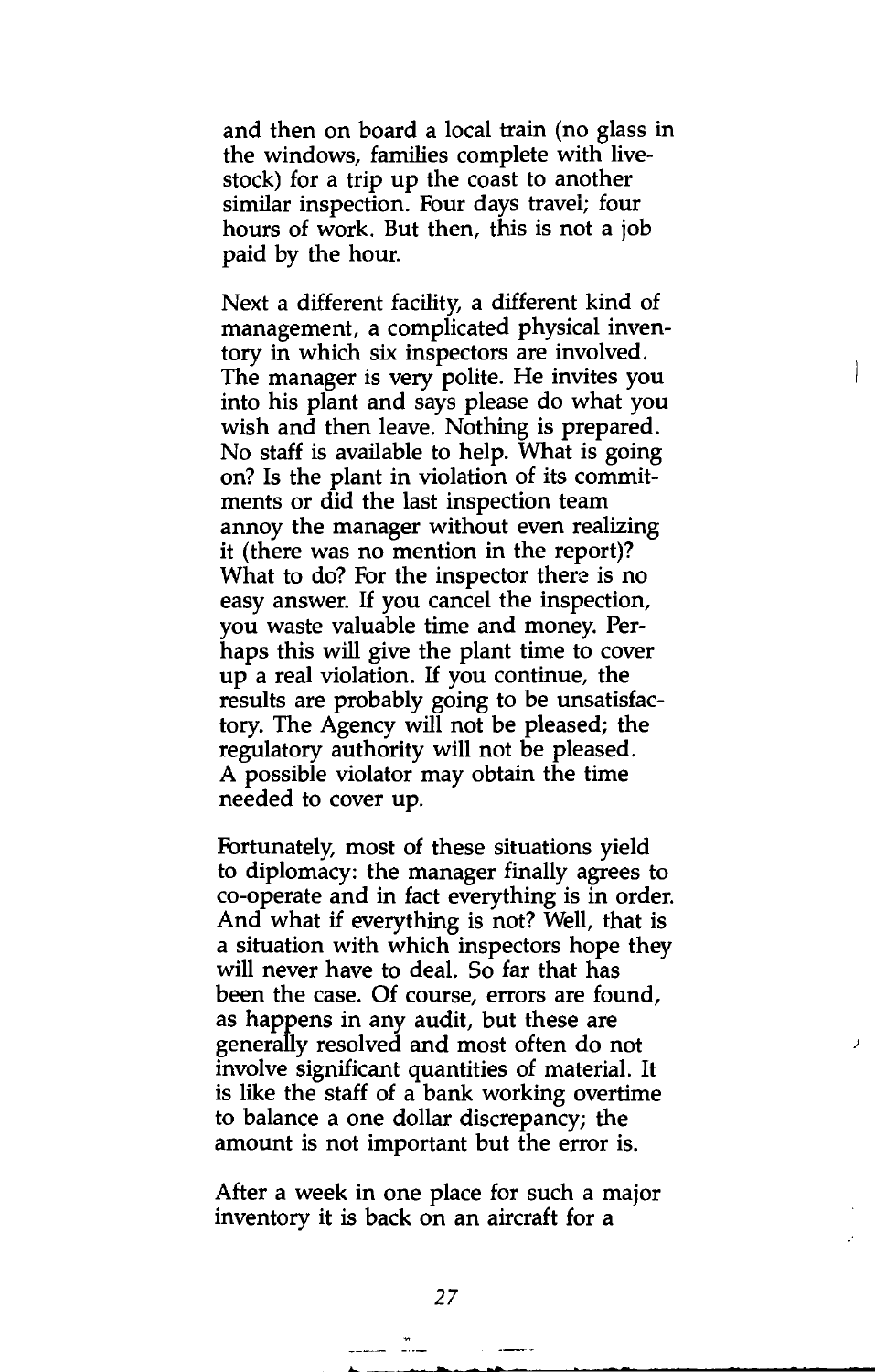week or two in another country, perhaps where it is summer instead of winter. A complete change of climate. A complete change of food. Probably intestinal problems before you can finally board that last flight back to Vienna and family.

Of course the inspection work is not quite over. On return to the office there is a debriefing to go through with the Section Head and other inspectors. What went right? What went wrong? Were the decisions taken on-site the best or would some other action have been more effective?

Then there is the routine of filling in the numerous reports. The Agency has complete records of all the transactions between all the facilities under its jurisdiction. None of these facilities operates in isolation. Computers compare your reported results with all of its stored information to verify that it all adds up. If not, then you have a follow-up job to do before this inspection is over. It makes no difference to the computer whether the error is the operator's or yours, you still have to track it down, and explain why you didn't catch it in the field, where it should have been resolved in the first place. This is not something any inspector looks forward to but the result is important, not individual feelings. In such a system a lie has to be consistent throughout the whole network of facilities or it will come to light. This is the key to the effectiveness of safeguards that entirely cover the nuclear programs of the member countries.

The reward comes each year in September at the general conference of the IAEA's member countries when the Director General can announce that the inspection system has once again been able to ass  $x$ the world that no nuclear material under safeguards has been diverted to weapons use.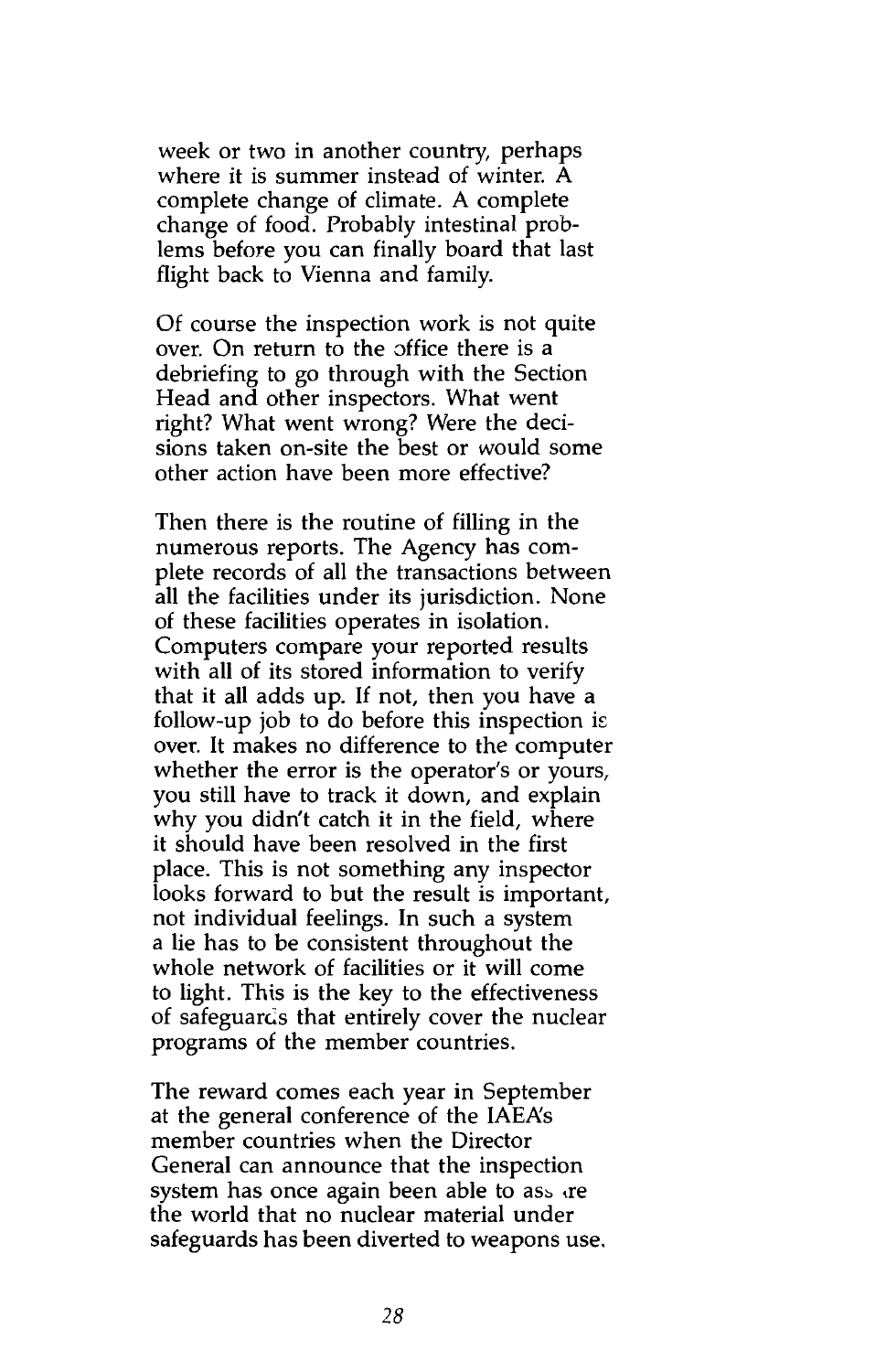### **Figure 7 Equipment Developed Under the Canadian Safeguards Support Program**

A



CANDU fuel call for the stacks of fuel in spent fuel bays to be sealed with devices which can be applied and, if possible, checked *in situ,* under water. The Support Program developed a seal that uses high frequency sound waves (ultrasound) to determine whether the integrity of the seal has been breached coil creates a unique reflection' pattern (A). These seals are installed using a long rod (B) and can be routinely checked by inspectors using a special Seal Pattern Reader (C). Each seal contains a wire coil. When an ultrasonic wave is sent to the seal, the verifiable seal anywhere in the world.



which is destroyed if the seal is tampered with or removed (D). The seal has been accepted for routine use by the IAEA, making this the first application of an underwater *in situ*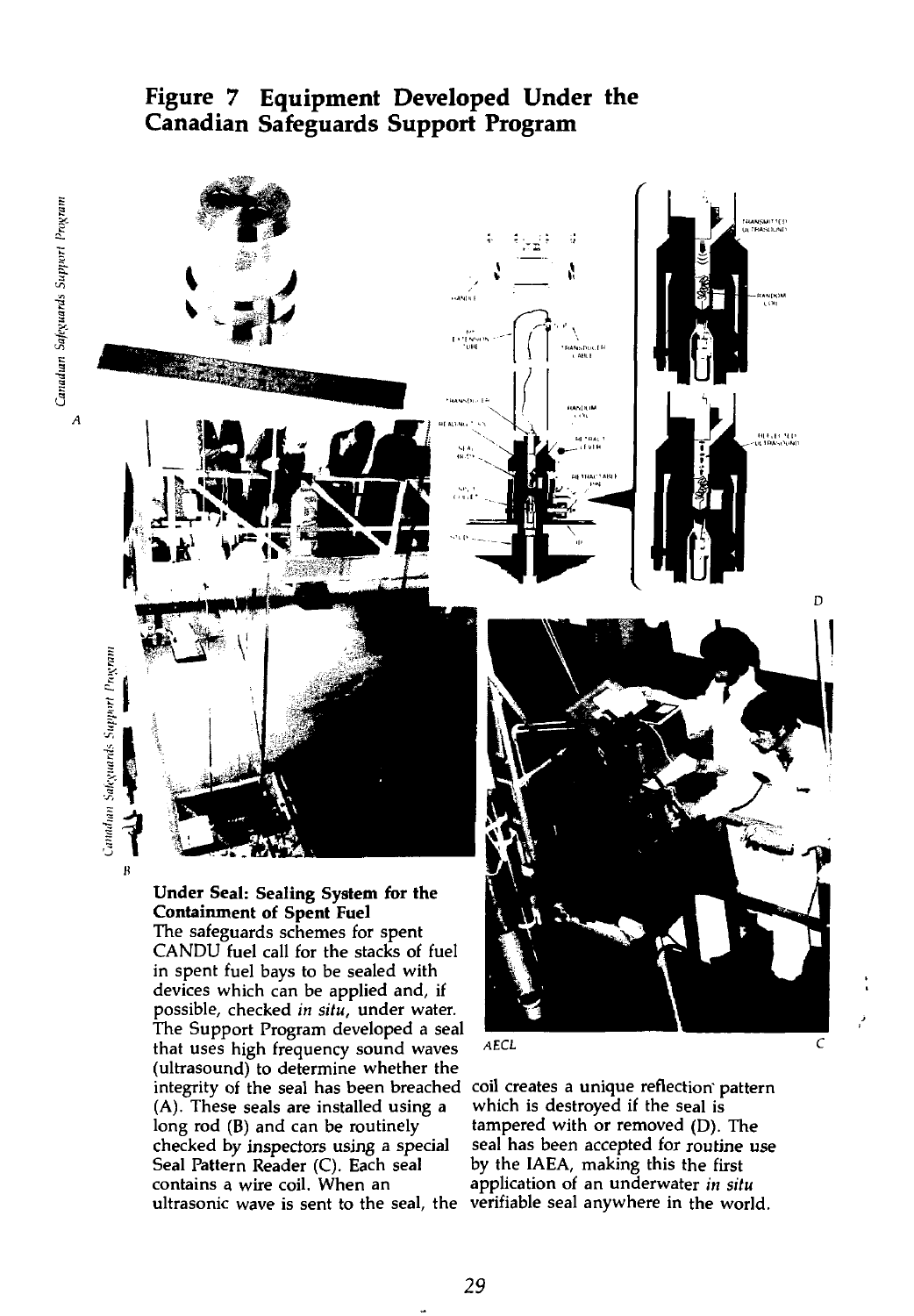#### **Under Surveillance: Television Surveillance Systems**

television surveillance system records views from eight separate cameras onto one video-tape. The information on the tape can be easily retrieved for review by inspectors. Several units

This highly sophisticated computerized have been purchased from AECL for installation at non-CANDU facilities. Other units have already been installed at CANDU reactor sites in Canada and overseas.

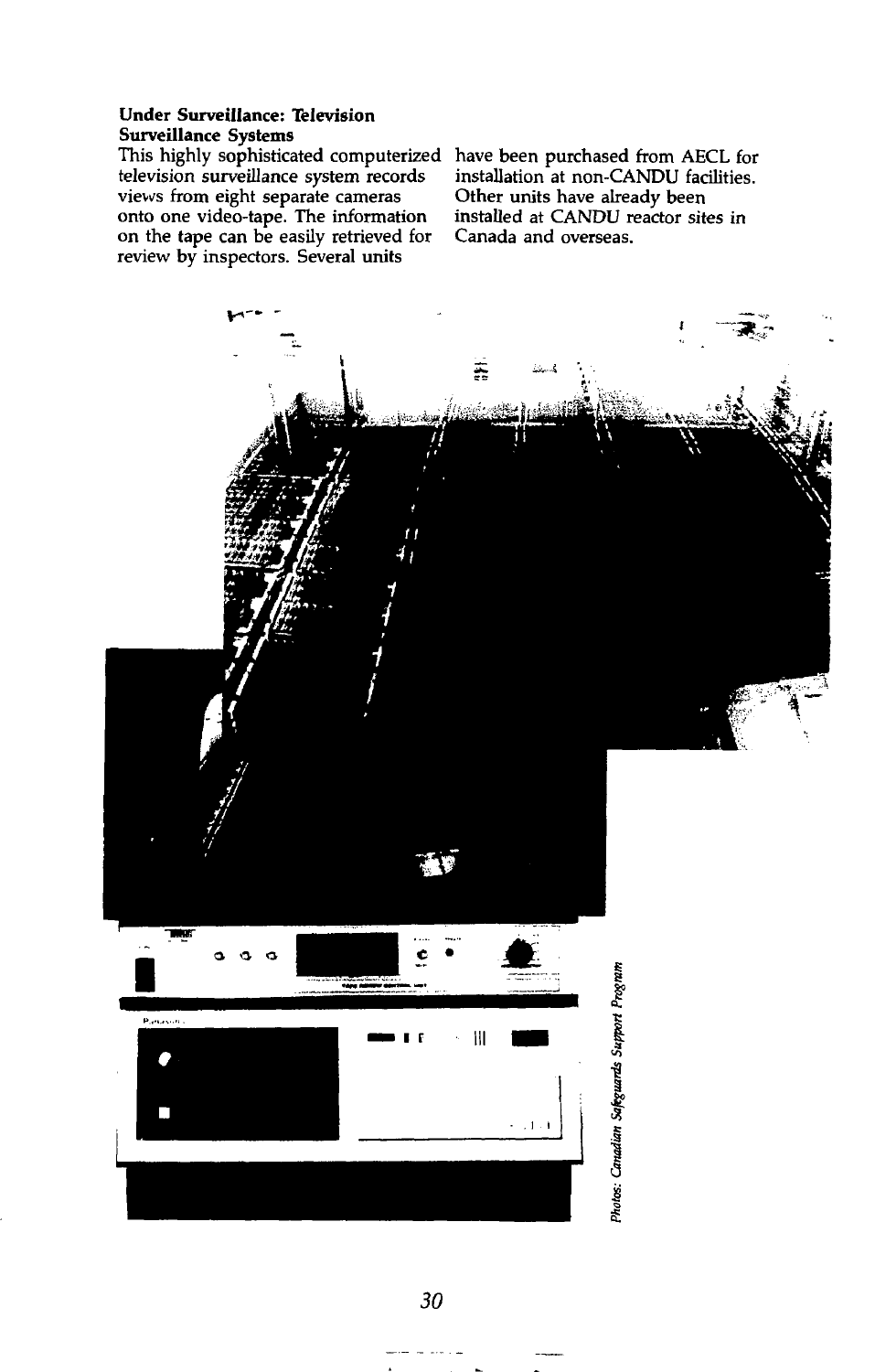#### **Irradiated Fuel Bundle Verifier**

An instrument with which to reverify the presence of spent fuel was developed for use in the event that continuity of surveillance in the spent fuel bay is interrupted. Prototype instruments — which are actually light-intensifying devices for observing the blue glow given off by irradiated fuel in water — have been purchased, modified, tested and given to the IAEA. Non-CANDU applications for these instruments have already been identified.



View through scope

*Photos: Canadian Safeguards Support Program*



#### **Core Discharge Monitor**

The approach to safeguards at multiunit CANDU stations involves a device known as a core discharge monitor which records all movement

of fuel out of the core of the reactor. The first of these has been installed at the Darlington CANDU reactor station. (Not illustrated).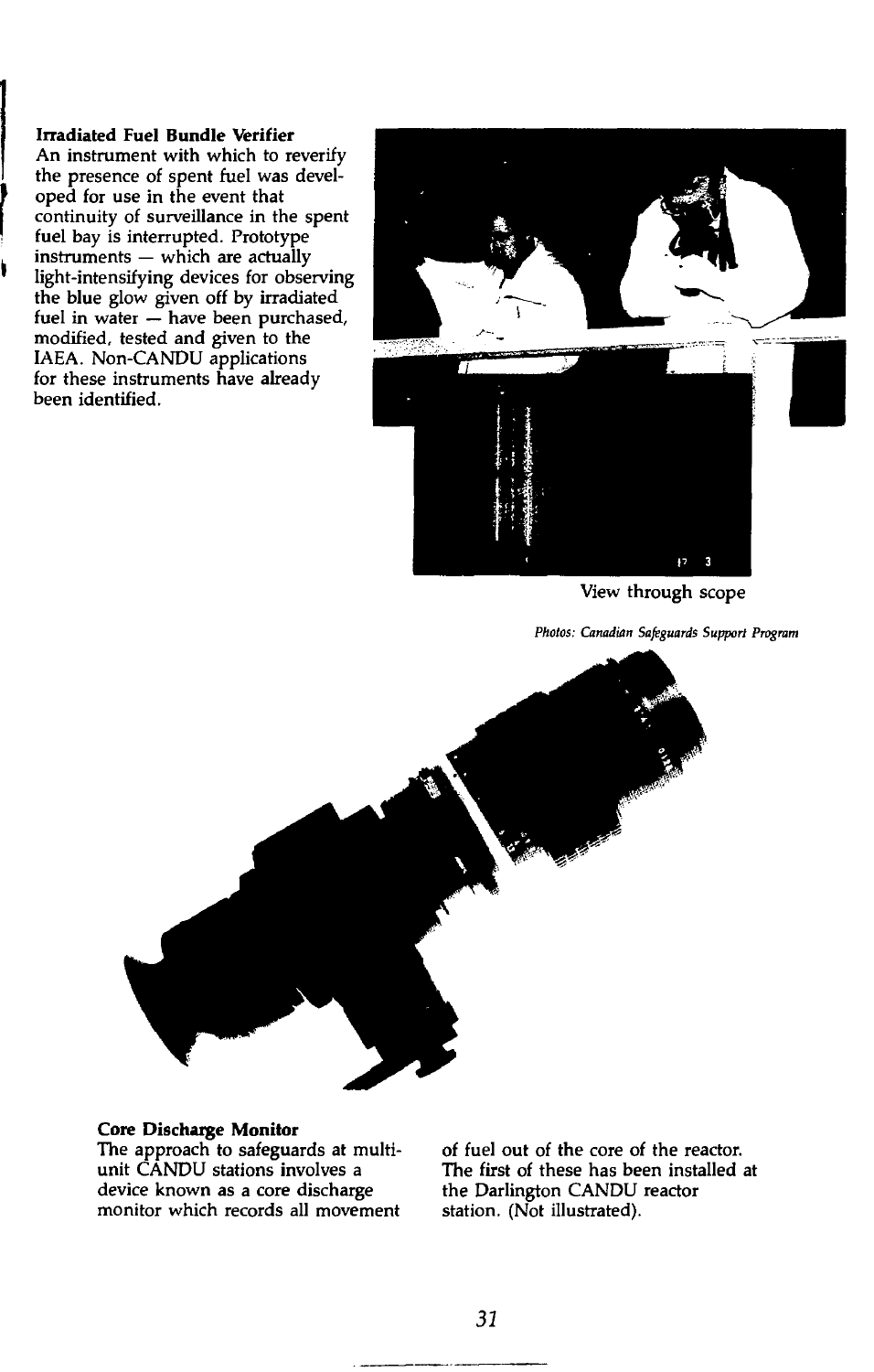#### **Counting Spent Fuel Bundles**

Bundle counters developed by the Support Program are the primary means of counting and verifying spent reactors in Canada. At the request of nuclear fuel bundles as they pass from the reactor into storage in water-filled bays. There are counters installed at CANDU reactors in five countries (Canada, India, Pakistan, Argentina

and Korea) and four others are in the process of being installed at CANDU the IAEA, attention is now being given to upgrading the design, to take account of advances in technology and to incorporate features not originally required.



Two geigers in a collimator



— **The transfer of a test and training version of a spent fuel bundle counter to the IAEA is shown in this photo from May 12, 1983. Mr. Alan Sullivan, then Ambassador of Canada to Austria, is on the right and Dr. Hans Blix, Director General of the IAEA is on the left.**



Fuel Bundle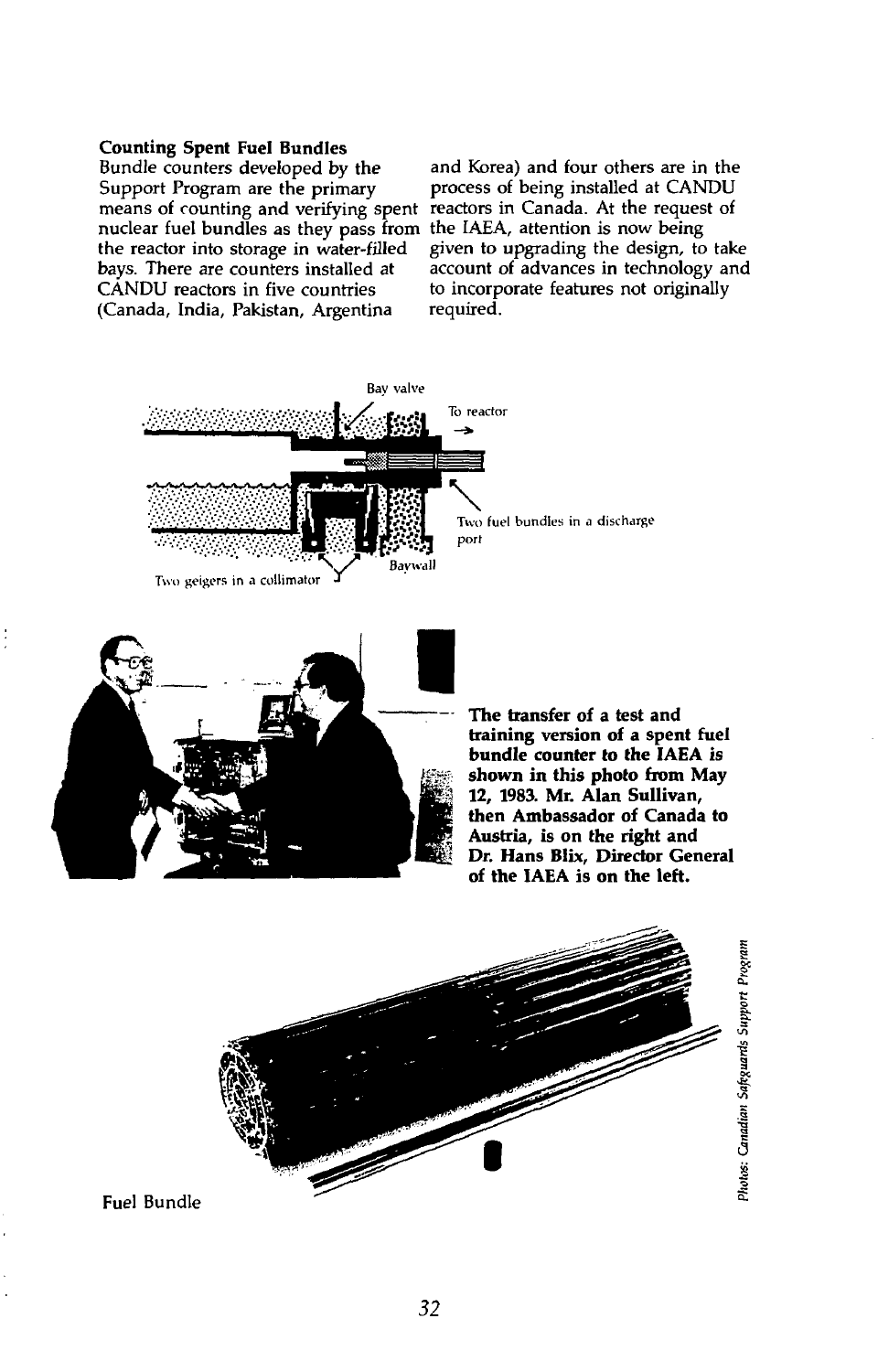as electric power plants, that are under safeguards. It is the responsibility of the country to ensure that facility operators comply with the requirements of the safeguards agreement. These requirements include proper and accurate record keeping and reporting according to an agreed format. The country must also ensure the equipment at facilities for measuring the quantity and composition of nuclear material is up-to-date. In addition, the country is responsible for ensuring that IAEA inspectors are granted all necessary access to facilities and material and for providing the support they require to carry out their duties effectively. This may include assisting the inspectors in applying containment and surveillance and other measures at nuclear facilities.

Three distinct stages occur in the verification process as defined by the IAEA:

- Examination of information provided by the country concerning installation design, nuclear material accounting records, clarifications of reports and advance notifications of international transfers.
- Collection of information by the IAEA itself through inspections.

Evaluation of the information provided by the country and that collected by the Agency to verify the completeness, accuracy and validity of the information provided by the country.

Safeguards agreements are implemented by three IAEA operations divisions (see Figure 8), each of which has responsibility for a specific region of the world. Each division is made up of inspectors and support staff and is responsible for planning and performing safeguards inspections.

The safeguards operations divisions are supported by other organizational units within the IAEA that deal with the general development of safeguards approaches and the development of equipment for measurement, analysis and surveillance. Data processing and evaluation of inspection activities are equally important functions as are equipment maintenance and training. The IAEA also maintains a safeguards analytical laboratory for the analysis of nuclear material samples taken by inspectors. The IAEA does not, however, have the resources to operate a dedicated research and development facility and is, therefore, dependent on the support programs presently undertaken

ý.

 $\frac{3}{2}$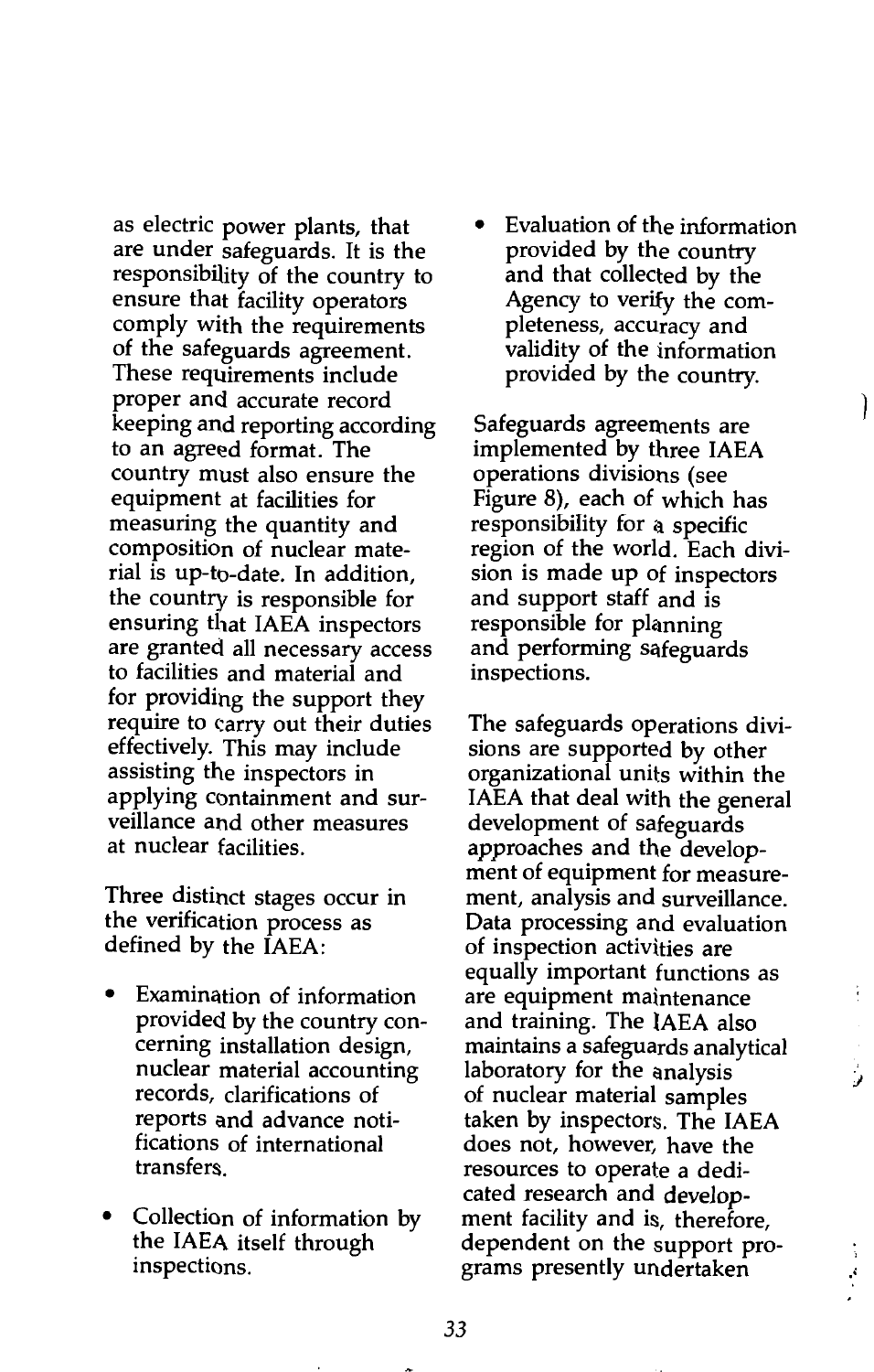by several member countries, including Canada.

#### **Limitations Under Which the IAEA Must Operate**

There are limitations and practical constraints in the application of NPT safeguards under which the IAEA must operate:

- The IAEA has no power to compel any country to sign any treaty or agreement. All safeguards agreements are entered into at the request of the country concerned.
- All NPT safeguards agreements are essentially identical and are based upon the model drawn up in 1970. Earlier bilateral agreements, however, permit greater flexibility. Extensive negotiations have taken place to standardize, as much as possible, these two systems.
- The IAEAs authority is limited to verifying "that the state is carrying out its safeguards obligations." If the IAEA finds that a country is not complying with a safeguards agreement, the Board of Governors must report the non-compliance to all members of the IAEA and to the Security Council and the General Assembly of the UN.
- A country's failure to report all nuclear material in all its peaceful nuclear activities would be a breach of its

safeguards agreement. The IAEA inspectors do not have the right, however, to search a country for unreported material or facilities.

Within these constraints and the financial limitations set by the member countries who decide the IAEA budget, the IAEA has maintained a very credible and effective safeguards system.

Safeguards are still evolving and incorporating advances in technology to improve containment, surveillance and other techniques. The system is not perfect and there remain many political, legal and technical difficulties to surmount. While the cost of safeguards is appreciable — the IAEA's annual safeguards budget for 1988 was US\$47.5 million, out of a total budget of US\$147 million it is a very small burden to be borne compared to the considerable contributions to international security that IAEA safeguards provide.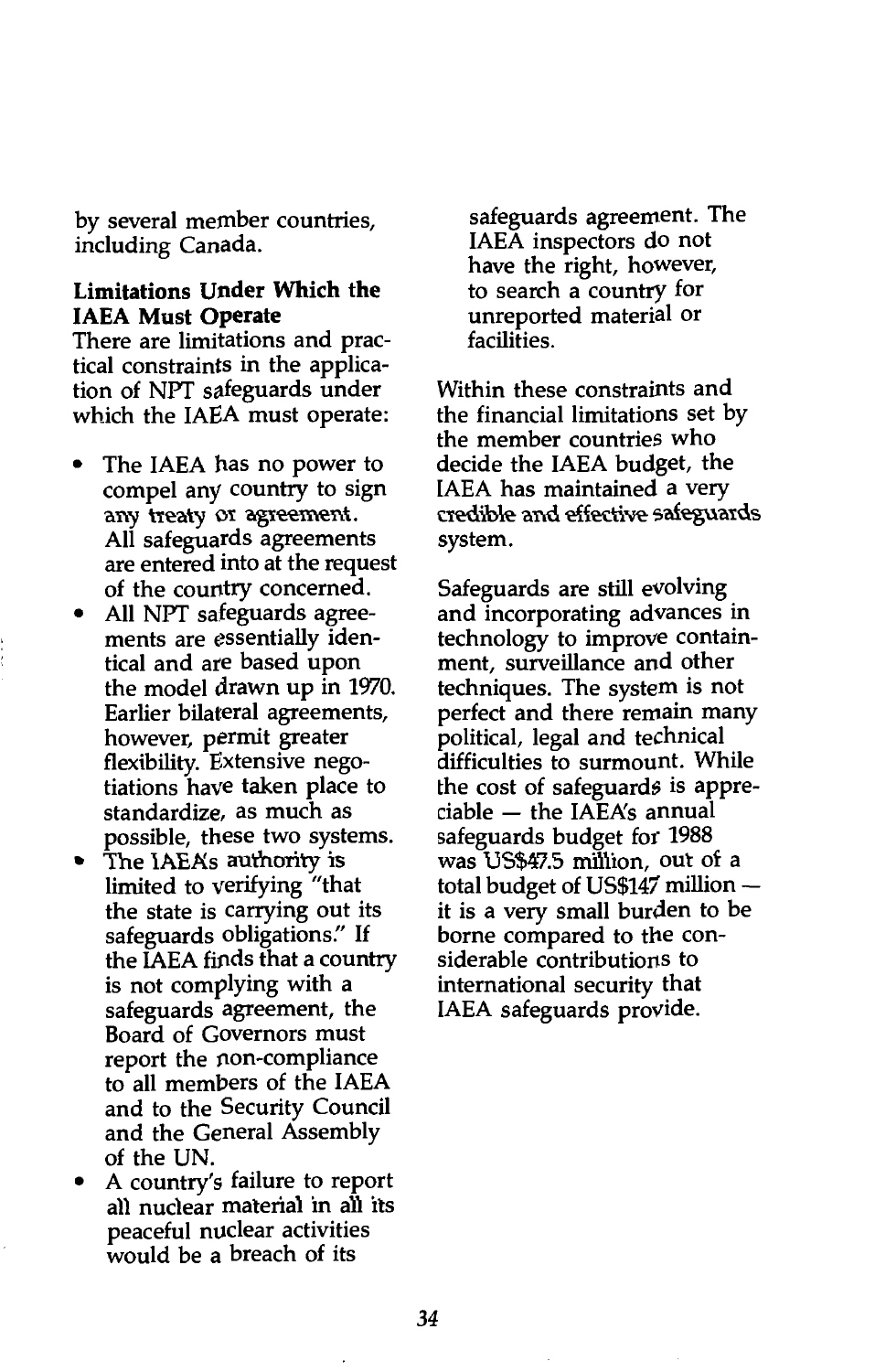# **Table 2 Growth of the IAEA**

| <b>IAEA</b>                                                               |          |       |       |         |  |
|---------------------------------------------------------------------------|----------|-------|-------|---------|--|
| Year                                                                      | 1966     | 1976  | 1986  | 1988    |  |
| <b>Total IAEA Expenditures</b><br>(Actual Obligations)<br>(\$US millions) | 8.9      | 35.4  | 114   | 147     |  |
| <b>IAEA Total Staff</b>                                                   | 731      | 1 232 | 1994  | 2 079   |  |
| <b>SAFEGUARDS</b>                                                         |          |       |       |         |  |
| Number of Inspections                                                     | 29       | 565   | 2 050 | 2 1 2 8 |  |
| Number of Installations Under<br>Safeguards**                             | 55       | 332   | 910   | 920     |  |
| <b>Safeguards Division Expenditures</b>                                   | 0.4      | 5.9   | 39.9  | 47.5    |  |
| Safeguards Division<br><b>Total Staff</b>                                 | $(24)^*$ | 138   | 455   | 476     |  |

**\* Figure is for 1967.**

**\*\* This figure includes "locations outside facilities containing small amounts of safeguarded material."**

**Source: Various IAEA Documents.**

 $\epsilon = \epsilon \epsilon$ 

ä,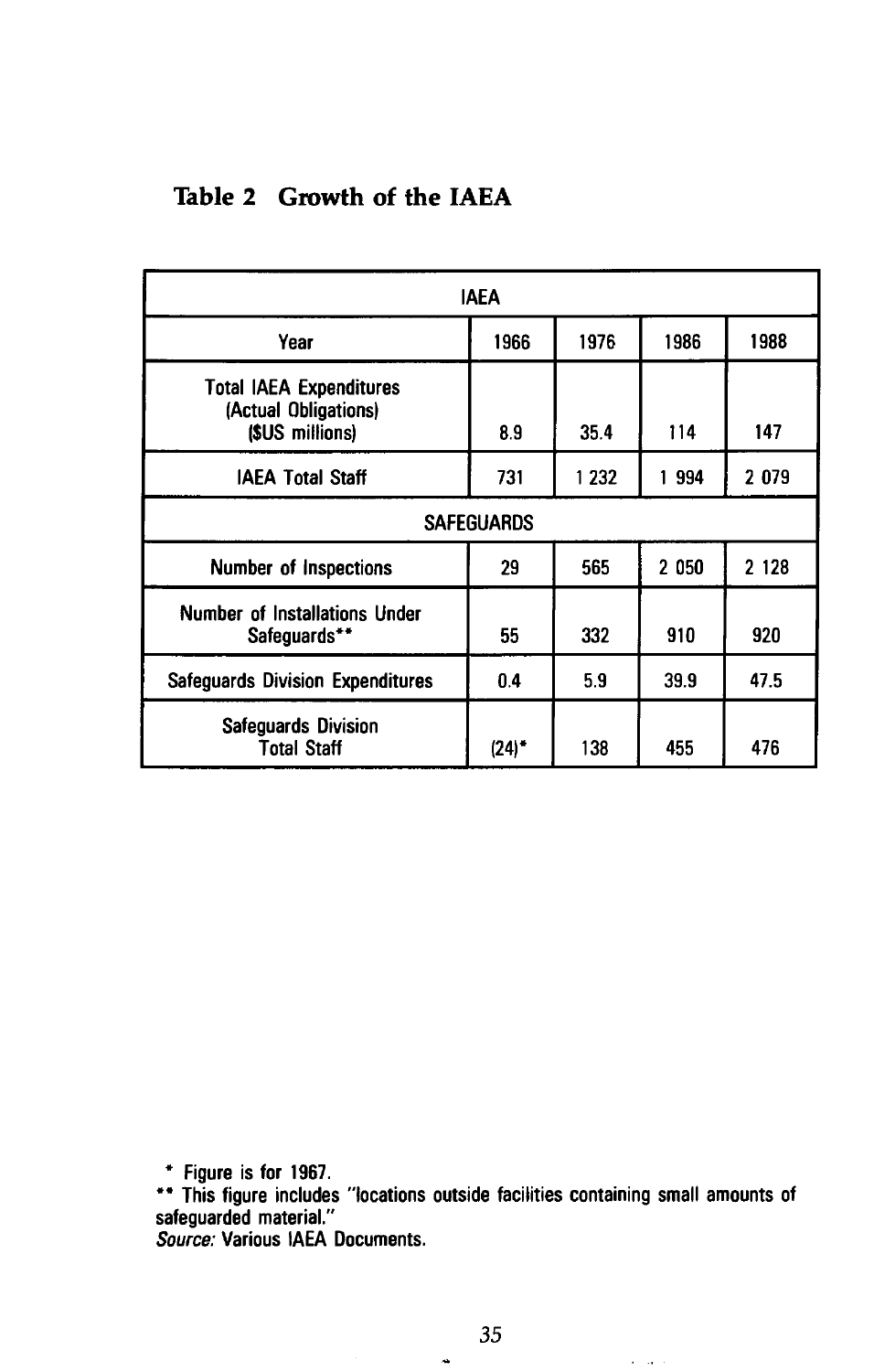# Figure 8 Organization Chart of the IAEA



*36* $\sim$ 

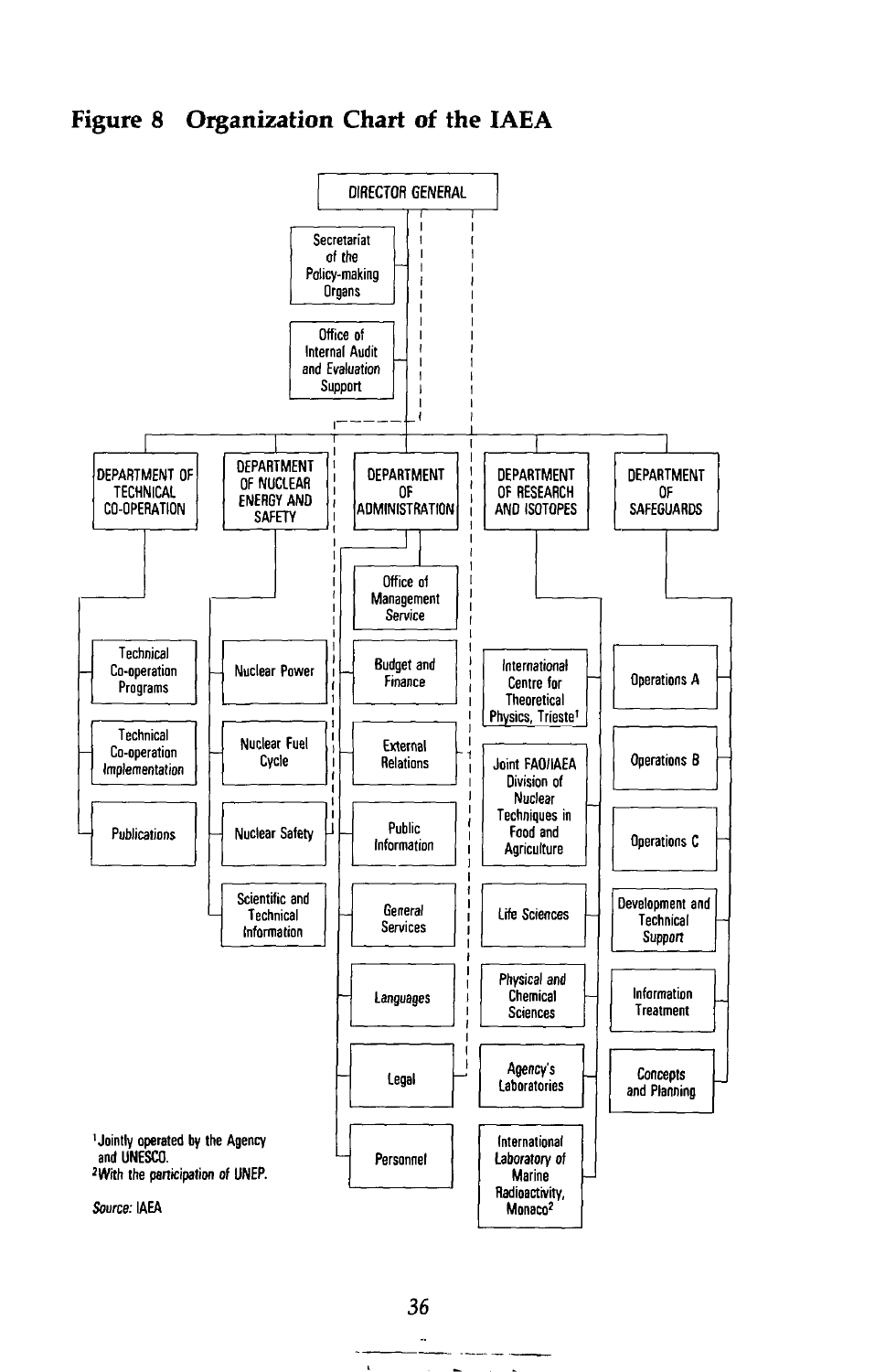# **Chapter 2 Canada and IAEA Safeguards**

In Canada, control over nuclear energy is a federal responsibility. The Atomic Energy Control Board (AECB) administers Canada's domestic and international safeguards commitments under the authority of the *Atomic Energy Control Act.* Under this Act, the AECB:

- establishes regulations for possession, transfer (both domestic and international) and use of nuclear materials; and
- institutes an accounting and control system which has two objectives:

 $\frac{1}{2}$ İ

- (1) A national objective to account for and control nuclear material in Canada, thereby detecting possible losses and unauthorized use or removal of nuclear material.
- (2) An international objective to provide the necessary basis for the application of IAEA safeguards.

In conjunction with the IAEA and facility operators, the AECB establishes and monitors Material Balance Areas within individual Canadian nuclear facilities. All nuclear material transfers — incoming and outgoing — can be accounted for as they pass through these areas. As well, a physical inventory can be taken to establish a nuclear material balance.

Additionally, the AECB:

- acts as Canada's point of contact with the IAEA on safeguards matters;
- evaluates the information provided by the facilities and prepares reports for the IAEA; and
- ensures that the objectives for nuclear material accounting and control are met.

### **Domestic Safeguards**

The Safeguards and Security Division of the AECB provides both support for and information to the IAEA to fulfil Canada's obligations under the NPT. Safeguards procedures required by the Treaty are set out in an agreement between the Government of Canada and the IAEA. The Division co-ordinates arrangements between the IAEA and Canadian nuclear facilities for Agency inspections and accompanies IAEA inspectors on all physical inventory verifications. During 1988, for example, the IAEA conducted 149 safeguards inspections at 28 Canadian facilities requiring 744 IAEA inspector-days. At the end of 1988, 36 IAEA inspectors were designated for Canada.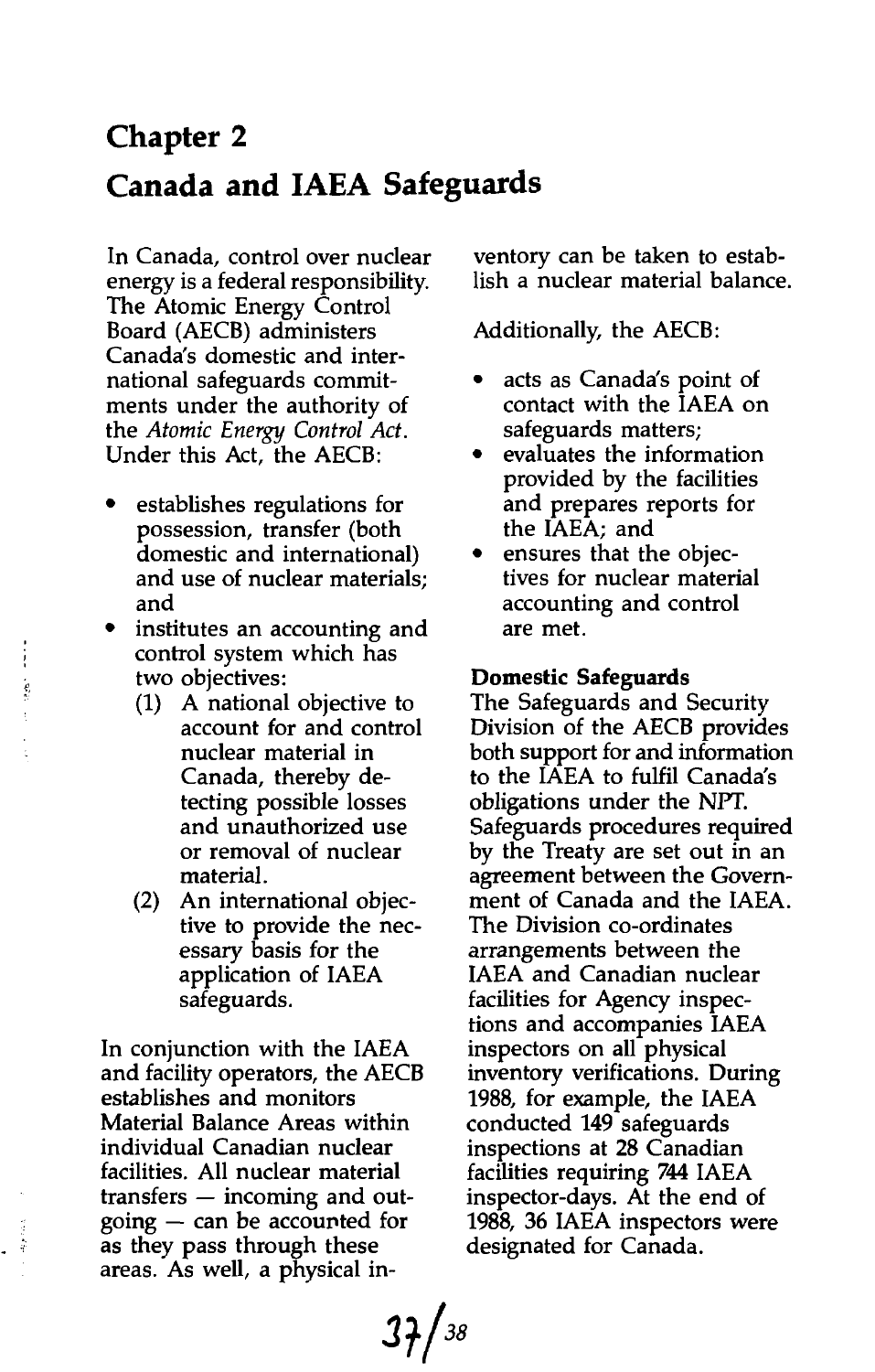The Canada/IAEA agreement also requires that Canada establish and maintain a national system of accounting for and control of all nuclear material subject to safeguards under the agreement. To fulfil this undertaking, the Safeguards and Security Division collects data on all nuclear material movements in Canada and subsequently provides reports to the IAEA. A computerized system collates data from all facilities on nuclear material transfers and inventories and puts the data into suitable formats for transmission to the Agency. During 1988, 508 reports involving 13 422 transactions were dispatched to the Agency's headquarters in Vienna. Since the Canada/IAEA agreement came into force in 1972, some 7 000 such reports have been sent to the Agency.

Other functions of the Division are to provide advice to External Affairs and International Trade Canada on safeguards and non-proliferation matters, to participate in annual consultations between Canada and the IAEA, and to meet formally once or twice per year with the appropriate operations division of the IAEA responsible for maintaining safeguards on nuclear facilities in Canada. Working contact with the operations staff of IAEA is continuous.

#### **International Safeguards**

The Safeguards and Security Division of the AECB also operates a system of accounting for and control of exports of nuclear material. The Division ensures that such exports conform to national policy objectives and assists in implementing Canada's bilateral nuclear cooperation agreements. Export controls are exercised in conjunction with External Affairs and International Trade Canada and are also applied to certain equipment, technology and other materials. Controls are applied also to imports of nuclear material and heavy water in order that Canada may fulfil any treaty obligations to supplier countries, meet any IAEA requirements and ensure that any domestic health, safety and security requirements are in place. In 1988, 580 export and import licences were issued.

Canada has nuclear co-operation agreements with 28 countries, which the Division administers. In addition, there are specific agreements on certain facilities for which the Division must also handle administrative matters. This task involves consultations with AECB counterparts in these countries. Division staff also participate in formal country-to-country consultations on nuclear matters led by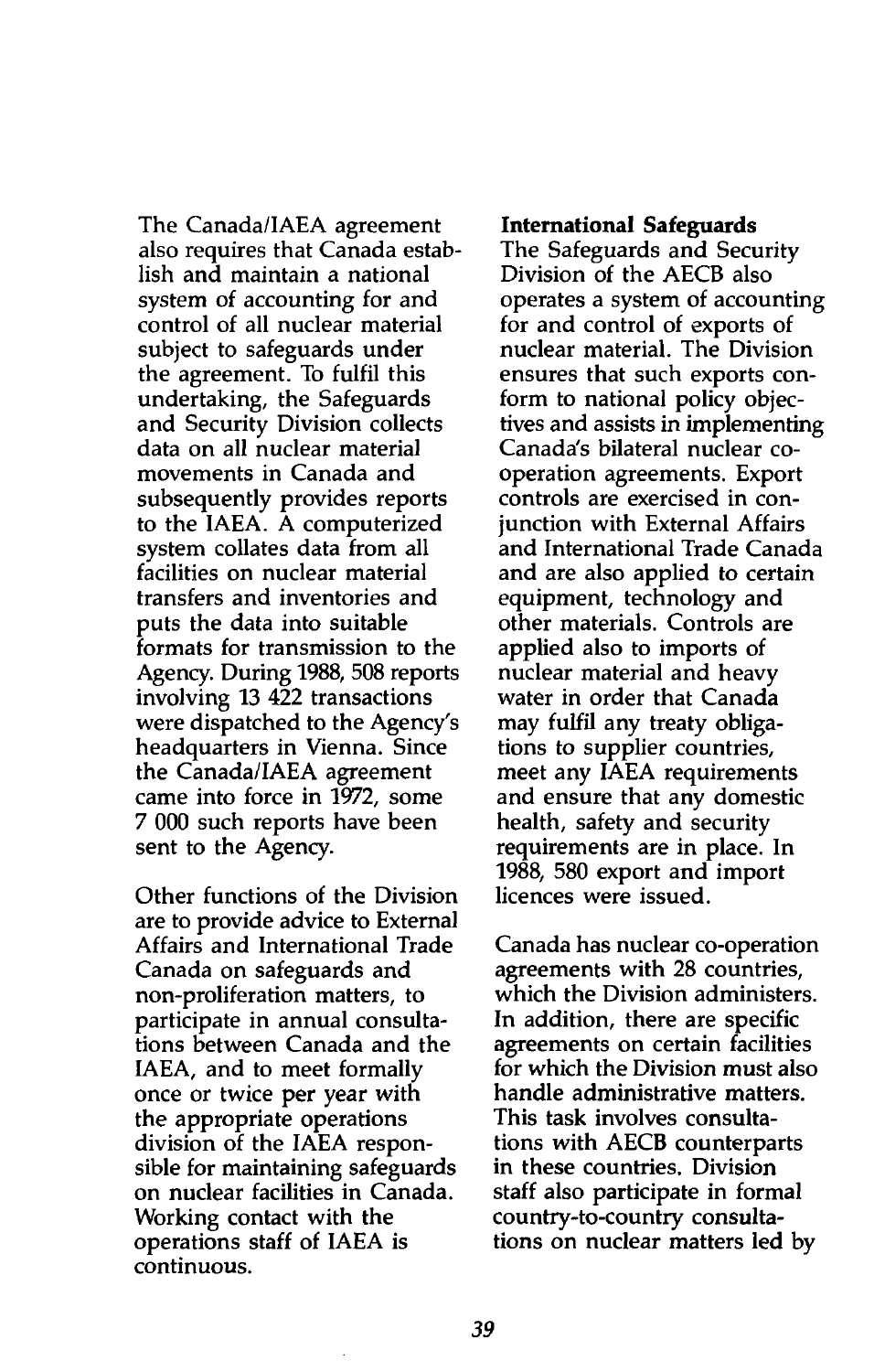External Affairs and International Trade Canada.

### **The Facility Operators' Role in Safeguards**

Nuclear facility operators in Canada have obligations that stem directly from the Atomic Energy Control Regulations and the NPT in that they must regularly report material transfers to the AECB. The staff required to undertake these reporting requirements and prepare for inventory checks varies according to the scale of the operation. Larger facilities require a nuclear material control group to process and report on the almost daily transfers. Additional services to the IAEA are provided by larger facility operators on a continuing basis, free of charge. These services include the provision of:

- access to the facility for the inspection of nuclear material records and the servicing and maintenance of installed safeguards equipment;
- escorts for inspections and the provision of required health and safety equipment;
- external power and climate control for IAEA-designated instrumentation;
- continuous and adequate lighting for satisfactory operation of IAEA surveillance cameras (if installed); and

• office space during inspections for IAEA inspectors conducting audits of facility records.

The contact persons designated for the larger facilities spend a considerable amount of their time concerned with these activities. Co-ordinating IAEA equipment installation and maintenance, when required, is particularly time consuming when installation is undertaken by the facility itself, because the contact person becomes responsible for the preparation of the necessary work authorizations and schedules.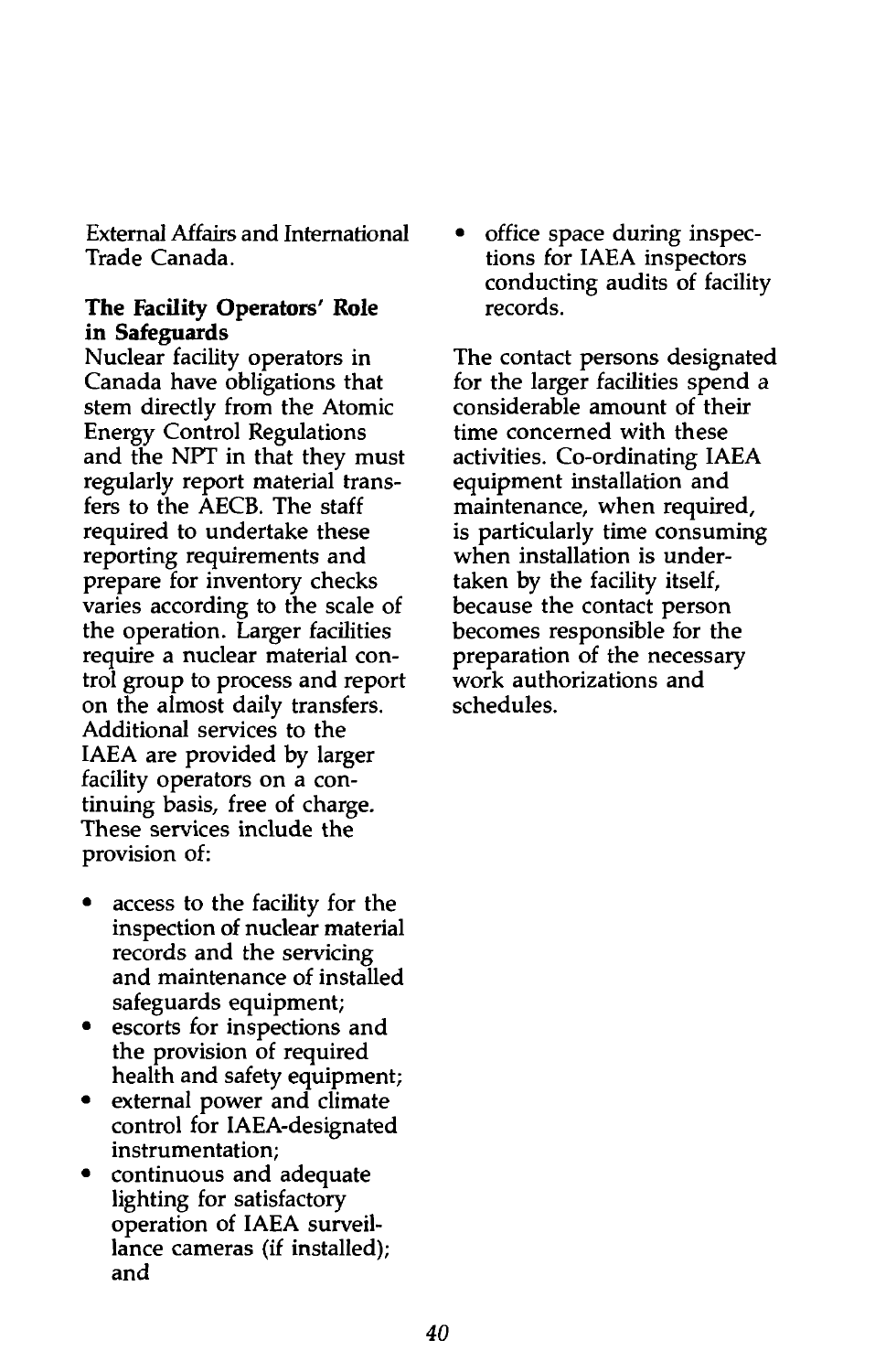# **Table 3 Facility Personnel in Support of IAEA Safeguards Inspections in Canada, 1987**

**This table estimates the effort that nuclear facilities must employ to accommodate IAEA inspections. It does not cover the effort required to maintain Canada's system of nuclear accounting.**

| Facility                                                                                      | <b>IAEA</b><br>Person<br>Days | Ratio, Facility to<br><b>IAEA Person Days</b> | <b>Estimated</b><br>Facility<br>Person Days<br>(rounded) |
|-----------------------------------------------------------------------------------------------|-------------------------------|-----------------------------------------------|----------------------------------------------------------|
| <b>CANDU Reactors</b><br><b>Fuel Fabrication Plants</b><br>AECL Research Co.<br><b>Others</b> | 864<br>50<br>166<br>38        | 1.5:1<br>2:1<br>2:1<br>2:1                    | 1 300<br>100<br>330<br>80                                |
| TOTALS                                                                                        | 1 1 1 8                       |                                               | 1800                                                     |

**Source: E. Payne, "National Infrastructure for Implementing IAEA Safeguards Obligations" in International Atomic Energy Agency Safeguards as a Model For Verifying a Chemical Weapons Convention: Proceedings of a Workshop Held at Banff, Alberta, Arms Control Verification Occasional Papers, No. 3, (Ottawa: Department of External Affairs, 1989).**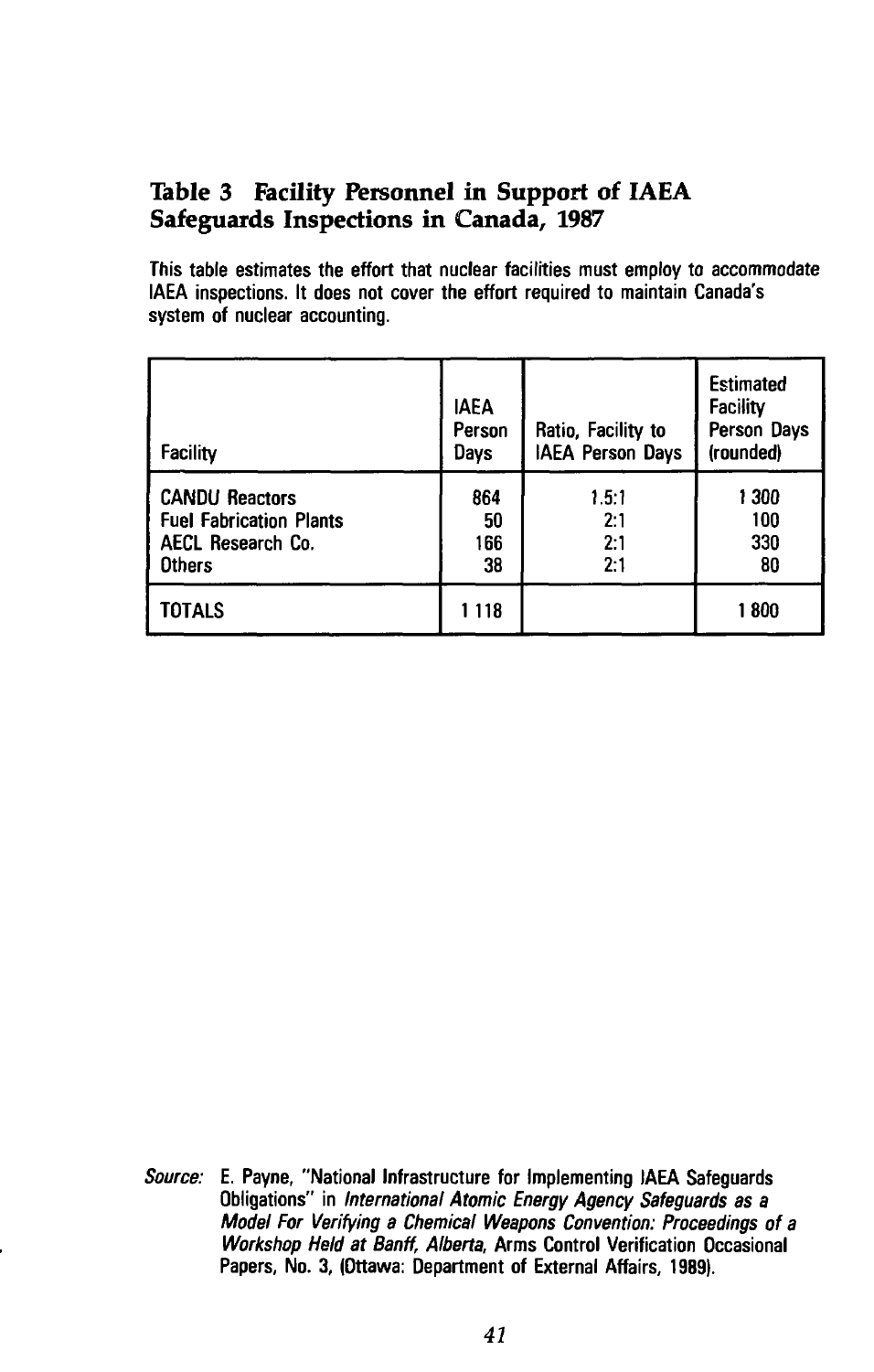# **Figure 9 IAEA Headquarters**



**Vienna International Centre where the IAEA is headquartered.**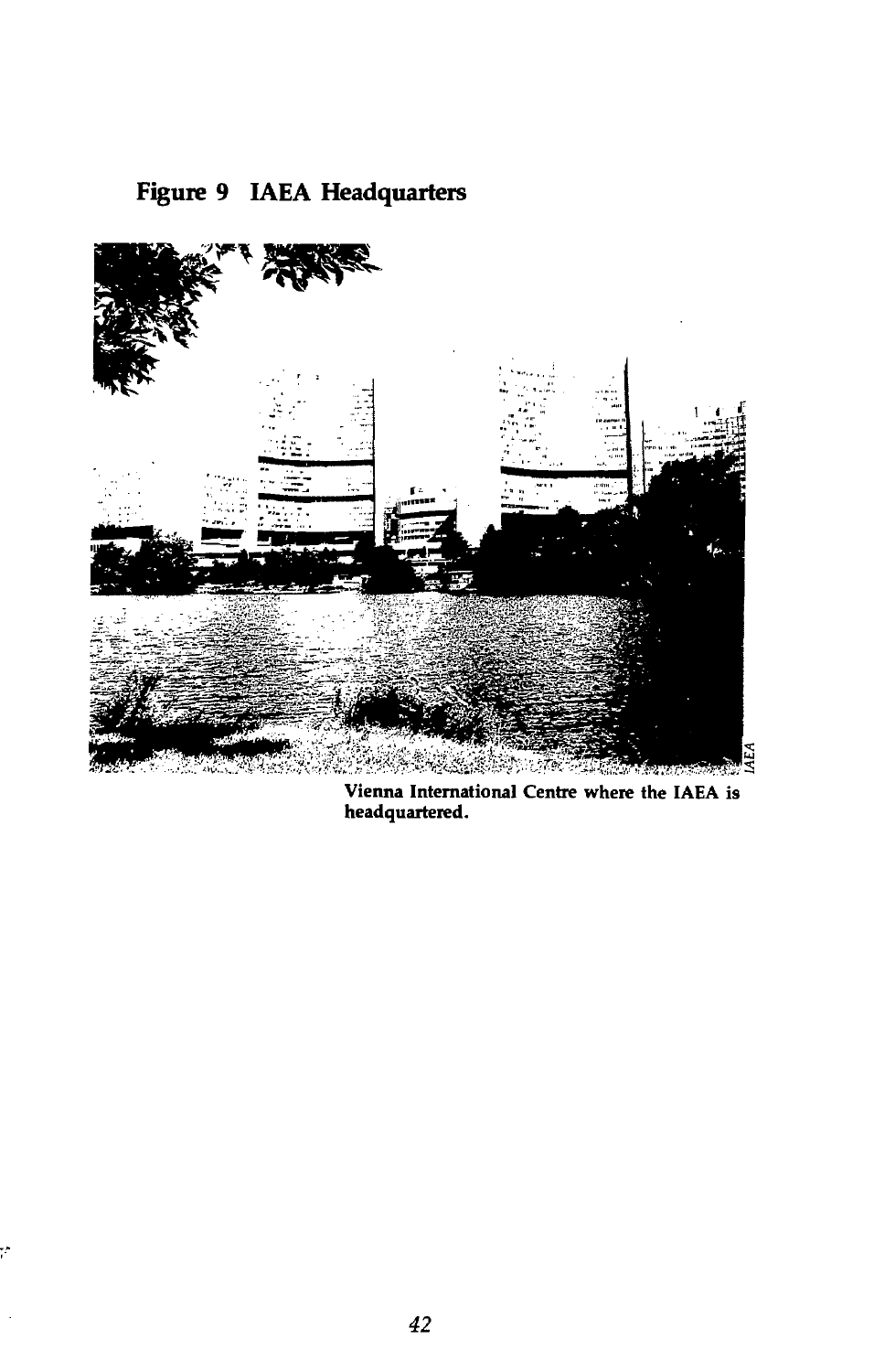# **Chapter 3**

# **The Canadian Safeguards Support Program**

#### **History and Background**

Maintaining the safeguards inspection system and purchasing the equipment and supplies with which to carry out inspections consumes a third of the regular budgetary contributions of IAEA members. To develop new equipment and techniques to enhance the effectiveness of the safeguards system, the IAEA depends almost entirely upon supplementary support from 12 member countries and organizations, including Canada. The total value of this extra support has been estimated to be approximately half of the regular safeguards budget.

In 1976, Canada decided to establish what became one of the first IAEA safeguards support programs. The primary aim of this program was to assist the IAEA in developing and supplying advanced safeguards systems and equipment to augment the, then, rudimentary safeguards applied to Canadian Deuterium Uranium (CANDU) power reactors and Canadian-designed research reactors, both in Canada and abroad.

#### **Objectives**

The overall objective of the Canadian Safeguards Support Program is to help the IAEA by providing technical assistance and other resources and by

developing equipment to improve the effectiveness of IAEA safeguards. The more specific objectives are:

- to enable Canada to participate effectively in measures for the international control of nuclear energy;
- to enable the IAEA to provide effective international safeguards for Canadiansupplied nuclear material and facilities; and
- to enhance the credibility of the IAEA international inspection function generally and through this, the credibility of Canadian nuclear export and nonproliferation policy.

#### **Organization and Scope**

When first established, the Safeguards Support Program was under the joint management of the Atomic Energy Control Board (AECB) and Atomic Energy of Canada Limited (AECL) — a Canadian Crown corporation. The AECB provided the expertise relating to IAEA safeguards. AECL provided half of the funding and much of the technical expertise as well as the facilities for the development tasks. In 1989, the Program was reorganized and the AECB became responsible for all project and financial management. Research and development are now carried out through contracts

 $43/44$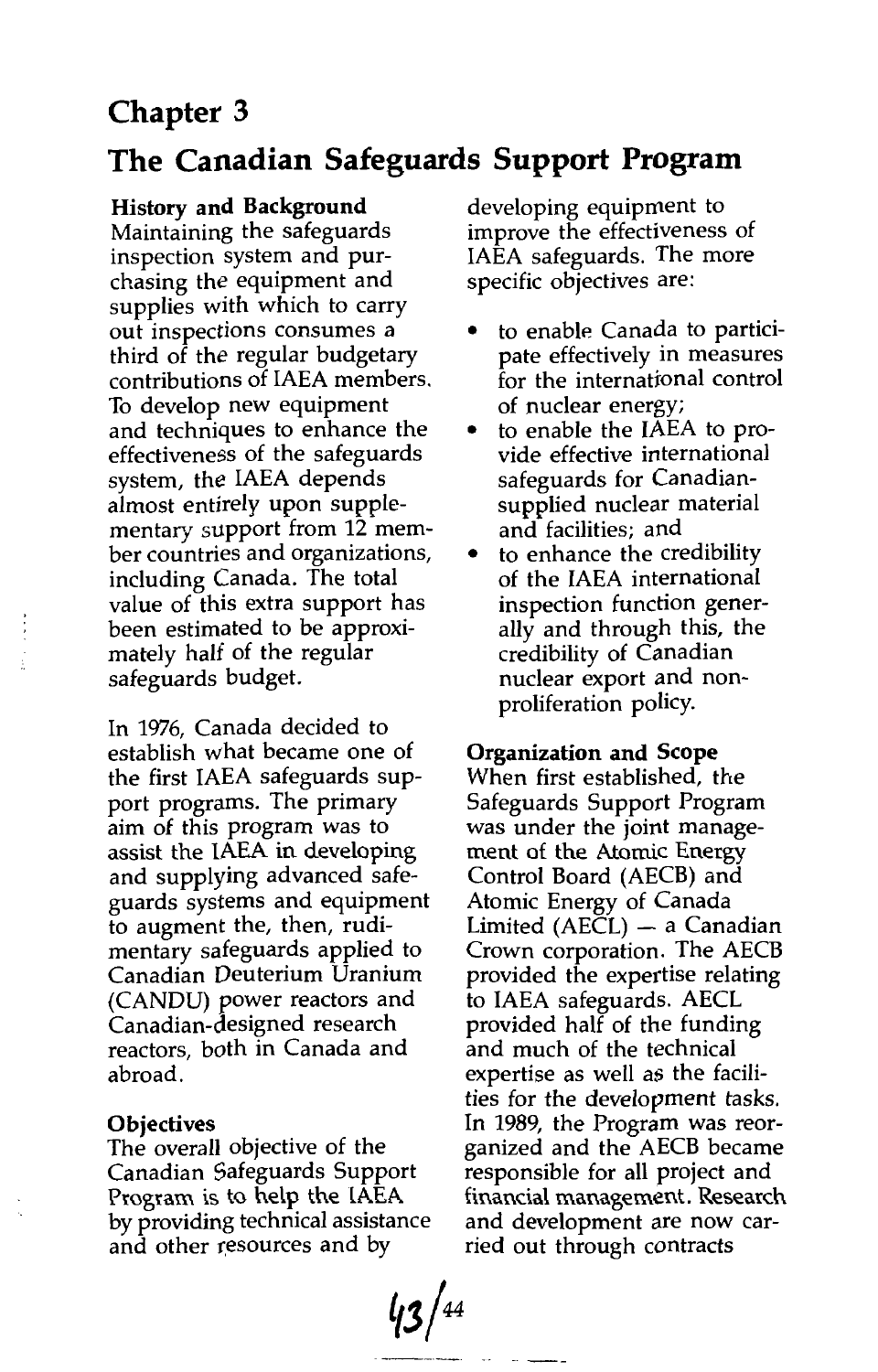# **Figure 10 Canadian Safeguards Support Program: Organization and Expenditures**

#### **Organization**



**Fiscal Year**

 $\tau=1$ 

 $\ddot{\lambda}$ د<br>اگر

#### *45*

a.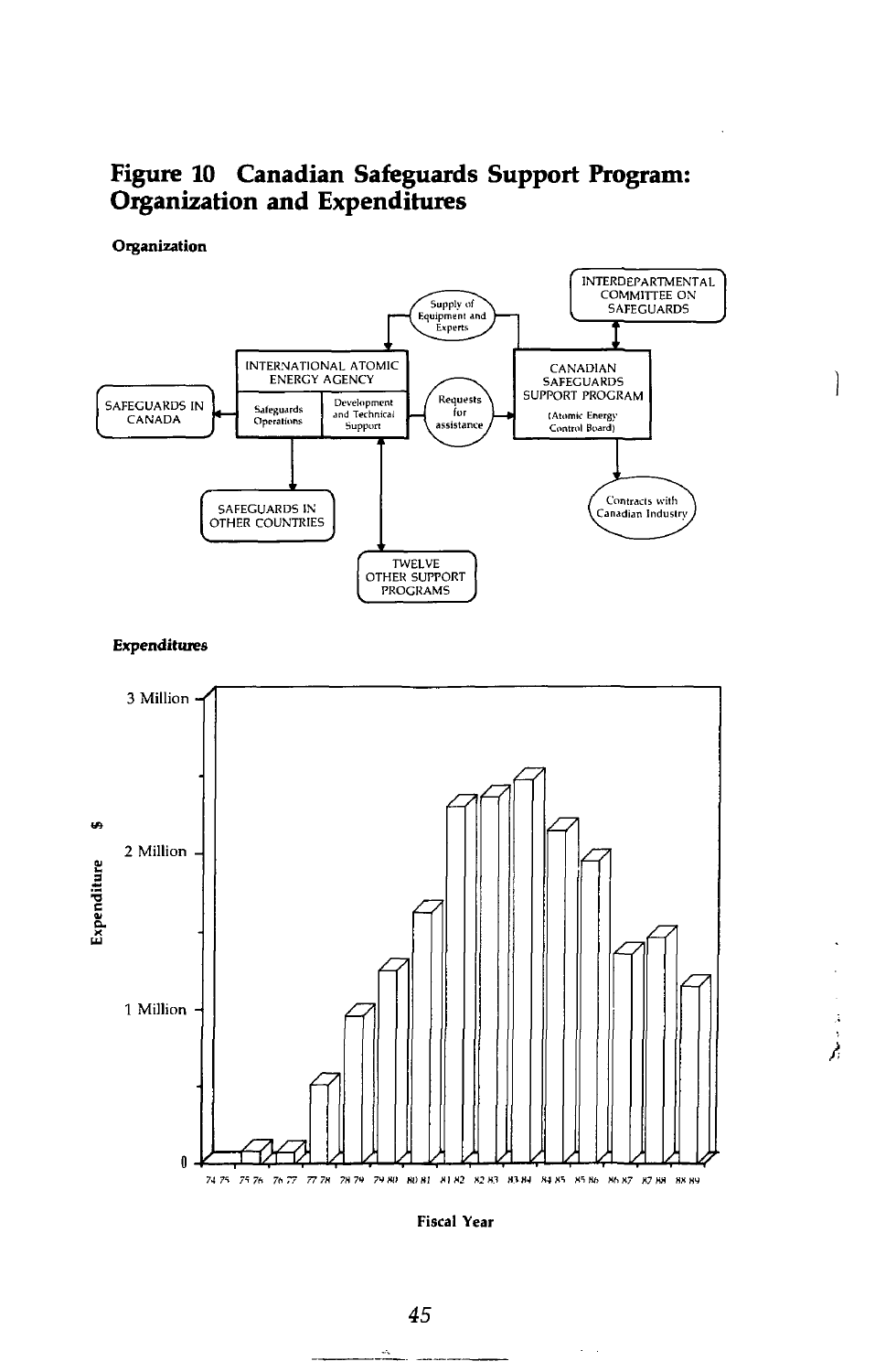with companies in the private sector, as well as with AECL.

The Program operates under the direction of the Interdepartmental Committee on Safeguards (ICS) which is formed by representatives from External Affairs and International Trade Canada and the AECB. The role of the ICS is to ensure that tasks undertaken by the Support Program are consistent with Canadian policy on non-proliferation, with Canada/ IAEA safeguards agreements for safeguards implementation, and are operationally feasible. The ICS also advises on many aspects of safeguards implementation and development.

In 1983, the scope of the Canadian Safeguards Support Program was extended beyond nuclear reactors to include other facilities, such as nuclear fuel plants and reprocessing plants which separate and recover plutonium from irradiated fuel. Although Canada does not have fuel reprocessing plants, it does fabricate fuel and it is the world's largest exporter of uranium. It, therefore, has a strong and continuing interest in ensuring that uranium supplied to other countries is well safeguarded.

#### **Program Tasks**

The Canadian Safeguards Sup-

port Program carries out tasks that are requested by the IAEA. These tasks fall into three groups.

1. Development of Safeguards Approaches

For every facility at which safeguards are applied by the IAEA, the Agency first conducts an analysis of potential diversion techniques that a country might employ to divert nuclear materials to building weapons. It then determines the approach that the Agency will take to detect, and thereby deter, such diversion of nuclear material. These analyses are known as systems studies. Through the Canadian Safeguards Support Program, assistance has been given to the IAEA to carry out such systems studies and to design the safeguards approaches for nuclear facilities of Canadian design. This assistance has been given mainly through the provision of "cost-free" experts but also through the provision of drawings, technical information, and the results of studies carried out in Canada.

Safeguards is a mixture of art and science conducted within a legal framework. It is also a relatively recent development. Therefore, safeguards approaches must be reviewed periodically in response to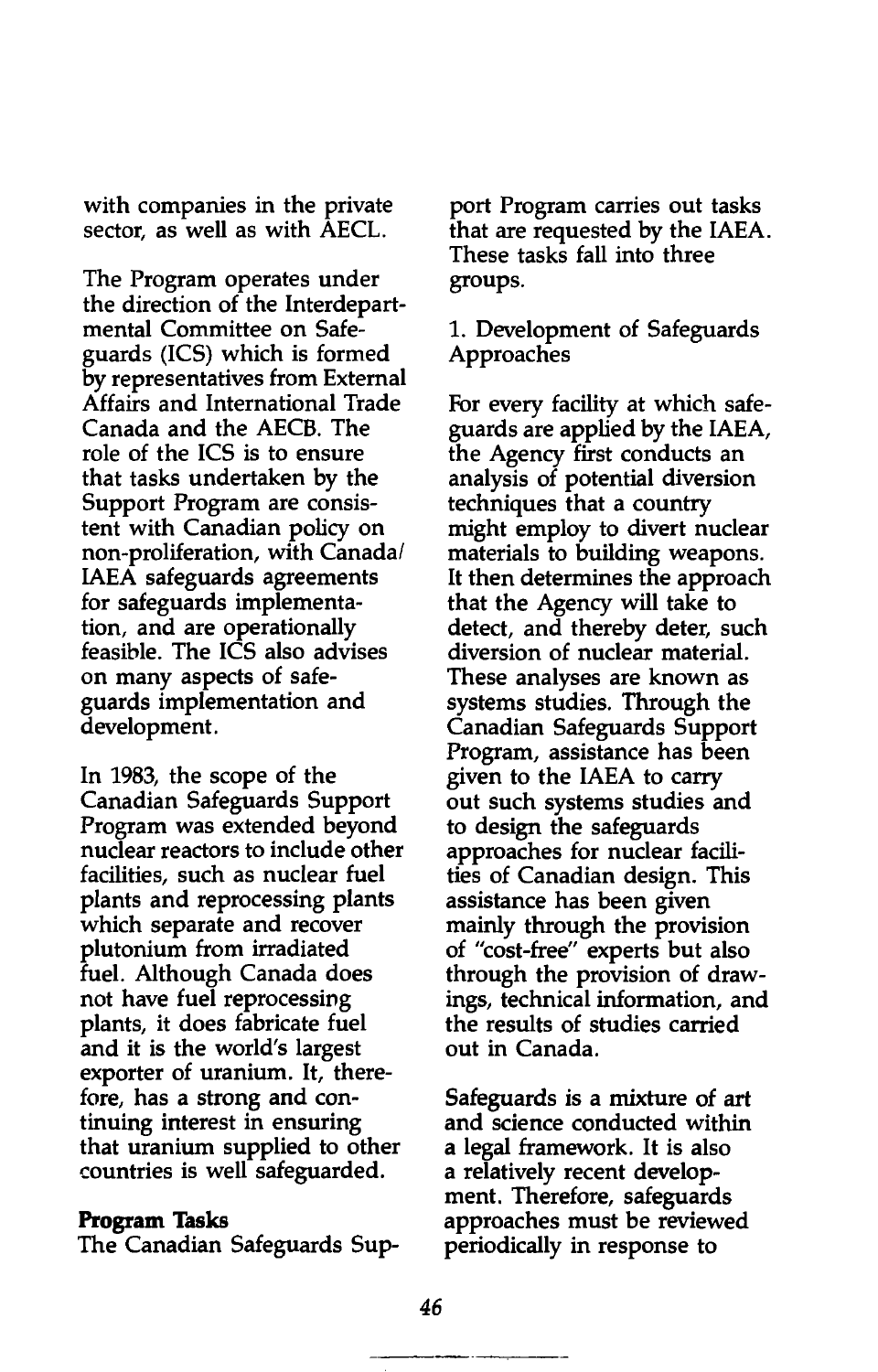advances in technology and the evolution of the technical safeguards implementation criteria used by the IAEA. For example, a review of the original approaches for the multi-unit CANDU stations at Pickering, Bruce and Darlington, Ontario, resulted in more emphasis being placed on safeguarding the fuel in the reactor cores and in the development of special instrumentation to achieve this objective. The Canadian Safeguards Support Program provides assistance to the IAEA in carrying out such reviews.

#### 2. Cost-free Experts

The provision of cost-free experts is acknowledged by the IAEA as a most costeffective means of assistance. It involves providing Canadians free of charge to work for the IAEA, mostly in Vienna, but sometimes in Canada. The advantage to the IAEA is that a source of expertise is provided for short-term projects requiring particular knowledge or special skills for which it is impractical to use regular IAEA staff employed on more general long-term projects.

### 3. Equipment Design and Development

Once the systems studies have been carried out and the safe-

guards approaches agreed, it is necessary to design and develop appropriate equipment to implement these approaches. This is a complex and challenging undertaking. Depending on the application, an instrument or device may have to operate in a hostile environment such as the high radiation field of a reactor vault or completely under water in a storage pool full of irradiated fuel. The equipment must always be safe, effective and easy to use.

Equipment used to keep nuclear materials under seal and under surveillance must be designed to operate completely without attention and without failure between inspection visits.

"Failure" in this context includes giving false alarms due to equipment malfunction as well as being unable to detect diversions. False alarms can lead to costly reverification of nuclear materials under safeguards. In addition to this, designers are faced with the very special demand that this kind of equipment must also be designed to resist or reveal any attempt to tamper with it by a country seeking to cover a diversion. These requirements impose severe limitations on the use of standard industrial equipment and generally mean that each new piece of equipment must be specially designed or adapted.

saved with a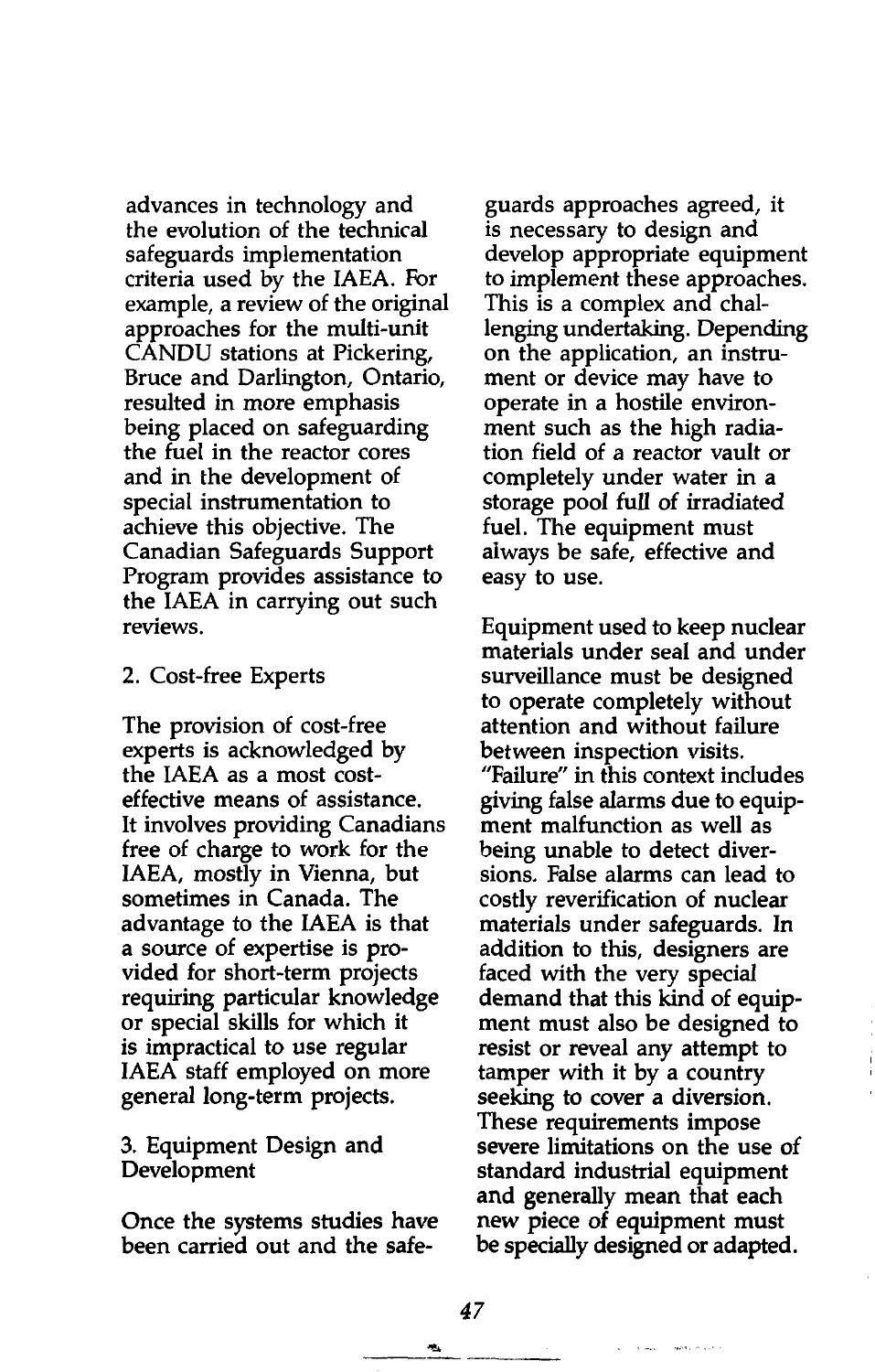All prototype equipment developed under the Program, complete with drawings and manuals, is given to the IAEA for its use, free of any conditions. Some of the most important pieces of equipment developed by Canada are shown in Figure 7.

#### **Achievements and Impact**

The Canadian Safeguards Support Program has achieved a large measure of success in assisting the IAEA to develop a comprehensive safeguards approach for the CANDU reactor. Accomplishments achieved so far and, in particular, the success of the schemes implemented at the two Canadian and two offshore CANDU 600 MW reactors have permitted increased assurance that CANDU reactors are fully safeguarded. Although the basic approach has been demonstrated, it remains to be fully implemented at some facilities. Work is continuing to make equipment that is more reliable, "user-friendly" and durable.

The IAEA has standardized its safeguards approaches for several types of nuclear facilities which it safeguards. Of these, three relate to various designs of CANDU reactors and are based on Canadian work under the Canadian Safeguards Support Program.

Such standardized systems greatly simplify the IAEA's work. The pieces of equipment developed to help implement these safeguards schemes have now been accepted by the IAEA, five foreign governments and three Canadian utilities.

The Canadian Safeguards Support Program has also given valuable assistance to the IAEA in areas of international safeguards not specifically related to Canadian developed nuclear facilities, and some safeguards equipment developed by the Program for CANDU reactors may be applied to safeguarding other types of nuclear facilities in other IAEA member countries. In addition, the IAEA has identified a number of safeguards areas and new tasks for which Canadian expertise could be particularly helpful. These include the development of safeguards approaches and equipment for other nuclear facilities in or being developed by Canada, and for nuclear material in long-term (deep geological) disposal.

The IAEA is constantly upgrading its safeguards criteria to improve the effectiveness and credibility of international safeguards. Consequently, safeguards requirements are continually evolving and are a moving target in all areas, not just CANDU reactors. It is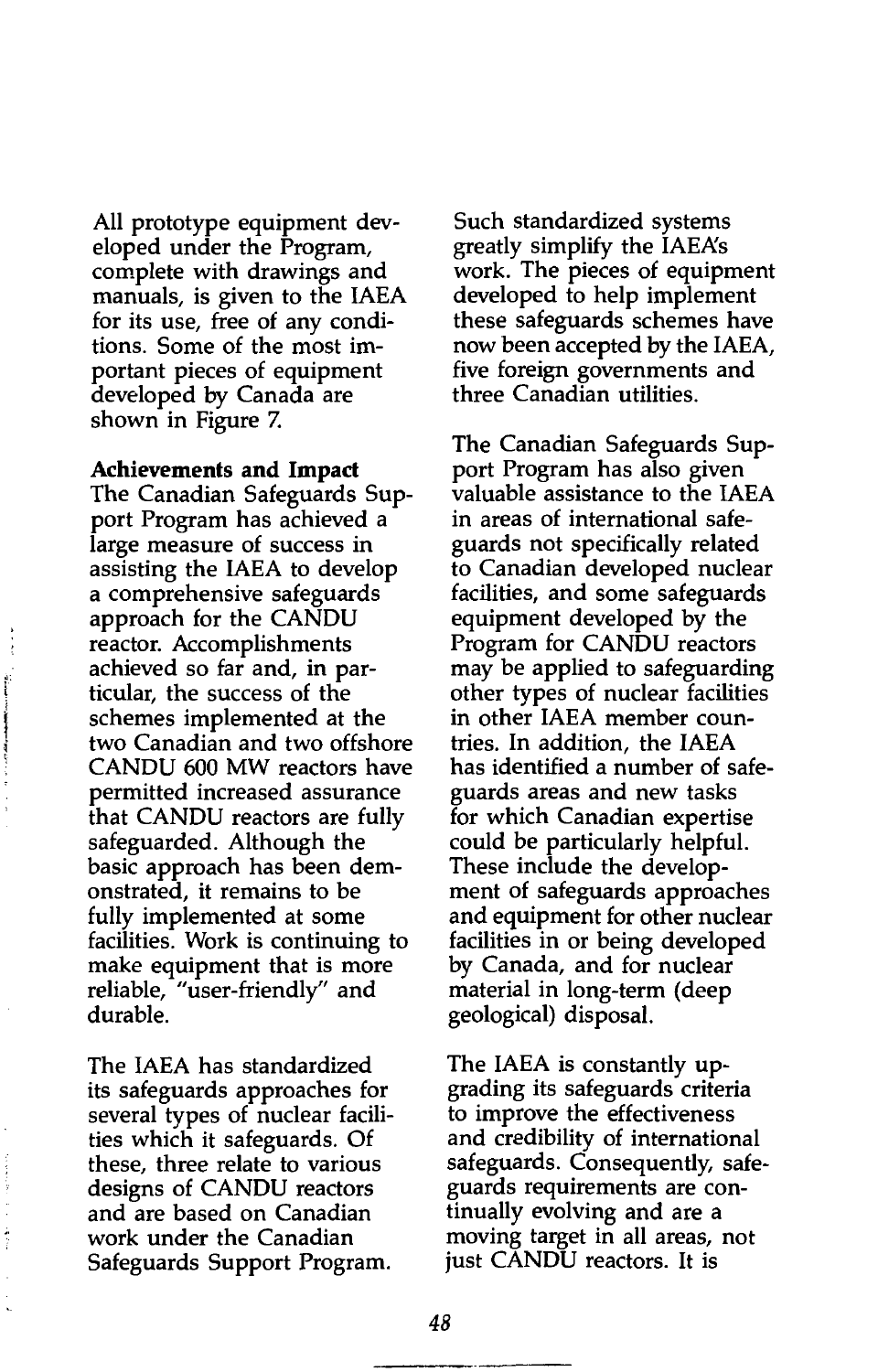apparent that the IAEA will require the assistance of support programs such as Canada's for the foreseeable future.

rtas<br>1

الموسوع

 $\downarrow$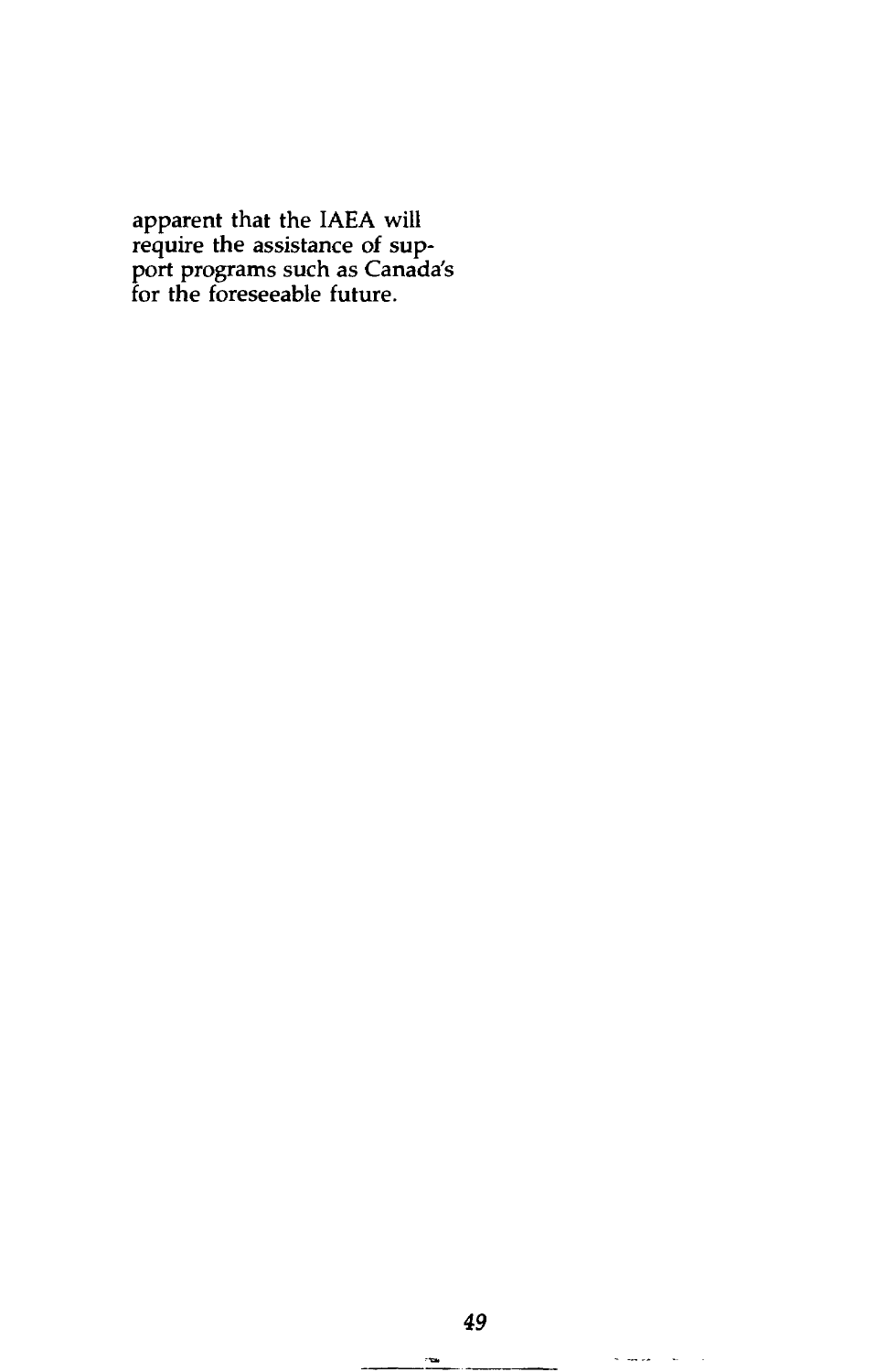# Figure 11 More Peaceful Uses of Nuclear Energy

#### **Agriculture**



Drawing of a food irradiation facility. Irradiated compared to non-radiated

#### **Industry**

Using a radioactive source, a detector measures the liquid level inside cans permitting partially full cans to be rejected.



Food.





This density gauge is used to detect changes in liquid flow inside pipes. The same pipe is being used here to transfer different types of petroleum products. The gauge tells the operator when the transfer of one product ends and the next begins.



In this application, a radioactive source is used to expose x-ray film to check welds and piping for imperfections. This picture shows an



The device in this picture measures the amount of material passing along a conveyor belt in order to optimize mineral processing.

**Photos: AECB**

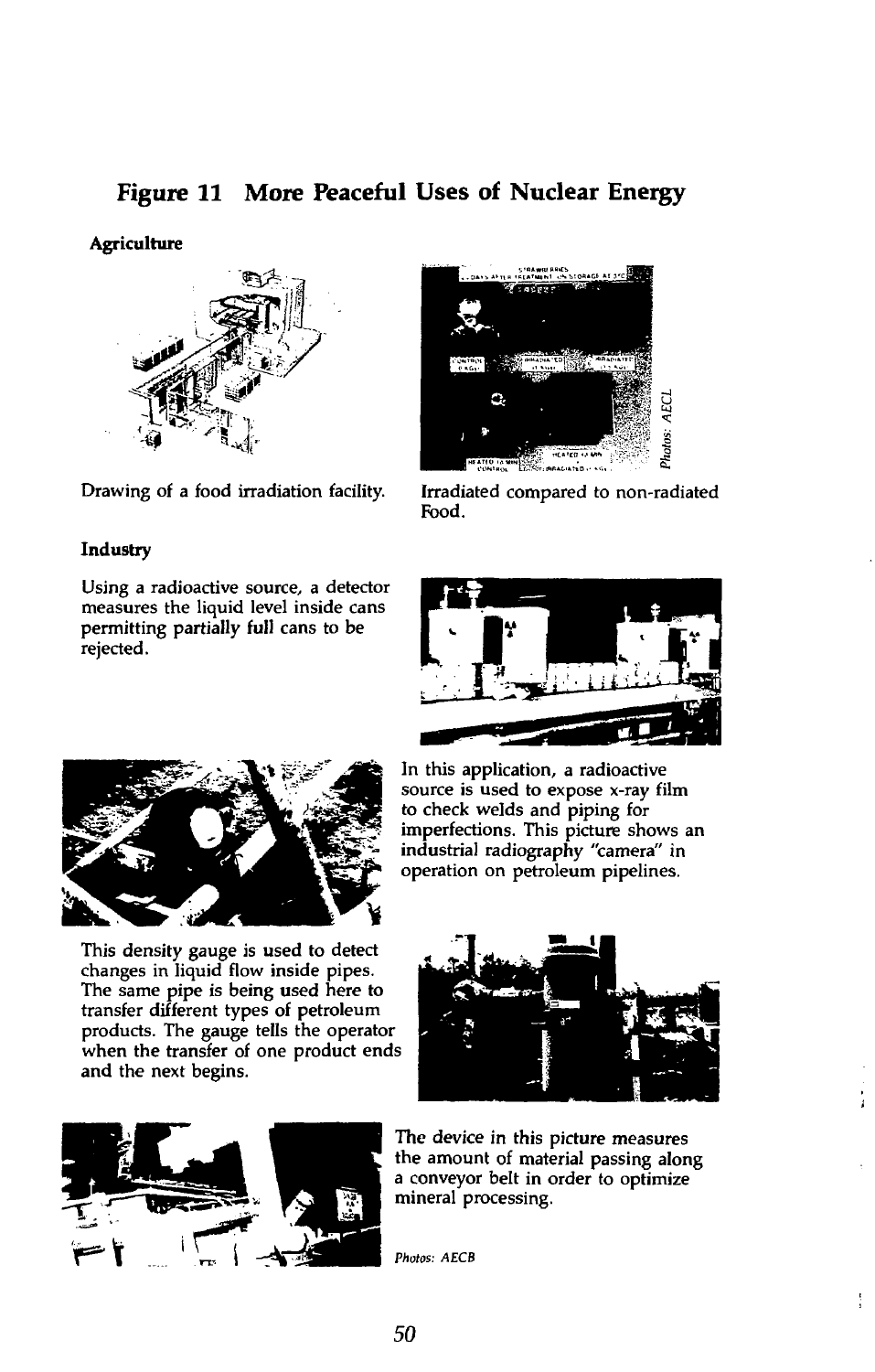# **Conclusion**

ł

Ş

**Comment of the Comment** 

The Non-Proliferation Treaty came into force in 1970 with its ratification by 40 countries. Today, about 100 more nations have signed the NPT. While the failure of some countries with a nuclear capability to sign the Treaty remains a serious ongoing concern, President John F. Kennedy's pessimistic prediction of a world populated by 15 to 20 nuclear weapons states by 1975 has not come true. By creating legal barriers against proliferation and by promoting an international non-proliferation ethic, the NPT can be legitimately called a major success in promoting international peace and security. A key ingredient of this success has been the confidence generated through verification by IAEA safeguards.

The growth of IAEA safeguards, since their modest beginnings in the 1960s, has been considerable. By the end of 1988, IAEA safeguards agreements had been concluded with about 100 countries, including Canada, and as a result of extensive safeguards coverage under NPT and non-NPT agreements, over 500 nuclear facilities worldwide are under safeguards or containing safeguarded nuclear material.

It is primarily the existence of this credible and effective safeguards system that makes today's international trade in nuclear equipment and materials possible. It is safeguards that monitors the transfer of nuclear technology to developing countries as well as between industrial countries. Very little, if any, trade or transfer would take place without the nonproliferation assurances provided by IAEA safeguards.

Canada's commitment to nuclear non-proliferation and IAEA safeguards remains unwavering. This commitment is demonstrated by the fact that, today, Canada's nuclear non-proliferation policy is among the strictest in the world. In addition, Canada has made a major contribution to strengthening the credibility of IAEA safeguards through co-operation in the application of safeguards at facilities in Canada and through the work of the Canadian Safeguards Support Program. Few countries can claim as significant a role over such a long time.

At times Canada has paid a commercial price as a result of its leading role in nuclear nonproliferation. However, the Canadian government in a policy announcement in December 1976 clearly stated that:

. . . *we are prepared to accept the commercial consequences of being clearly ahead of other*

 $51/52$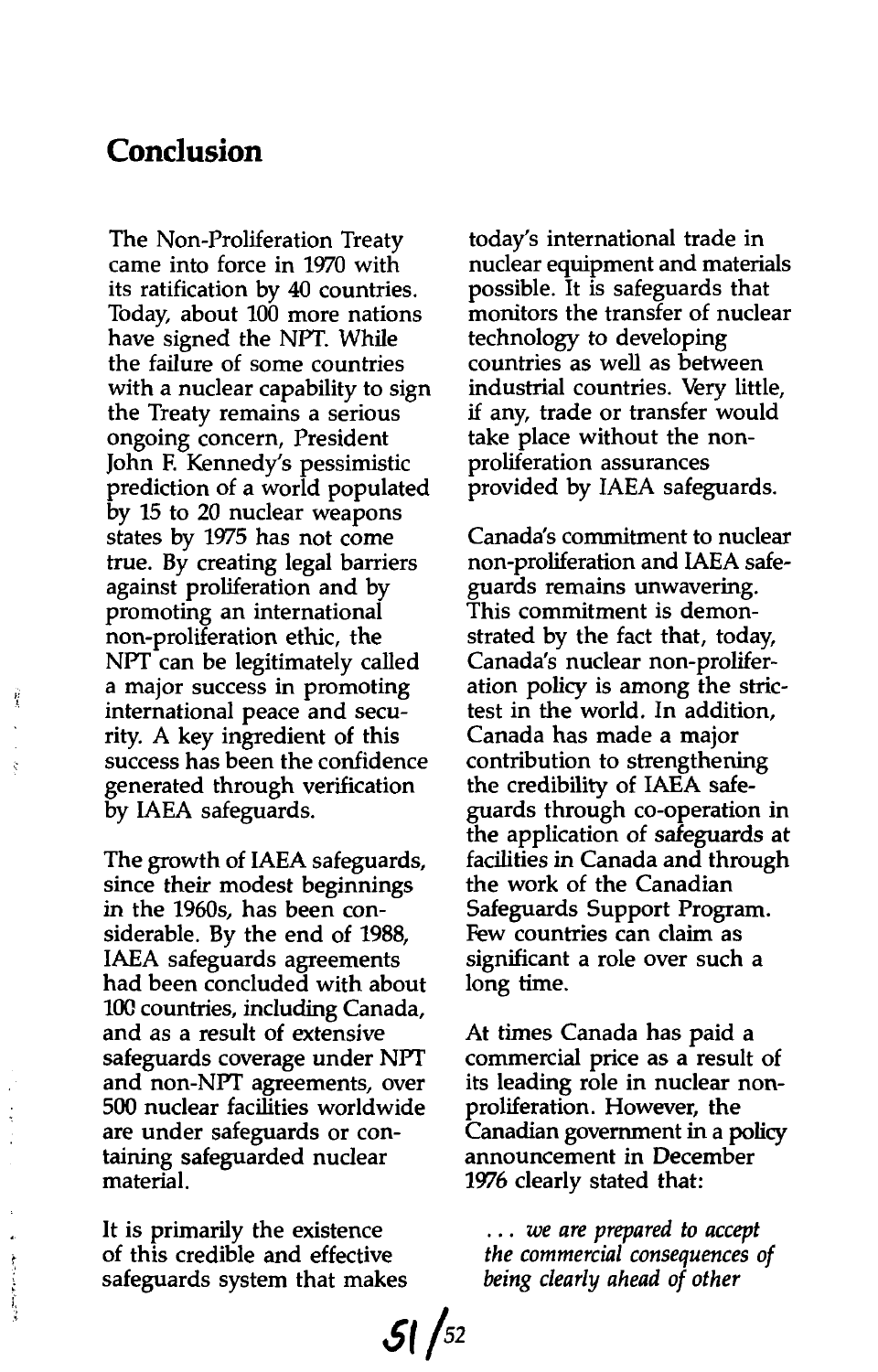*suppliers. This is the price we are prepared to pay to curb the threat to mankind of nuclear proliferation.*

Canada will continue to work to persuade other countries to accede to the NPT and to accept full scope IAEA safeguards. It will continue to try to convince other nuclear suppliers to make such a commitment a condition for nuclear cooperation. It will persist in its efforts to strengthen IAEA safeguards, particularly through the Canadian Safeguards Support Program. It will also continue to examine Canadian policy with a view to strengthening the international nonproliferation regime. Finally, at future reviews of the Treaty, Canada will strive to ensure that these conferences are successful and that the Treaty remains effective into the future.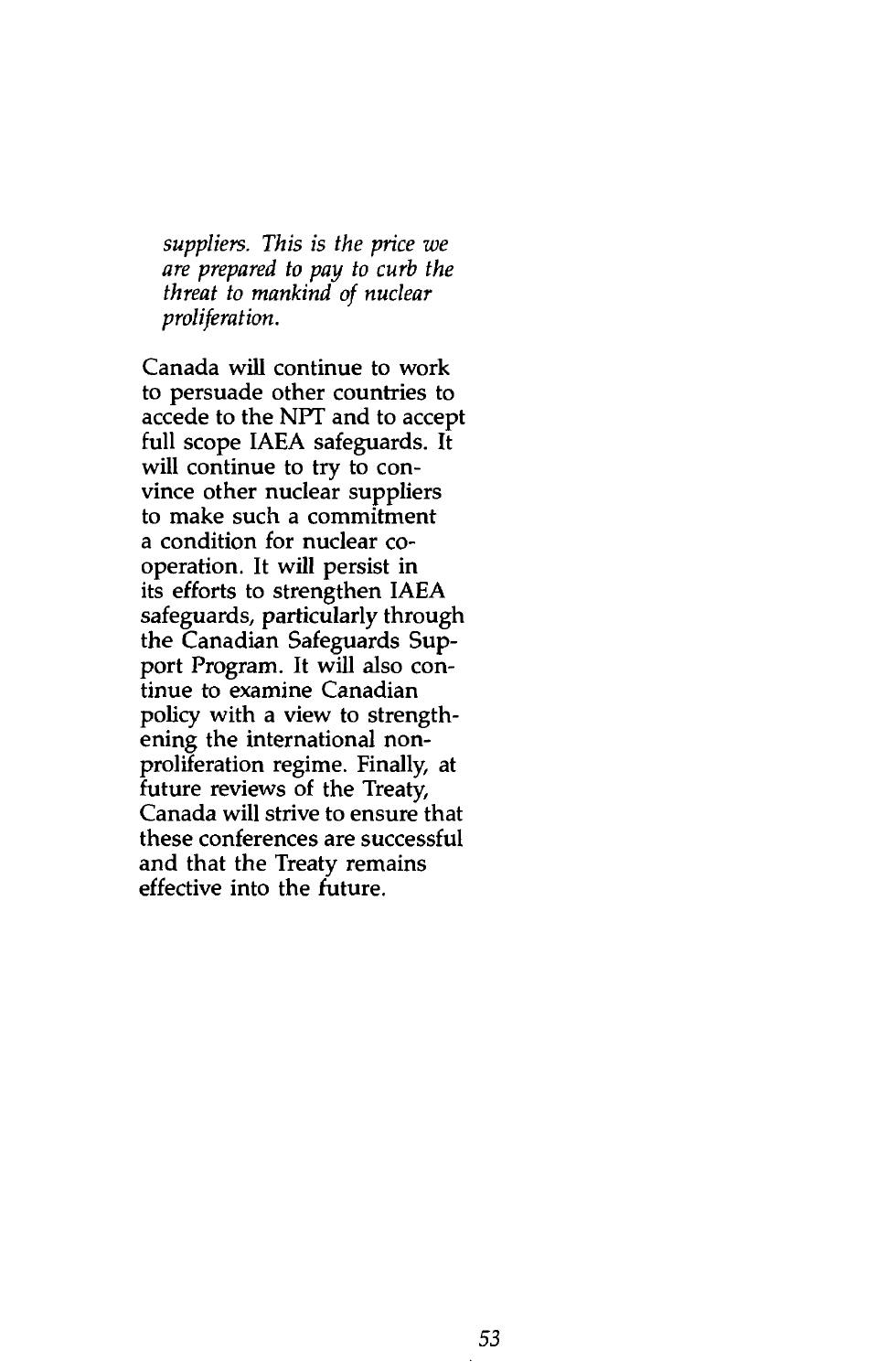### **Figure 12 Further Reading**

International Atomic Energy Agency. *IAEA Safeguards: An Introduction.* Vienna: 1981.

International Atomic Energy Agency. *IAEA Safeguards: Aims, Limitations, Achievements.* Vienna: 1983.

International Atomic Energy Agency. "The Structure and Content of Agreements Between the Agency and States Required in Connection with the Treaty on the Non-Proliferation of Nuclear Weapons." INFCIRC/153 (Corrected), Vienna: 1983.

*Canada's Nuclear Non-Proliferation Policy.* Ottawa: External Affairs and International Trade Canada, 1985.

*International Atomic Energy Agency Safeguards as a Model for Verification of a Chemical Weapons Convention: Proceedings of a Workshop Held at Banff Springs Hotel, Alberta, Canada, October 21-24, 1988.* Arms Control Verification Occasional Papers, no. 3. Edited by H. Bruno Schiefer and James F. Keeley. Ottawa: External Affairs and International Trade Canada, 1989.

*Statute of the International Atomic Energy Agency.* 1956.

Ž

è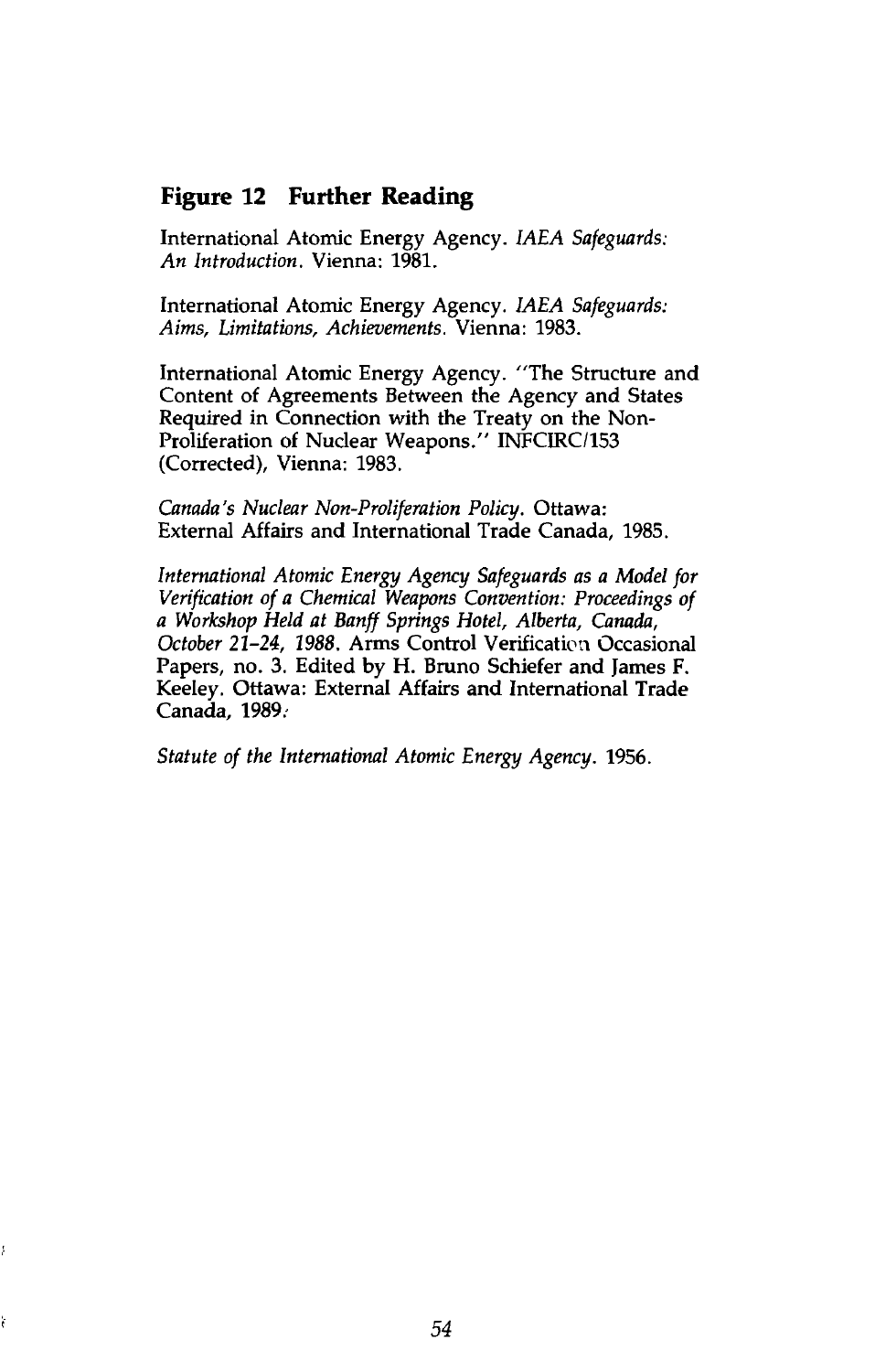# **Appendix Treaty on the Non-Proliferation of Nuclear Weapons**

Opened for Signature: July 1, 1968 Entered into Force: March 5, 1970 Number of Parties as of October 1, 1989: 140

#### **Text:**

The States concluding this Treaty, hereinafter referred to as the "Parties to the Treaty,"

Considering the devastation that would be visited upon all mankind by a nuclear war and the consequent need to make every effort to avert the danger of such a war and to take measures to safeguard the security of peoples,

Believing that the proliferation of nuclear weapons would seriously enhance the danger of nuclear war,

In conformity with resolutions of the United Nations General Assembly calling for the conclusion of an agreement on the prevention of wider dissemination of nuclear weapons,

Undertaking to cooperate in facilitating the application of International Atomic Energy Agency safeguards on peaceful nuclear activities,

Expressing their support for research, development and other efforts to further the application, within the framework of the International Atomic Energy Agency safeguards system, of the principle of safeguarding effectively the flow of source and special fissionable materials by use of instruments and other techniques at certain strategic points,

Affirming the principle that the benefits of peaceful applications of nuclear technology, including any technological by-products which may be derived by nuclear-weapon States from the development of nuclear explosive devices, should be available for peaceful purposes to all Parties of the Treaty, whether nuclear-weapon or non-nuclear-weapon States,

Convinced that, in furtherance of this principle, all Parties to the Treaty are entitled to participate in the fullest possible exchange of scientific information for, and to contribute alone or in cooperation with other States to, the further development of the applications of atomic energy for peaceful purposes,

Declaring their intention to achieve at the earliest possible date the cessation of the nuclear arms race and to undertake effective measures in the direction of nuclear disarmament,

Urging the cooperation of all States in the attainment of this objective,

Recalling the determination expressed by the Parties to the 1963 Treaty banning nuclear weapon tests in the atmosphere, in outer space and under water in its Preamble to seek to achieve the discontinuance of all test explosions of nuclear weapons for all time and to continue negotiations to this end.

 $55/56$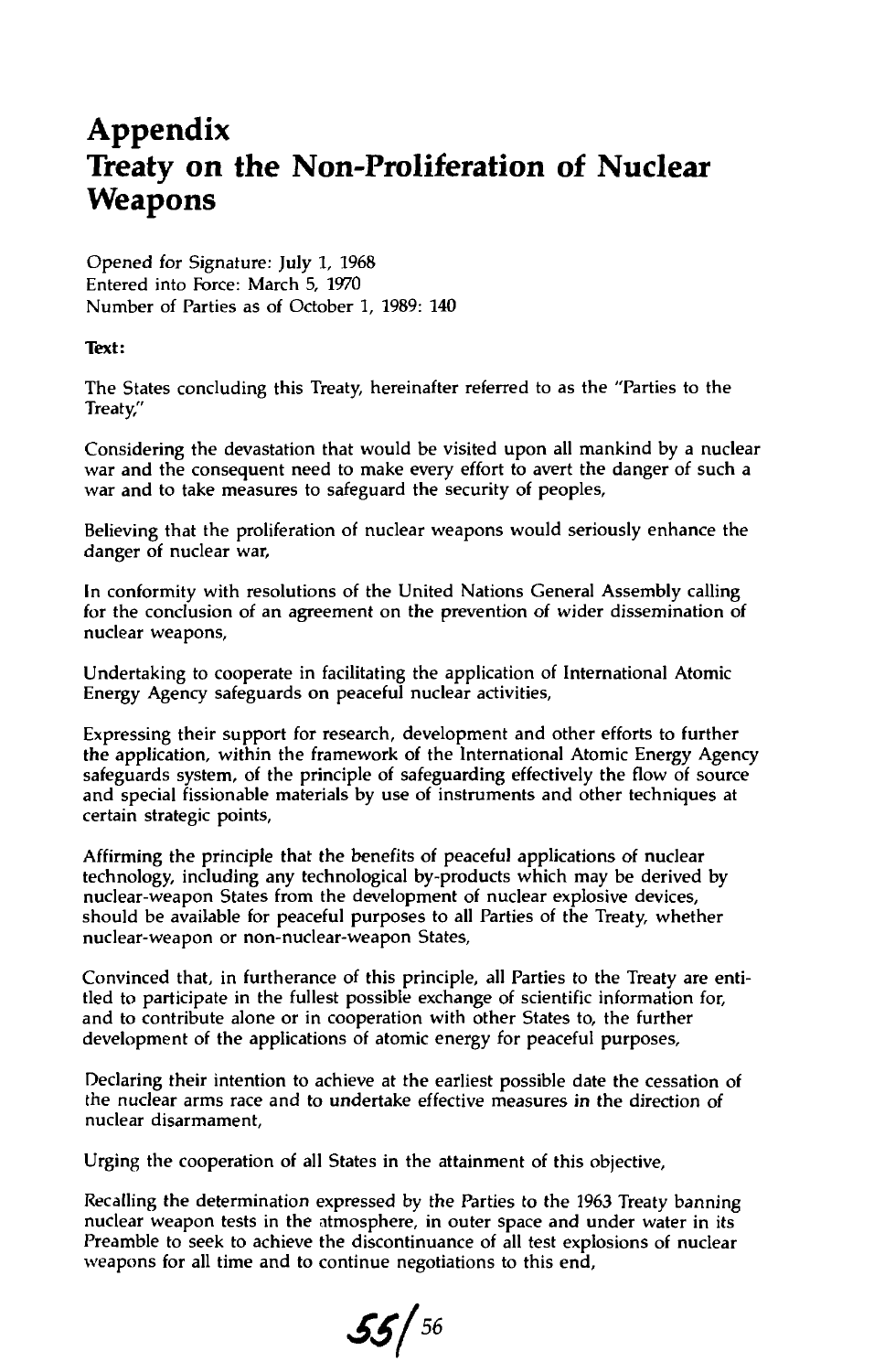Desiring to further the easing of international tension and the strengthening of trust between States in order to facilitate the cessation of the manufacture of nuclear weapons, the liquidation of all their existing stockpiles, and the elimination from national arsenals of nuclear weapons and the means of their delivery pursuant to a treaty on general and complete disarmament under strict and effective international control,

Recalling that, in accordance with the Charter of the United Nations, States must refrain in their international relations from the threat or use of force against the territorial integrity or political independence of any State, or in any other manner inconsistent with the Purposes of the United Nations, and that the establishment and maintenance of international peace and security are to be promoted with the least diversion for armaments of the world's human and economic resources.

Have agreed as follows:

#### Article I

Each nuclear-weapon State Party to the Treaty undertakes not to transfer to any recipient whatsoever nuclear weapons or other nuclear explosive devices or control over such weapons or explosive devices directly, or indirectly; and not in any way to assist, encourage, or induce any non-nuclear-weapon State to manufacture or otherwise acquire nuclear weapons or other nuclear explosive devices, or control over such weapons or explosive devices.

#### Article II

Each non-nuclear-weapon State Party to the Treaty undertakes not to receive the transfer from any transferor whatsoever of nuclear weapons or other nuclear explosive devices or of control over such weapons or explosive devices directly, or indirectly; not to manufacture or otherwise acquire nuclear weapons or other nuclear explosive devices; and not to seek or receive any assistance in the manufacture of nuclear weapons or other nuclear explosive devices.

#### Article III

1. Each non-nuclear-weapon State Party to the Treaty undertakes to accept safeguards, as set forth in an agreement to be negotiated and concluded with the International Atomic Energy Agency in accordance with the Statute of the International Atomic Energy Agency and the Agency's safeguards system, for the exclusive purpose of verification of the fulfilment of its obligations assumed under this Treaty with a view to preventing diversion of nuclear energy from peaceful uses to nuclear weapons or other nuclear explosive devices. Procedures for the safeguards required by this article shall be followed with respect to source or special fissionable material whether it is being produced, processed or used in any principal nuclear facility or is outside any such facility. The safeguards required by this article shall be applied on all source or special fissionable material in all peaceful nuclear activities within the territory of such Stale, under its jurisdiction, or carried out under its control anywhere.

2. Each State Party to the Treaty undertakes not to provide: (a) source or special fissionable material, or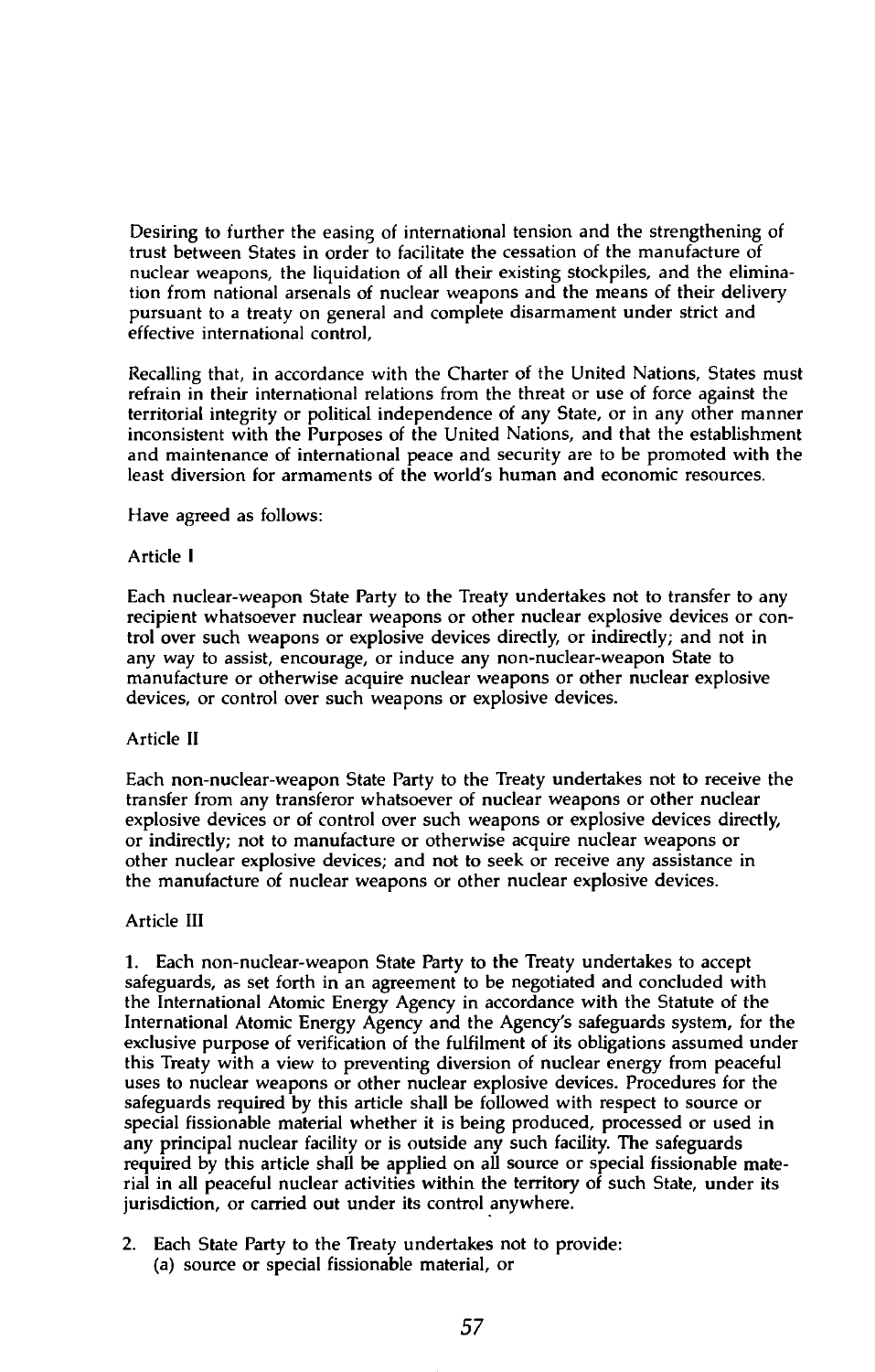(b) equipment or material especially designed or prepared for the processing, use or production of special fissionable material, to any non-nuclear-weapon State for peaceful purposes, unless the source or special fissionable material shall be subject to the safeguards required by this article.

3. The safeguards required by this article shall be implemented in a manner designed to comply with Article IV of this Treaty, and to avoid hampering the economic or technological development of the Parties or international cooperation in the field of peaceful nuclear activities, including the international exchange of nuclear material and equipment for the processing, use or production of nuclear material for peaceful purposes in accordance with the provisions of this article and the principle of safeguarding set forth in the Preamble of the Treaty.

4. Non-nuclear-weapon States Party to the Treaty shall conclude agreements with the International Atomic Energy Agency to meet the requirements of this article either individually or together with other States in accordance with the Statute of the International Atomic Energy Agency. Negotiation of such agreements shall commence within 180 days from the original entry into force of this Treaty. For States depositing their instruments of ratification or accession after the 180-day period, negotiation of such agreements shall commence not later than the date of such deposit. Such agreements shall enter into force not later than eighteen months after the date of initiation of negotiations.

Article IV

1. Nothing in this Treaty shall be interpreted as affecting the inalienable right of all the Parties of the Treaty to develop research, production and use of nuclear energy for peaceful purposes without discrimination and in conformity with Articles I and II of this Treaty.

2. All the Parties to the Treaty undertake to facilitate, and have the right to participate in, the fullest possible exchange of equipment, materials and scientific and technological information for the peaceful uses of nuclear energy. Parties to the Treaty in a position to do so shall also cooperate in contributing alone or together with other States or international organizations to the further development of the applications of nuclear energy for peaceful purposes, especially in the territories of non-nuclear-weapon States Party to the Treaty, with due consideration for the needs of the developing areas of the world.

#### Article V

Each party to the Treaty undertakes to take appropriate measures to ensure that, in accordance with this Treaty, under appropriate international observation and through appropriate international procedures, potential benefits from any peaceful applications of nuclear explosions will be made available to non-nuclearweapon States Party to the Treaty on a non-discriminatory basis and that the charge to such Parties for the explosive devices used will be as low as possible and exclude any charge for research and development. Non-nuclear-weapon States Party to the Treaty shall be able to obtain such benefits, pursuant to a special international agreement or agreements, through an appropriate international body with adequate representation of non-nuclear-weapon States. Negotiations on this subject shall commence as soon as possible after the Treaty enters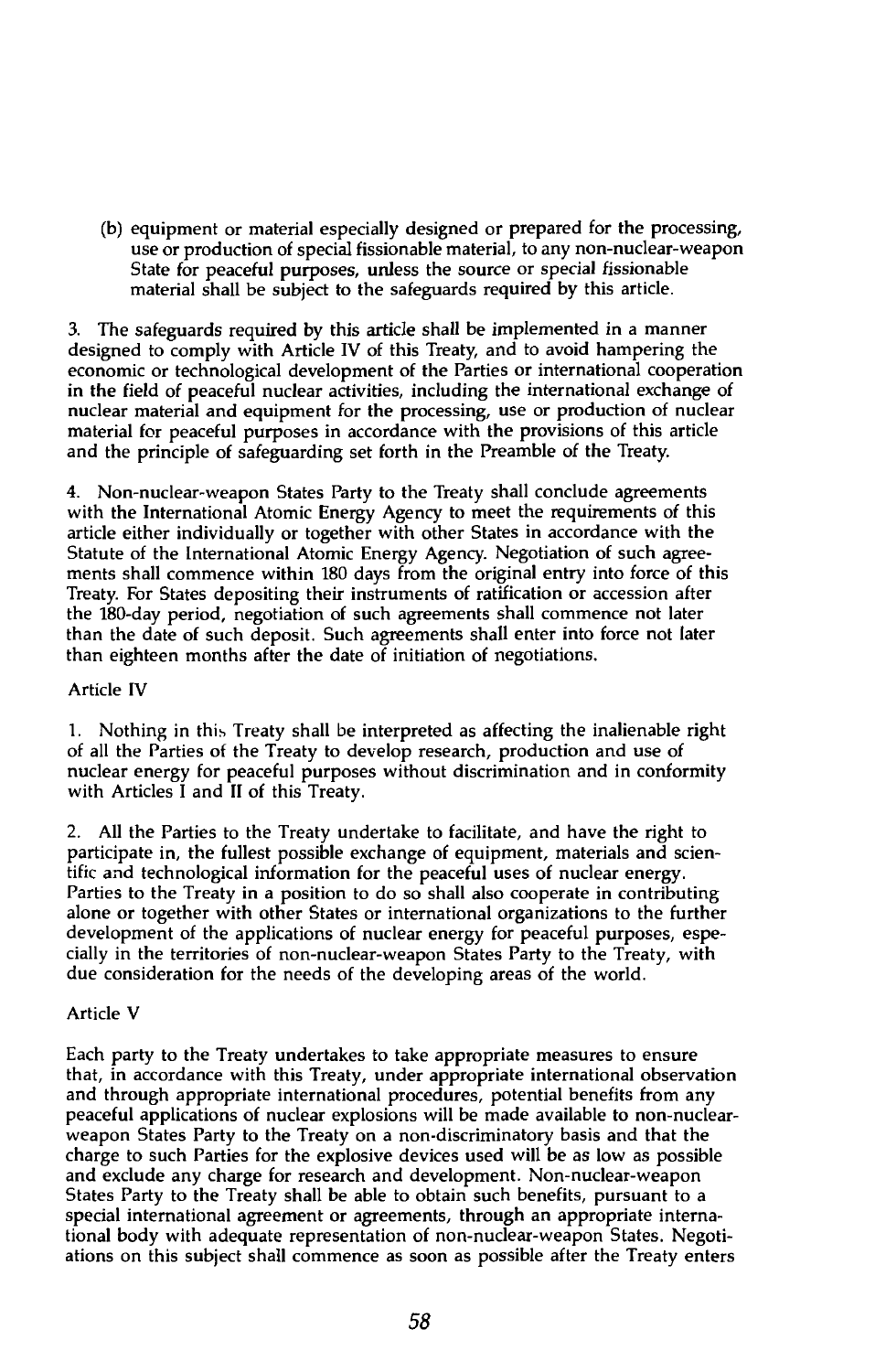into force. Non-nuclear-weapon States Party to the Treaty so desiring may also obtain such benefits pursuant to bilateral agreements.

#### Article VI

Each of the Parties to the Treaty undertakes to pursue negotiations in good faith on effective measures relating to cessation of the nuclear arms race at an early date and to nuclear disarmament, and on a treaty on general and complete disarmament under strict and effective international control.

#### Article VII

Nothing in this Treaty affects the right of any group of States to conclude regional treaties in order to assure the total absence of nuclear weapons in their respective territories.

#### Article VIII

1. Any Party to the Treaty may propose amendments to this Treaty. The text of any proposed amendment shall be submitted to the Depositary Governments which shall circulate it to all Parties to the Treaty. Thereupon, if requested to do so by one-third or more of the Parties to the Treaty, the Depositary Governments shall convene a conference, to which they shall invite all the Parties to the Treaty, to consider such an amendment.

2. Any amendment to this Treaty must be approved by a majority of the votes of all the Parties to the Treaty, including the votes of all nuclear-weapon States Party to the Treaty and all other Parties which, on the date the amendment is circulated, are members of the Board of Governors of the International Atomic Energy Agency. The amendment shall enter into force for each Party that deposits its instrument of ratification of the amendment upon the deposit of such instruments of ratification by a majority of all the Parties, including the instruments of ratification of all nuclear-weapon States Party to the Treaty and all other Parties which, on the date the amendment is circulated, are members of the Board of Governors of the International Atomic Energy Agency. Thereafter, it shall enter into force for any other Party upon the deposit of its instrument of ratification of the amendment.

3. Five years after the entry into force of this Treaty, a conference of Parties to the Treaty shall be held in Geneva, Switzerland, in order to review the operation of this Treaty with a view to assuring that the purposes of the Preamble and the provisions of the Treaty are being realized. At intervals of five years thereafter, a majority of the Parties to the Treaty may obtain, by submitting a proposal to this effect to the Depositary Governments, the convening of further conferences with the same objective of reviewing the operation of the Treaty.

#### Article IX

1. This Treaty shall be open to all States for signature. Any State which does not sign the Treaty before its entry into force in accordance with paragraph 3 of this article may accede to it at any time.

 $\mathcal{L}_{\rm{max}}$ 

 $\ddotsc$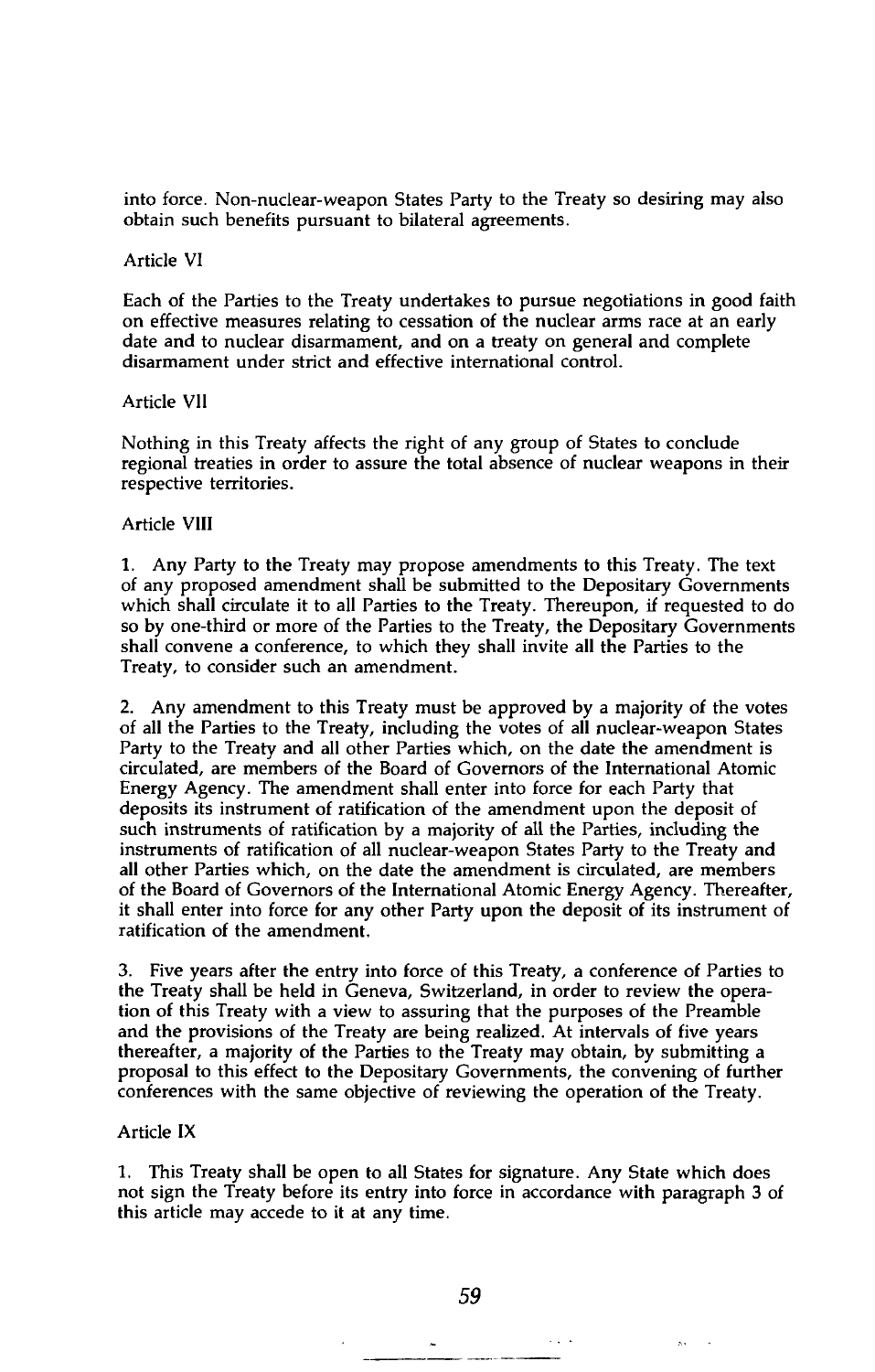2. This Treaty shall be subject to ratification by signatory States. Instruments of ratification and instruments of accession shall be deposited with the Governments of the United States of America, the United Kingdom of Great Britain and Northern Ireland and the Union of Soviet Socialist Republics, which are hereby designated the Depositary Governments.

3. This Treaty shall enter into force after its ratification by the States, the Governments of which are designated Depositaries of the Treaty, and forty other States signatory to this Treaty and the deposit of their instruments of ratification. For the purposes of this Treaty, a nuclear-weapon State is one which has manufactured and exploded a nuclear weapon or other nuclear explosive device prior to January 1, 1967.

4. For States whose instruments of ratification or accession are deposited subsequent to the entry into force of the Treaty, it shall enter into force on the date of the deposit of their instruments of ratification or accession.

5. The Depositary Governments shall promptly inform all signatory and acceding States of the date of each signature, the date of deposit of each instrument of ratification or of accession, the date of the entry into force of this Treaty, and the date of receipt of any requests for convening a conference or other notices.

6. This Treaty shall be registered by the Depositary Governments pursuant to Article 102 of the Charter of the United Nations.

#### Article X

1. Each Party shall in exercising its national sovereignty have the right to withdraw from the Treaty if it decides that extraordinary events, related to the subject matter of this Treaty, have jeopardized the supreme interests of its country. It shall give notice of such withdrawal to all other Parties to the Treaty and to the United Nations Security Council three months in advance. Such notice shall include a statement of the extraordinary events it regards as having jeopardized its supreme interests.

2. Twenty-five years after the entry into force of the Treaty, a conference shall be convened to decide whether the Treaty shall continue in force indefinitely, or shall be extended for an additional fixed period or periods. This decision shall be taken by a majority of the Parties to the Treaty.

#### Article XI

This Treaty, the English, Russian, French, Spanish and Chinese texts of which are equally authentic, shall be deposited in the archives of the Depositary Governments. Duly certified copies of this Treaty shall be transmitted by the Depositary Governments to the Governments of the signatory and acceding States.

IN WITNESS WHEREOF the undersigned, duly authorized, have signed this Treaty.

DONE in triplicate at the cities of London, Moscow and Washington, the first day of July, one thousand nine hundred and sixty-eight.

**60**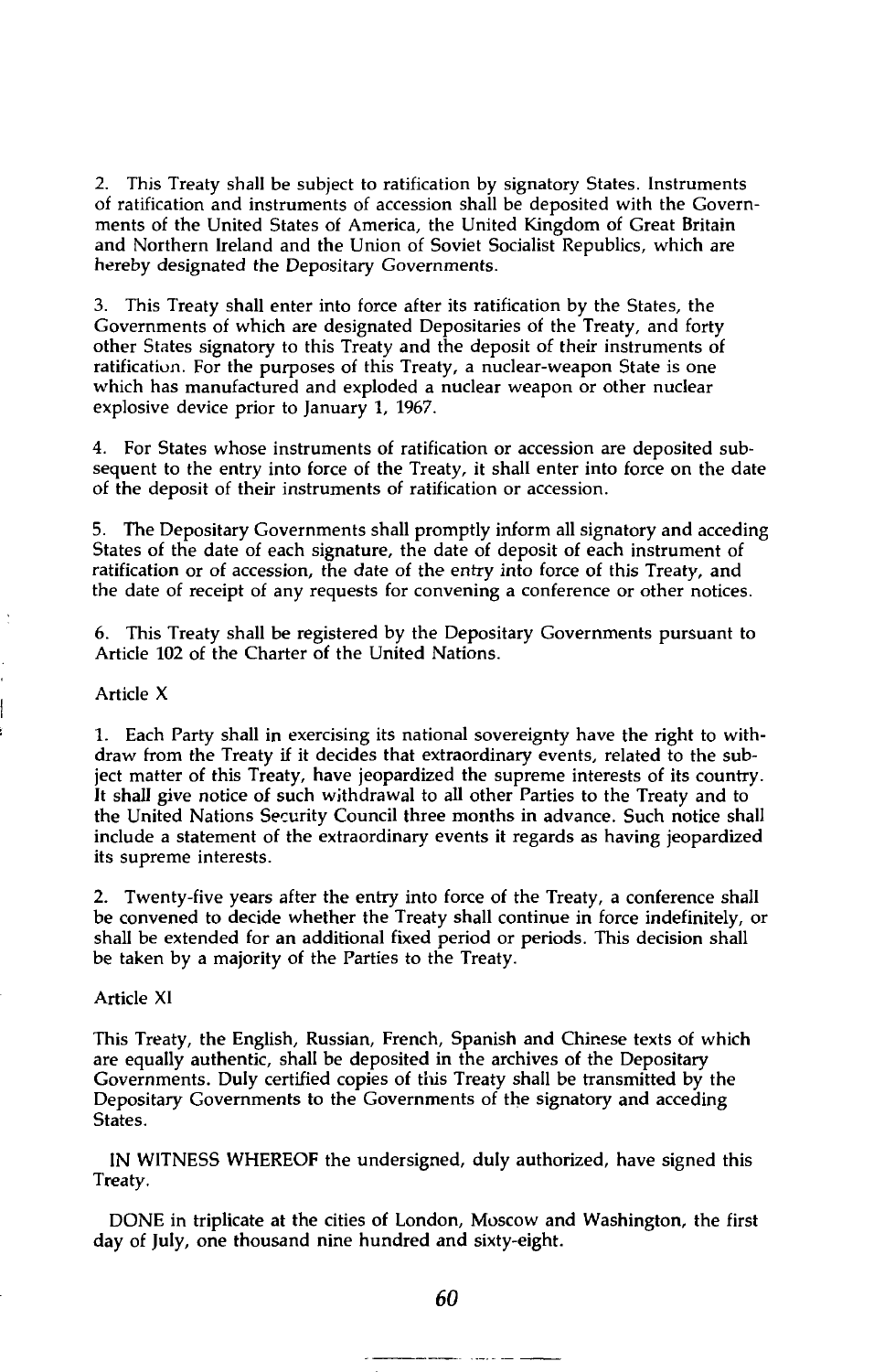*In a press release on November 28, 1989, Dr. Rene].A. Levesque, president of the Atomic Energy Control Board (AECB), announced that "the government has approved additional resources for the agency amounting to 93 staff positions and a total of \$25.4 million over the next two and a half years. The AECB's current annual budget is approximately \$26 million, and it has an authorized complement of 267." This increase is to ensure that "the resources available to the agency keep pace with the advances and developments in the nuclear industry." Included in the new AECB budget is \$3.5 million per annum for the Canadian Safeguards Support Program as well as a total of four person years.*

#### **Verification Brochures**

- No. 1 *Seismic Verification,* 1986
- No. 2 *The PAXSAT Concept,* 1987

**A**<br>A Property South Section 2019

- No. 3 *Verification Research,* 1987
- No. 4 *Cruise Missiles,* 1988